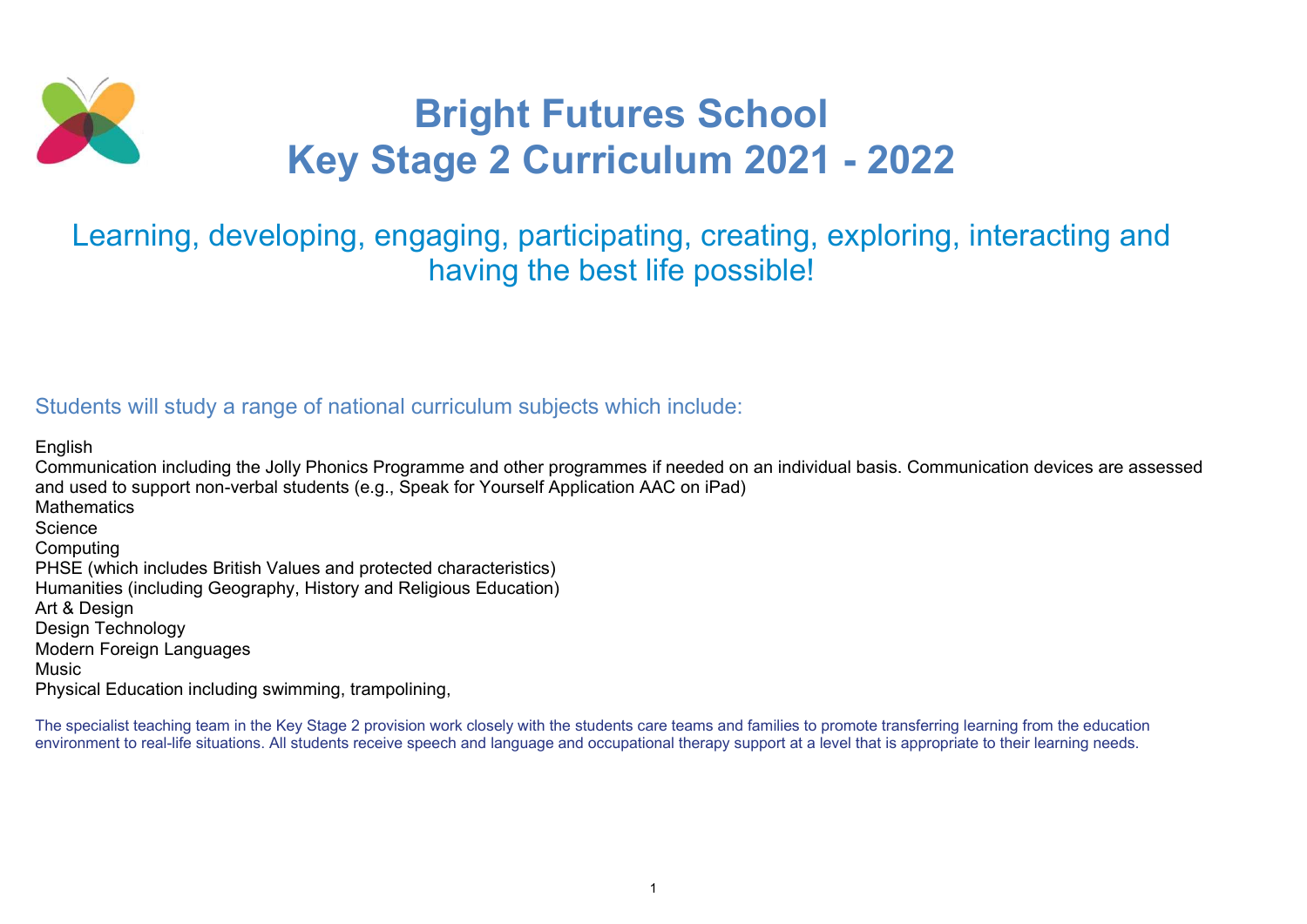|                     |                |   |                                                                                                                                                                                                                                                                                                                                                         |                                                                                                                                                                                                                                                                                                                                                     | <b>Key Stage 2</b>                                                                                                                                                                                                                                                                                                        |                                                                                                                                                                                                                                                                                                                                                                                                                                                                                                     |                                                                                                                                                                                                                                                                                                                                                                                                                                   |                                                                                                                                                                                                                                                                                                                                           |
|---------------------|----------------|---|---------------------------------------------------------------------------------------------------------------------------------------------------------------------------------------------------------------------------------------------------------------------------------------------------------------------------------------------------------|-----------------------------------------------------------------------------------------------------------------------------------------------------------------------------------------------------------------------------------------------------------------------------------------------------------------------------------------------------|---------------------------------------------------------------------------------------------------------------------------------------------------------------------------------------------------------------------------------------------------------------------------------------------------------------------------|-----------------------------------------------------------------------------------------------------------------------------------------------------------------------------------------------------------------------------------------------------------------------------------------------------------------------------------------------------------------------------------------------------------------------------------------------------------------------------------------------------|-----------------------------------------------------------------------------------------------------------------------------------------------------------------------------------------------------------------------------------------------------------------------------------------------------------------------------------------------------------------------------------------------------------------------------------|-------------------------------------------------------------------------------------------------------------------------------------------------------------------------------------------------------------------------------------------------------------------------------------------------------------------------------------------|
| <b>SUBJECT AREA</b> |                |   |                                                                                                                                                                                                                                                                                                                                                         | <b>TERM1</b>                                                                                                                                                                                                                                                                                                                                        | <b>TERM2</b>                                                                                                                                                                                                                                                                                                              |                                                                                                                                                                                                                                                                                                                                                                                                                                                                                                     | <b>TERM 3</b>                                                                                                                                                                                                                                                                                                                                                                                                                     |                                                                                                                                                                                                                                                                                                                                           |
|                     | <b>READING</b> |   | <b>Aliens love</b><br>underpants<br>To begin to read<br>Y3/Y4 exception<br>words<br>To read aloud books<br>(closely matched to<br>their improving phonic<br>knowledge), sounding<br>out unfamiliar<br>words accurately,<br>automatically and<br>without undue<br>hesitation                                                                             | <b>Monsters love</b><br>underpants<br>To apply their growing<br>knowledge of root words<br>and prefixes, including<br>in-, im-, il-, ir-, dis-, l<br>mis-,<br>un-, re-, sub-, inter-,<br>super-, anti- and auto-<br>to begin to read aloud.                                                                                                         | <b>Myths &amp; Legends -</b><br><b>Greek Myths</b><br>To recognise, listen to<br>and discuss a wide<br>range of fiction, poetry,<br>plays, non-fiction and<br>reference books or<br>textbooks.                                                                                                                            | <b>Myths &amp; Legends -</b><br><b>Arthurian Legends</b><br>To use appropriate<br>terminology when<br>discussing texts (plot,<br>character, setting                                                                                                                                                                                                                                                                                                                                                 | <b>Adventure Stories</b><br>To check that the text<br>makes sense to them.<br>discussing their<br>understanding and<br>explaining the meaning<br>of words in context.<br>To discuss authors'<br>choice of words and<br>phrases for effect                                                                                                                                                                                         | <b>Plays &amp; dialogues</b><br>To prepare and<br>perform poems and<br>play scripts that<br>show some<br>awareness of the<br>audience when<br>reading aloud.<br>To begin to use<br>appropriate intonation<br>and volume when<br>reading aloud.                                                                                            |
| <b>ENGLISH</b>      | <b>WRITING</b> | 3 | <b>Justifying an</b><br>opinion<br>To spell many of the<br>Y3 and Y4 statutory<br>spelling words<br>correctly.<br>To try to maintain the<br>correct tense (including<br>the present perfect<br>tense) throughout a<br>piece of writing with<br>accurate subject/verb<br>agreement.<br>To use 'a' or 'an'<br>correctly throughout a<br>piece of writing. | <b>Writing to recount:</b><br><b>Letter writing</b><br>To spell some more<br>complex homophones<br>and near-homophones,<br>including here/hear,<br>brake/break and mail/<br>male.<br>To use the full range of<br>punctuation from<br>previous year groups.<br>To punctuate direct<br>speech accurately,<br>including the use of<br>inverted commas. | <b>Writing to compare</b><br>To use a neat, joined<br>handwriting style with<br>increasing accuracy and<br>speed.<br>To continue to use the<br>diagonal and horizontal<br>strokes that are needed<br>to join letters and to<br>understand which<br>letters, when adjacent to<br>one another, are best<br>left not joined. | <b>Explanations</b><br>To begin to use ideas<br>from their own<br>reading and modelled<br>examples to plan their<br>writing.<br>To proofread their<br>own and others' work<br>to check for errors<br>(with increasing<br>accuracy) and to<br>make improvements.<br>To begin to organise<br>their writing into<br>paragraphs around a<br>theme.<br>To compose and<br>rehearse sentences<br>orally (including<br>dialogue). To begin to<br>create settings,<br>characters, and plot in<br>narratives. | <b>Writing to Persuade</b><br>To demonstrate an<br>increasing<br>understanding of<br>purpose and audience<br>by discussing writing<br>similar to that which<br>they are planning to<br>write in order to<br>understand and learn<br>from its structure,<br>vocabulary and<br>grammar.<br>To begin to use the<br>structure of a wider<br>range of text types<br>(including the use of<br>simple layout devices in<br>non-fiction). | <b>Script writing</b><br>To recognise and use<br>the terms preposition,<br>conjunction, word<br>family, prefix, clause,<br>subordinate<br>clause, direct speech,<br>consonant, consonant<br>letter, vowel, vowel<br>letter and inverted<br>commas (or speech<br>marks<br>To make deliberate<br>ambitious word choices<br>to add detail.). |
|                     | <b>S&amp;L</b> |   | <b>Reading aloud</b><br>To listen carefully in a<br>range of different<br>contexts and usually<br>respond appropriately<br>to both adults and<br>their peers.                                                                                                                                                                                           | <b>Conversation</b><br>etiquette<br>To ask questions that<br>relate to what has<br>been heard or what<br>was presented to<br>them.                                                                                                                                                                                                                  | <b>Making comparisons</b><br>To rehearse reading<br>sentences and stories<br>aloud, taking note of<br>feedback from teachers<br>and peers.                                                                                                                                                                                | <b>Justifying yourself</b><br>To use vocabulary that<br>is appropriate to the<br>topic and/or the<br>audience.<br>To recognise powerful<br>vocabulary in stories/                                                                                                                                                                                                                                                                                                                                   | <b>Presenting in different</b><br>mediums<br>To organise what they<br>want to say so that it<br>has a clear purpose.<br>To begin to give<br>descriptions, recounts                                                                                                                                                                                                                                                                | <b>Performing in role</b><br>To engage in<br>discussions, making<br>relevant points or<br>asking relevant<br>questions to show they                                                                                                                                                                                                       |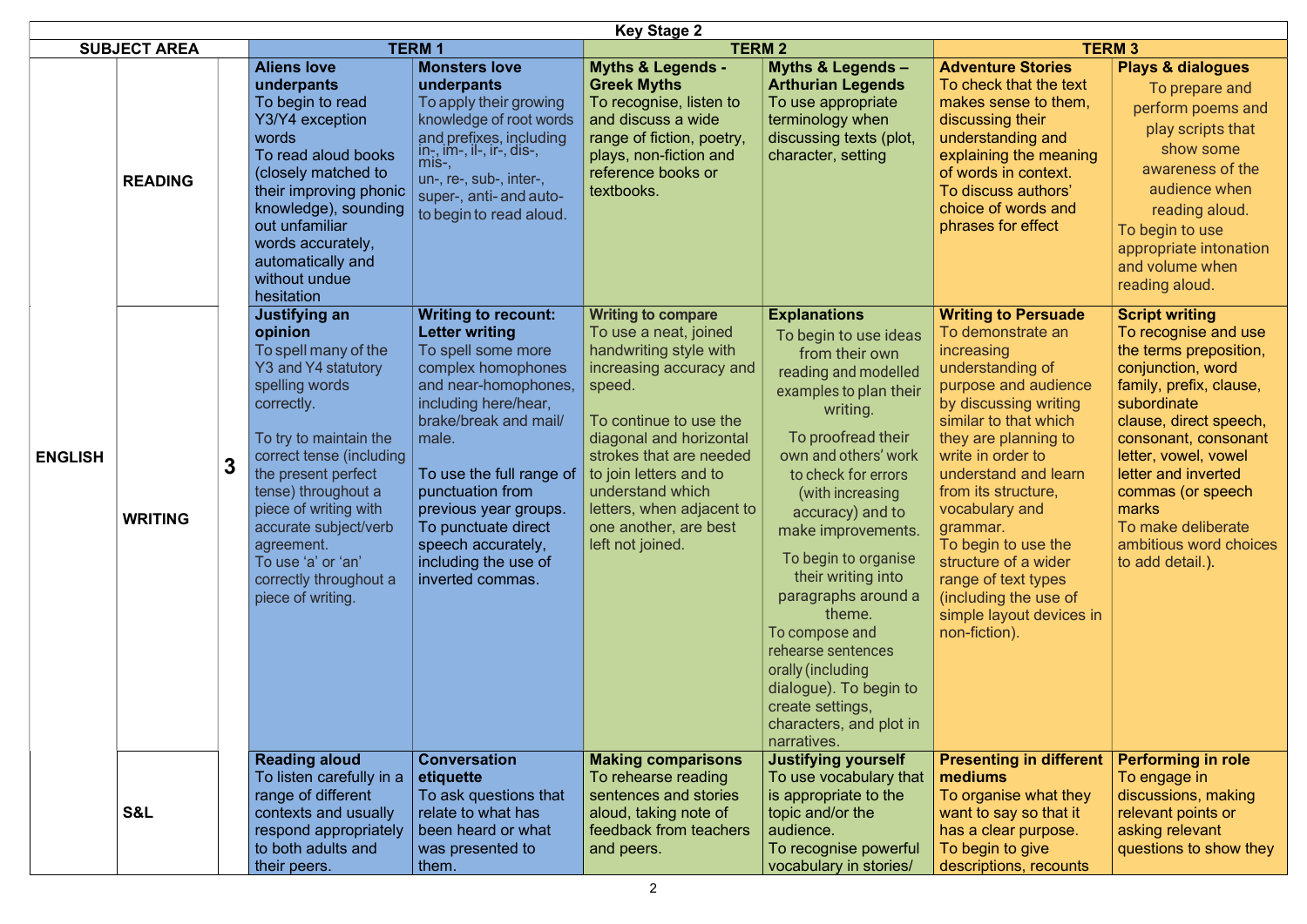|                | <b>SPAG</b>         |   | To follow instructions<br>in a range of<br>unfamiliar situations.<br>To recognise when it<br>is needed and ask for<br>specific additional<br>information to clarify<br><b>instructions</b><br><b>Nouns and Pronouns</b><br>for Clarity<br><b>Consonants and</b><br><b>Vowels</b><br>Suffixes: - ly<br><b>Subordinate Clauses</b>                                                              | To begin to offer<br>support for their<br>answers to questions<br>with justifiable<br>reasoning.<br><b>Adjectives</b><br>'A' or 'An'?<br>Prefixes: super-, anti-,<br>auto<br><b>Present Tense</b><br>Apostrophes      | To speak regularly in<br>front of large and small<br>audiences.<br>To participate in role<br>play tasks, showing an<br>understanding of<br>character by choosing<br>appropriate words and<br>phrases to indicate a<br>person's emotions<br><b>Verbs</b><br><b>Compound Nouns</b><br>Prefixes: dis-, mis-, un<br>Subordinating<br>Conjunctions<br><b>Inverted Commas</b> | texts that they read or<br>listen to and begin to<br>try to use these words<br>and phrases in their<br>own talk.<br>To discuss topics that<br>are unfamiliar to their<br>own direct experience<br><b>Adverbs - Time, Place</b><br>& Cause<br>Prefixes: in<br>Suffixes: -ation<br>Coordinating<br>Conjunctions<br><b>Organisational Devices</b> | and narrative retellings<br>with added details to<br>engage listeners<br><b>Prepositions</b><br>Prefixes: re-, sub-, inter-<br>Suffixes beginning with<br><b>Vowels</b><br><b>Time Conjunctions</b><br>Paragraphs                                                    | have followed a<br>conversation.<br>To take account of the<br>viewpoints of others<br>when participating in<br>discussions.<br><b>Homophones</b><br><b>Suffixes: -ous</b><br><b>Word Families</b><br><b>Place and Cause</b><br>Conjunctions<br><b>Editing and Evaluating</b> |
|----------------|---------------------|---|-----------------------------------------------------------------------------------------------------------------------------------------------------------------------------------------------------------------------------------------------------------------------------------------------------------------------------------------------------------------------------------------------|-----------------------------------------------------------------------------------------------------------------------------------------------------------------------------------------------------------------------|-------------------------------------------------------------------------------------------------------------------------------------------------------------------------------------------------------------------------------------------------------------------------------------------------------------------------------------------------------------------------|------------------------------------------------------------------------------------------------------------------------------------------------------------------------------------------------------------------------------------------------------------------------------------------------------------------------------------------------|----------------------------------------------------------------------------------------------------------------------------------------------------------------------------------------------------------------------------------------------------------------------|------------------------------------------------------------------------------------------------------------------------------------------------------------------------------------------------------------------------------------------------------------------------------|
|                |                     |   |                                                                                                                                                                                                                                                                                                                                                                                               |                                                                                                                                                                                                                       | <b>Key Stage 2</b>                                                                                                                                                                                                                                                                                                                                                      |                                                                                                                                                                                                                                                                                                                                                |                                                                                                                                                                                                                                                                      |                                                                                                                                                                                                                                                                              |
|                | <b>SUBJECT AREA</b> |   |                                                                                                                                                                                                                                                                                                                                                                                               | <b>TERM1</b>                                                                                                                                                                                                          | <b>TERM 2</b>                                                                                                                                                                                                                                                                                                                                                           |                                                                                                                                                                                                                                                                                                                                                |                                                                                                                                                                                                                                                                      | <b>TERM 3</b>                                                                                                                                                                                                                                                                |
| <b>ENGLISH</b> | <b>READING</b>      | 4 | <b>The Twits</b><br>To read Y4 exception<br>words*, discussing<br>the unusual<br>correspondences<br>between spelling and<br>these occur in the word.<br>To read most words<br>fluently and attempt to<br>decode any unfamiliar<br>words with increasing<br>speed and skill.<br>To apply their<br>knowledge of root<br>words, prefixes and<br>suffixes/word endings<br>to read aloud fluently. | <b>The Twits</b><br>To discuss and<br>compare texts from a<br>wide variety of genres<br>and writers.<br>To read for a range of<br>purposes<br>To identify themes and<br>conventions in a wide<br>range of books.      | <b>Myths and Legends</b><br>To identify how<br>language, structure and<br>presentation contribute<br>to meaning.<br>To identify main ideas<br>drawn from more than<br>one paragraph and<br>summarise these.                                                                                                                                                             | <b>Stories by the same</b><br>author<br><b>Discuss vocabulary</b><br>used to capture<br>readers' interest and<br>imagination.                                                                                                                                                                                                                  | <b>Humorous stories</b><br>To draw inferences from<br>characters' feelings,<br>thoughts and motives<br>that justifies their<br>actions, supporting their<br>views with evidence<br>from the text.<br>To justify predictions<br>from details stated and<br>implied.   | <b>Stories from other</b><br>cultures<br>To use all of the<br>organisational devices<br>available within a non-<br>fiction text to retrieve,<br>record and discuss<br>information.                                                                                           |
|                | <b>WRITING</b>      |   | <b>Writing to compare</b><br>To increase the<br>legibility, consistency<br>and quality of their<br>handwriting.<br>To confidently use<br>diagonal and<br>horizontal joining<br>strokes throughout<br>their independent                                                                                                                                                                        | <b>Sequencing ideas</b><br>To compose and<br>rehearse sentences<br>orally (including<br>dialogue),<br>progressively building<br>a varied and<br>rich vocabulary and<br>an increasing range of<br>sentence structures. | <b>Writing to reflect</b><br>To write a range of<br>narratives and non-<br>fiction pieces using a<br>consistent and<br>appropriate structure<br>(including genre-specific<br>layout devices).<br>To write a range of<br>narratives that are well-                                                                                                                       | Non-chronological<br>reports<br>To create detailed<br>settings, characters,<br>and plot in narratives to<br>engage the reader and<br>to add atmosphere.<br>To begin to read aloud<br>their own writing, to a<br>group or the whole                                                                                                             | <b>Persuasive writing</b><br>To always maintain an<br>accurate tense<br>throughout a piece of<br>writing.<br>To always use Standard<br><b>English verb inflections</b><br>accurately, e.g. 'we<br>were' rather than 'we<br>was' and 'I did' rather<br>than 'I done'. | <b>Making comparisons</b><br>To use subordinate<br>clauses, extending the<br>range of sentences with<br>more than one clause<br>by using a wider range<br>of conjunctions, which<br>are sometimes in varied<br>positions within<br>sentences.                                |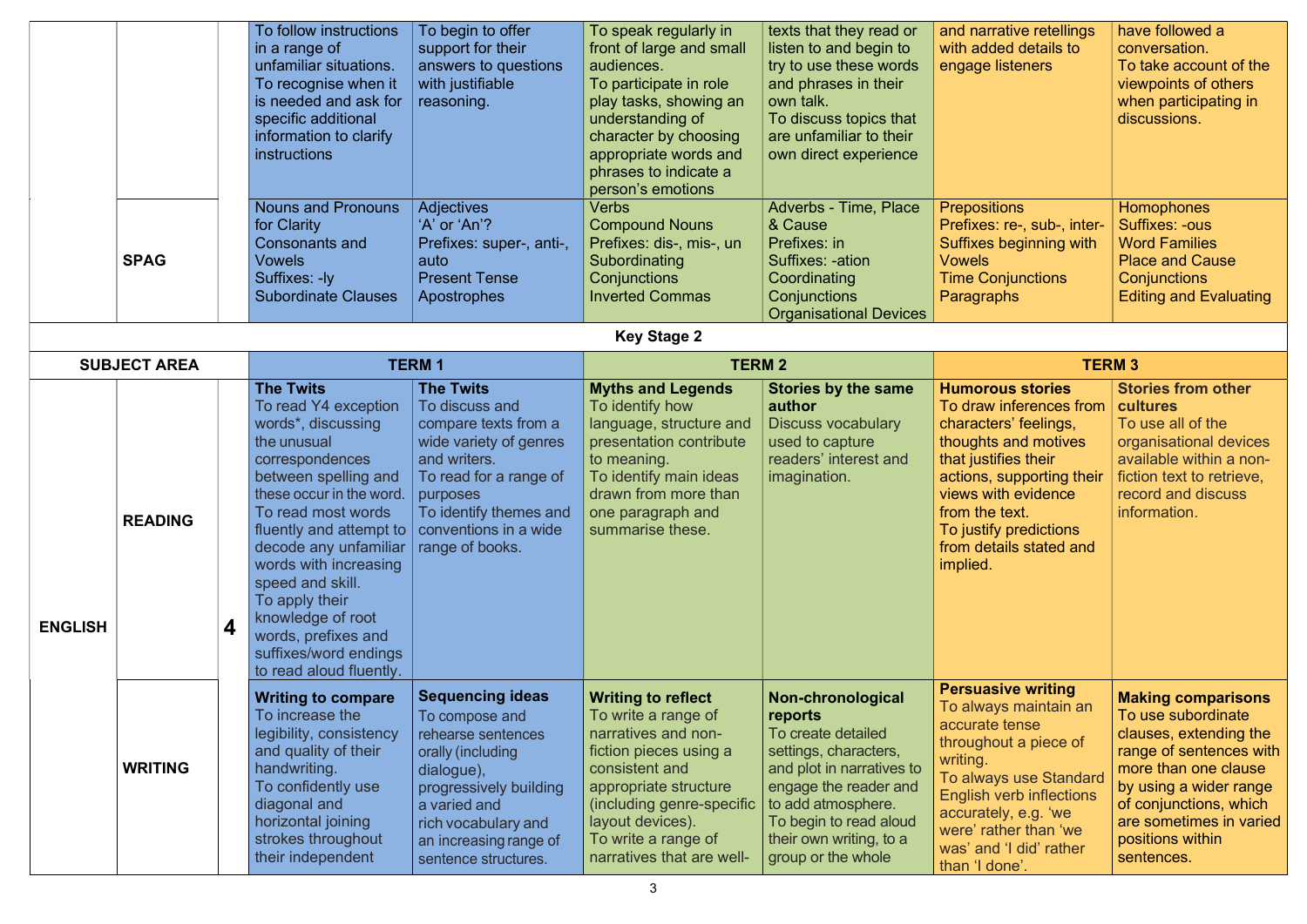|                     | writing to increase<br>fluency.                                                                                                                                         | To consistently organise<br>their writing into<br>paragraphs around a<br>theme to add cohesion<br>and to aid the reader.<br>To proofread<br>consistently and amend<br>their own and others'<br>writing, correcting errors<br>in grammar,<br>punctuation and spelling<br>and adding nouns/<br>pronouns for cohesion | structured and well-<br>paced.<br>To use all of the<br>necessary punctuation<br>in direct speech,<br>including a comma after<br>the reporting clause and<br>all end punctuation<br>within the inverted<br>commas.<br>To consistently use<br>apostrophes for singular<br>and plural possession. | class, using appropriate<br>intonation and to control<br>the tone and volume so<br>that the meaning is<br>clear.                                                                                                                                                                                                                                               | To recognise and use<br>the terms determiner,<br>pronoun, possessive<br>pronoun and adverbial.                                                                                                                                                                                                                                                                                                                                                   | To expand noun<br>phrases with the<br>addition of ambitious<br>modifying adjectives<br>and prepositional<br>phrases, e.g., the<br>heroic soldier with an<br>unbreakable spirit.<br>To consistently choose<br>nouns or pronouns<br>appropriately to aid<br>cohesion and avoid<br>repetition, e.g., he, she,<br>they, $I,$ |
|---------------------|-------------------------------------------------------------------------------------------------------------------------------------------------------------------------|--------------------------------------------------------------------------------------------------------------------------------------------------------------------------------------------------------------------------------------------------------------------------------------------------------------------|------------------------------------------------------------------------------------------------------------------------------------------------------------------------------------------------------------------------------------------------------------------------------------------------|----------------------------------------------------------------------------------------------------------------------------------------------------------------------------------------------------------------------------------------------------------------------------------------------------------------------------------------------------------------|--------------------------------------------------------------------------------------------------------------------------------------------------------------------------------------------------------------------------------------------------------------------------------------------------------------------------------------------------------------------------------------------------------------------------------------------------|--------------------------------------------------------------------------------------------------------------------------------------------------------------------------------------------------------------------------------------------------------------------------------------------------------------------------|
| <b>S&amp;L</b>      | <b>Performing in role</b><br>To listen carefully in a<br>range of different<br>contexts and usually<br>respond appropriately<br>to both adults and<br>their peers.      | <b>Justifying a</b><br>viewpoint<br>To generate relevant<br>questions to ask a<br>specific<br>speaker/audience in<br>response to what has<br>been said.<br>To regularly offer<br>answers that are<br>supported with<br>justifiable reasoning.                                                                      | <b>Expressing my ideas</b><br>To use intonation when<br>reading aloud to<br>emphasise punctuation.<br>To practise and<br>rehearse sentences and<br>stories, gaining<br>feedback on their<br>performance from<br>teachers and peers<br>To begin to challenge<br>opinions with respect.          | <b>Speeches</b><br>To take on a specific<br>role in role-play/drama<br>activities and<br>participate in focused<br>discussion while<br>remaining in character.<br>To discuss the<br>language choices of<br>other speakers and<br>how this may vary in<br>different situations.<br>To engage in<br>meaningful discussions<br>in all areas of the<br>curriculum. | <b>Telling jokes</b><br>To regularly use<br>interesting adjectives,<br>adverbial phrases and<br>extended noun phrases<br>in speech.<br>To know and use<br>language that is<br>acceptable in formal<br>and informal situations<br>with increasing<br>confidence.<br>To recognise powerful<br>vocabulary in stories/<br>texts that they read or<br>listen to, building these<br>words and phrases into<br>their own talk in an<br>appropriate way. | <b>Story telling</b><br>To give descriptions,<br>recounts and narrative<br>retellings with specific<br>details to actively<br>engage listeners.<br>To debate issues and<br>make their opinions on<br>topics clear.<br>To adapt their ideas in<br>response to new<br>information.                                         |
| <b>SPAG</b>         | <b>Singular and Plural</b><br><b>Nouns</b><br><b>Pronouns</b><br><b>Standard English</b><br><b>Compound Words</b><br><b>Adverbs To Express</b><br><b>Time and Cause</b> | <b>Possessive Pronouns</b><br><b>Fronted Adverbials</b><br><b>Prepositions To</b><br><b>Express Time and</b><br>Cause<br><b>Plural and Possessive</b><br>'s'<br><b>Commas</b>                                                                                                                                      | <b>Adjectives</b><br><b>Homophones</b><br><b>Commas after Fronted</b><br><b>Adverbials</b><br><b>Expanded Noun</b><br><b>Phrases</b><br><b>Editing and Evaluating</b>                                                                                                                          | <b>Determiners</b><br><b>Word Families</b><br><b>Prepositional Phrases</b><br><b>Verb Tenses - Present</b><br>inverted Commas                                                                                                                                                                                                                                  | <b>Verb Inflections</b><br><b>Conjunctions to Express</b><br><b>Time and Cause</b><br><b>Suffixes</b><br><b>Possessive</b><br>Apostrophes<br>Paragraphs                                                                                                                                                                                                                                                                                          | <b>Verb Tenses - Past</b><br><b>Prefixes</b><br><b>Plural Possessive</b><br><b>Apostrophes</b><br><b>Subordinate Clauses</b><br><b>Organisational Devices</b>                                                                                                                                                            |
| <b>READING</b><br>5 | How to train n your<br><b>Dragon</b><br>To read most words<br>fluently and attempt to<br>decode any unfamiliar<br>words with increasing<br>speed and skill,             | How to train n your<br><b>Dragon</b><br>To read most Y5<br>exception words,<br>discussing the unusual<br>correspondences<br>between spelling and                                                                                                                                                                   | <b>Spooky stories</b><br>To read a wide range<br>of genres, identifying<br>the characteristics of<br>text types (such as the<br>use of the first person<br>in writing diaries and                                                                                                              | <b>Dramatic plays</b><br>To participate in<br>discussions about<br>books that are read to<br>them and those they<br>can read for                                                                                                                                                                                                                               | <b>Classic fiction</b><br>To make predictions<br>based on details stated<br>and implied, justifying<br>them in detail with<br>evidence from the text.                                                                                                                                                                                                                                                                                            | <b>Modern fiction</b><br>To continually show an<br>awareness of audience<br>when reading out loud<br>using intonation, tone,<br>volume and action                                                                                                                                                                        |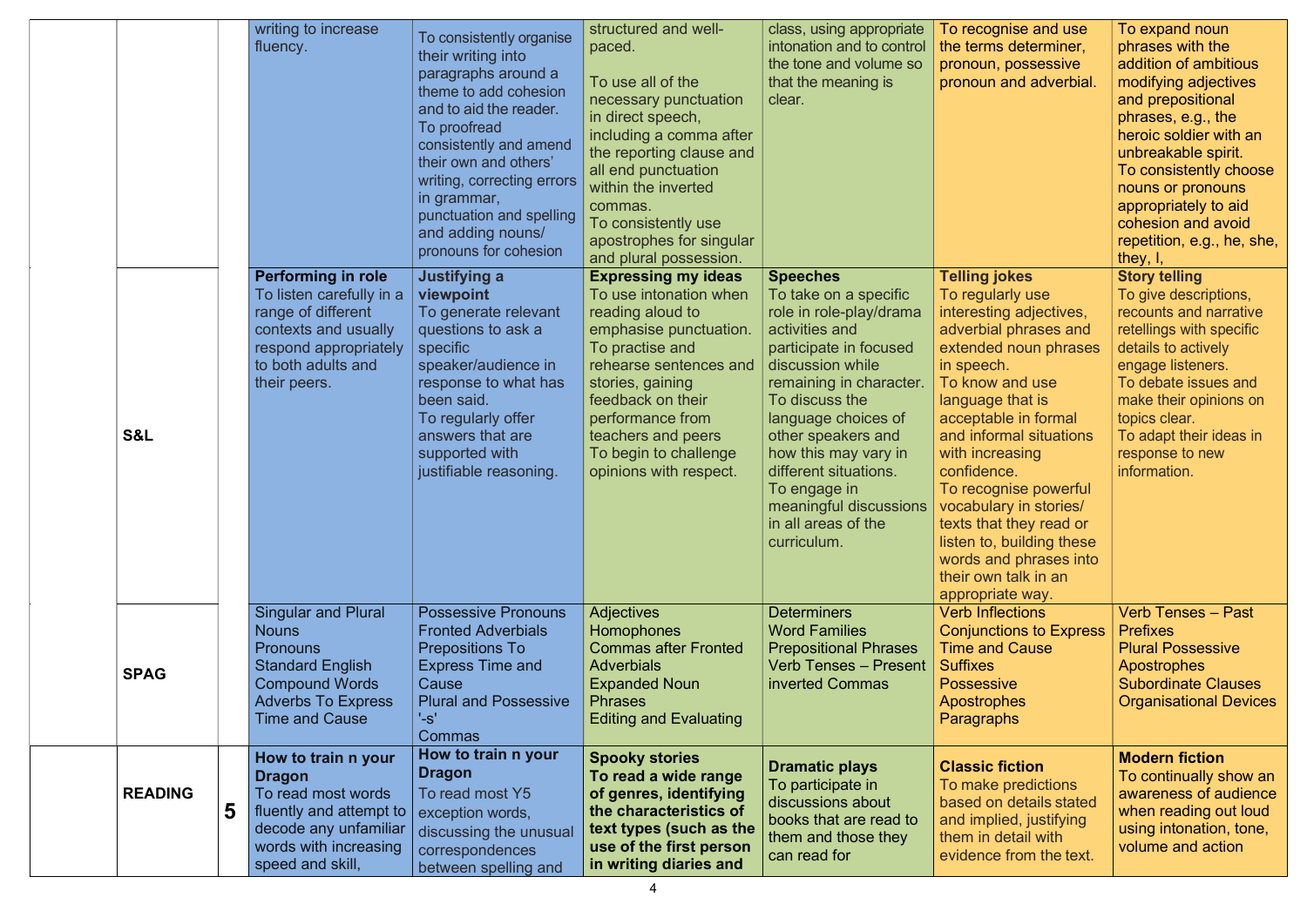|                | recognising their<br>meaning through<br>contextual cues.<br>To apply their growing<br>knowledge of root<br>words, prefixes and<br>suffixes/ word<br>endings, including<br>-sion, -tion, -cial, -tial,<br>-ant/-ance/-ancy, -<br>ent/- ence/-ency, -<br>able/-ably and -<br>ible/ibly, to read aloud<br>fluently                                           | sound and where<br>these occur in the word<br>To discuss vocabulary<br>used by the author to<br>create effect including<br>figurative language.<br>To evaluate the use of<br>authors' language and<br>explain how it has<br>created an impact on<br>the reader                                                                                                                                                    | autobiographies) and<br>differences between<br>text types.<br>To use knowledge of<br>texts and organisation<br>devices to retrieve,<br>record and discuss<br>information from fiction<br>and non-fiction texts                                                         | themselves, building<br>on their own and<br>others' ideas and<br>challenging views<br>courteously.<br>To identify main ideas<br>drawn from more than<br>one paragraph.<br>To recommend texts to<br>peers based on<br>personal choice.                                                                                                                   | To draw inferences from<br>characters' feelings,<br>thoughts and motives.                                                                                                                                                                                                                                                                                                                                                                                                              |                                                                                                                                                                                                                                                                                                                                                                                                                                                                                                                             |
|----------------|-----------------------------------------------------------------------------------------------------------------------------------------------------------------------------------------------------------------------------------------------------------------------------------------------------------------------------------------------------------|-------------------------------------------------------------------------------------------------------------------------------------------------------------------------------------------------------------------------------------------------------------------------------------------------------------------------------------------------------------------------------------------------------------------|------------------------------------------------------------------------------------------------------------------------------------------------------------------------------------------------------------------------------------------------------------------------|---------------------------------------------------------------------------------------------------------------------------------------------------------------------------------------------------------------------------------------------------------------------------------------------------------------------------------------------------------|----------------------------------------------------------------------------------------------------------------------------------------------------------------------------------------------------------------------------------------------------------------------------------------------------------------------------------------------------------------------------------------------------------------------------------------------------------------------------------------|-----------------------------------------------------------------------------------------------------------------------------------------------------------------------------------------------------------------------------------------------------------------------------------------------------------------------------------------------------------------------------------------------------------------------------------------------------------------------------------------------------------------------------|
| <b>WRITING</b> | <b>Creating Imagery</b><br>To spell many of the<br>Y5 and Y6 statutory<br>spelling words<br>correctly.<br>To convert nouns or<br>adjectives into verbs<br>using the suffix -ate<br>(e.g., activate,<br>motivate<br>communicate).<br>To convert nouns or<br>adjectives into verbs<br>using the suffix -ise<br>(e.g., criticise,<br>advertise, capitalise). | <b>Re-contextualise</b><br>writing<br>To convert nouns or<br>adjectives into verbs<br>using the suffix -ify<br>(e.g., signify, falsify,<br>glorify).<br>To convert nouns or<br>adjectives into verbs<br>using the suffix -en<br>(e.g., blacken,<br>brighten, flatten).<br>To use a range of<br>adverbs and modal<br>verbs to indicate<br>degrees of possibility,<br>e.g., surely, perhaps,<br>should, might, etc. | <b>Writing to argue</b><br>To spell complex<br>homophones and near-<br>homophones, including<br>who's/whose and<br>stationary/stationery.<br>To use the first three or<br>four letters of a word to<br>check spelling, meaning<br>or both of these in a<br>dictionary. | <b>Writing to inform</b><br>To increase the speed<br>of their handwriting so<br>that problems with<br>forming letters do not<br>get in the way of<br>writing down what they<br>want to say.<br>To be clear about what<br>standard of<br>handwriting is<br>appropriate for a<br>particular task, e.g.,<br>quick notes or a final<br>handwritten version. | <b>Letter writing</b><br>To plan their writing by<br>identifying the audience<br>for and purpose of the<br>writing, selecting the<br>appropriate form and<br>using other similar<br>writing as models for<br>their own.<br>To consider, when<br>planning narratives, how<br>authors have developed<br>characters and settings<br>in what pupils have<br>read, listened to or seen<br>performed.<br>To regularly use<br>dialogue to convey a<br>character and to<br>advance the action. | <b>Writing to persuade</b><br>To proofread work to<br>précis longer passages<br>by removing<br>unnecessary repetition<br>or irrelevant details.<br>To consistently link<br>ideas across<br>paragraphs.<br>To proofread their work<br>to assess the<br>effectiveness of their<br>own and others' writing<br>and to make necessary<br>corrections and<br>improvements.<br>To describe settings,<br>characters and<br>atmosphere with<br>carefully-chosen<br>vocabulary to enhance<br>mood, clarify meaning<br>and create pace |
| S&L            | <b>Expressing humour</b><br>To listen carefully,<br>making timely<br>contributions and<br>asking questions that<br>are responsive to<br>others' ideas and<br>views, e.g.,<br>participate in a<br>collaborative project<br>where they listen to                                                                                                            | <b>Turn taking &amp;</b><br>responding<br>To ask questions<br>which deepen<br>conversations and/or<br>further their<br>knowledge.<br>To understand how to<br>answer questions that<br>require more detailed                                                                                                                                                                                                       | Debating an issue<br>To narrate stories with<br>intonation and<br>expression to add detail<br>and excitement for the<br>listener.<br>To use feedback from<br>peers and teachers (and<br>from observing other<br>speakers) to make                                      | <b>Tour guide</b><br>commentary<br>To regularly use<br>interesting adjectives,<br>adverbial phrases and<br>extended noun<br>phrases in speech.<br>To know and use<br>language that is<br>acceptable in formal<br>and informal situations                                                                                                                | <b>Directing others</b><br>To plan and present<br>information clearly with<br>ambitious added detail<br>and description for the<br>listener.<br>To participate in<br>debates/arguments and<br>use relevant details to<br>support their opinions                                                                                                                                                                                                                                        | <b>Persuasive speeches</b><br>To develop, agree to<br>and evaluate rules for<br>effective discussion;<br>follow their own rules in<br>small groups and<br>whole-class<br>conversations.<br>To engage in longer<br>and sustained                                                                                                                                                                                                                                                                                             |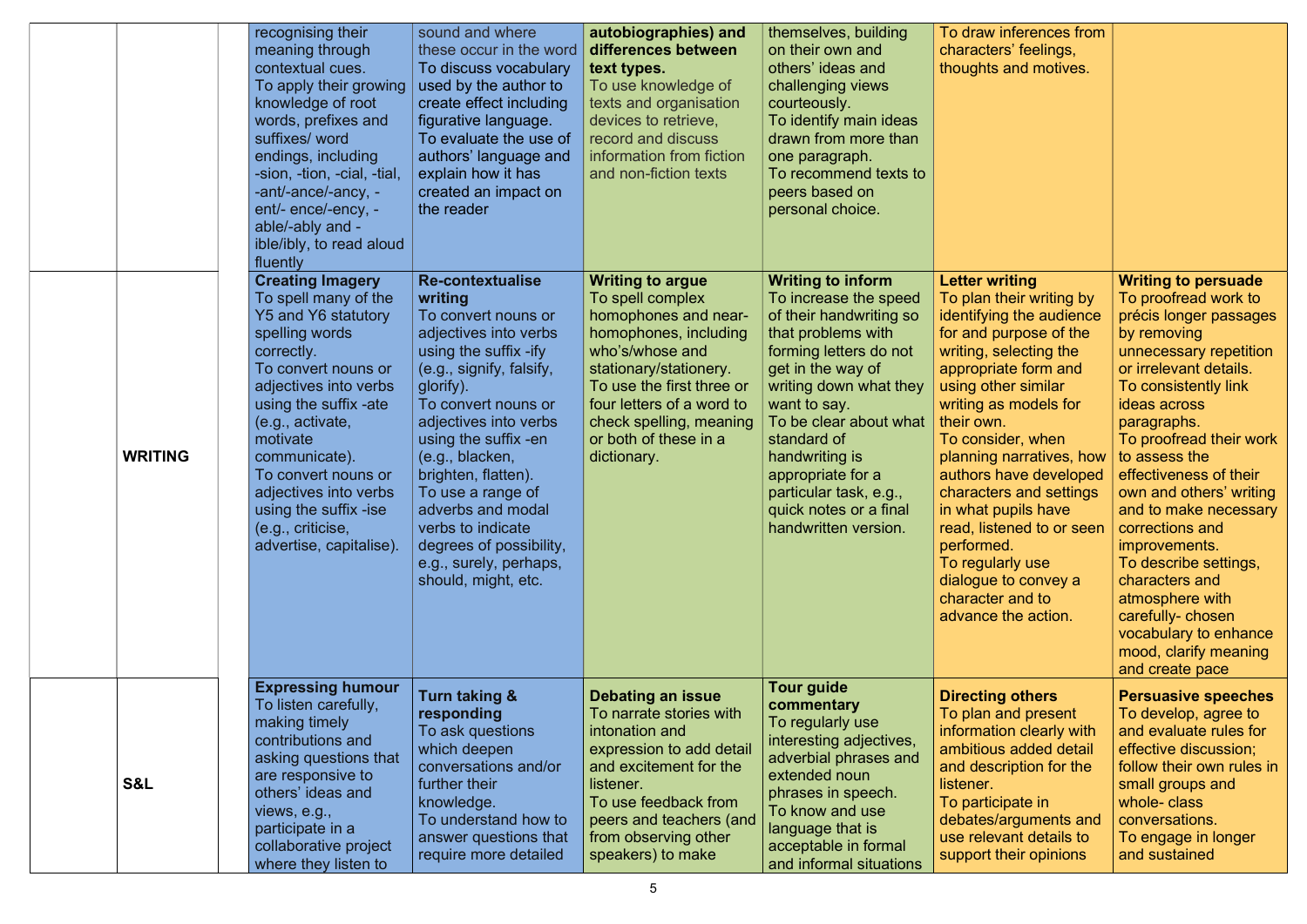|                |   | the ideas of others<br>and adapt these to<br>meet the needs of the<br>group                                                                                                                                                                                                                              | answers and<br>justification.                                                                                                                                                                                                                                                                               | improvements to<br>performance.<br>To combine vocabulary<br>choices, gestures and<br>body movement to take<br>on and maintain the role<br>of a character.                                                                                                                                                                         | with increasing<br>confidence.<br>To recognise powerful<br>vocabulary in stories/<br>texts that they read or<br>listen to, building these<br>words and phrases into<br>their own talk in an<br>appropriate way.                                                                  | and adding humour<br>where appropriate.                                                                                                                                                                                                                                                                               | discussions about a<br>range of topics.<br>To ask questions, offer<br>suggestions, challenge<br>ideas and give opinions<br>in order to take an<br>active part in<br>discussions.                                                                                                                                        |
|----------------|---|----------------------------------------------------------------------------------------------------------------------------------------------------------------------------------------------------------------------------------------------------------------------------------------------------------|-------------------------------------------------------------------------------------------------------------------------------------------------------------------------------------------------------------------------------------------------------------------------------------------------------------|-----------------------------------------------------------------------------------------------------------------------------------------------------------------------------------------------------------------------------------------------------------------------------------------------------------------------------------|----------------------------------------------------------------------------------------------------------------------------------------------------------------------------------------------------------------------------------------------------------------------------------|-----------------------------------------------------------------------------------------------------------------------------------------------------------------------------------------------------------------------------------------------------------------------------------------------------------------------|-------------------------------------------------------------------------------------------------------------------------------------------------------------------------------------------------------------------------------------------------------------------------------------------------------------------------|
| <b>SPAG</b>    |   | <b>Proper Nouns</b><br><b>Adverbs of Possibility</b><br><b>Converting Nouns</b><br>and Adjectives into<br>Verbs - Suffixes -ate,<br>-ise, -ify<br>Tenses: Past &<br><b>Present Progressive</b><br>and Present Perfect<br><b>Possessive Plural</b><br>Apostrophes                                         | <b>Adverbs</b><br><b>Degrees of Possibility</b><br><b>Modal Verbs</b><br>Verb Prefixes dis-, de-,<br>mis-, over-, re<br>Verb Inflections &<br><b>Standard English</b><br>Using Inverted<br>Commas                                                                                                           | <b>Prepositions</b><br><b>More Prefixes</b><br>Coordinating<br><b>Conjunctions</b><br><b>Using Inverted Commas</b><br>(Changing the Position<br>of the Reporting Clause)<br><b>Parenthesis - Brackets</b><br><b>Commas for Meaning</b><br>and Clarity                                                                             | <b>Determiners</b><br><b>More Suffixes</b><br>Subordinating<br>Conjunctions<br><b>Linking Paragraphs</b><br>with Adverbials<br>Direct & Indirect<br>(Reported) Speech                                                                                                            | <b>Pronouns &amp; Possessive</b><br><b>Pronouns</b><br><b>Word Families</b><br><b>Subordinate Clauses</b><br><b>Writing Cohesive</b><br><b>Paragraphs</b><br><b>Parenthesis – Commas</b><br>Homophones                                                                                                                | <b>Adverbials/Fronted</b><br><b>Adverbials</b><br><b>Dictionary Work</b><br><b>Relative Clauses</b><br><b>Editing &amp; Evaluating</b><br><b>Parenthesis – Dashes</b>                                                                                                                                                   |
| <b>READING</b> | 6 | Diary of a wimpy kid<br>To read fluently with<br>full knowledge of all<br>Y6 exception words,<br>root words, prefixes,<br>suffixes/word<br>endings <sup>*</sup> and to<br>decode any unfamiliar<br>words with increasing<br>speed and skill,<br>recognising their<br>meaning through<br>contextual cues. | Diary of a wimpy kid<br>To read most Y6<br>exception words,<br>discussing the unusual<br>correspondences<br>between spelling and<br>sound and where<br>these occur in the<br>word.                                                                                                                          | Diary of a wimpy kid<br><b>Roderick Rules</b><br>To read for pleasure,<br>discussing, comparing<br>and evaluating in depth<br>across a wide range of<br>genres, including myths,<br>legends, traditional<br>stories, modern fiction,<br>fiction from our literary<br>heritage and books from<br>other cultures and<br>traditions. | Diary of a wimpy kid<br><b>Roderick Rules</b><br>To recognise more<br>complex themes in<br>what they read (such<br>as loss or heroism).<br>To explain and discuss<br>their understanding of<br>what they have read,<br>including through<br>formal presentations<br>and debates, | Diary of a wimpy kid<br>last straw<br>To listen to guidance<br>and feedback on the<br>quality of their<br>explanations and<br>contributions to<br>discussions and to<br>make improvements<br>when participating in<br>discussions.<br>To draw out key<br>information and to<br>summarise the main<br>ideas in a text. | Diary of a wimpy kid<br>last straw<br>To analyse and<br>evaluate the use of<br>language, including<br>figurative language and<br>how it is used for effect,<br>using technical<br>terminology such as<br>metaphor, simile,<br>analogy, imagery, style<br>and effect.                                                    |
| <b>WRITING</b> |   | <b>Sensory writing</b><br>To spell all of the Y5<br>and Y6 statutory<br>spelling words<br>correctly.<br>To use dictionaries<br>and thesauruses to<br>check the spelling<br>and meaning of words<br>and confidently find<br>synonyms and<br>antonyms.                                                     | <b>Writing to recount</b><br>To recognise when to<br>use a non-joined style<br>(e.g., for labelling a<br>diagram or data,<br>writing an email<br>address or for algebra)<br>and capital letters<br>$\vert$ (e.g., for filling in a<br>form).<br>To write legibly,<br>fluently and with<br>increasing speed. | <b>Writing to impress</b><br>To use further<br>organisational and<br>presentational devices<br>to structure text and to<br>guide the reader (e.g.,<br>headings, bullet points,<br>underlining).<br>To use a wide range of<br>devices to build<br>cohesion within and<br>across paragraphs.                                        | <b>Writing to express</b><br>To write effectively for<br>a range of purposes<br>and audiences,<br>selecting the<br>appropriate form and<br>drawing independently<br>on what they have<br>read as models for<br>their<br>own writing (including<br>literary language,             | <b>Writing to argue</b><br>To use the subjunctive<br>form in formal writing.<br>To use the perfect form<br>of verbs to mark<br>relationships of time and<br>cause.<br>To use the passive<br>voice.<br>To use question tags<br>in informal writing.<br>To ensure the<br>consistent and correct                         | <b>Writing to persuade</b><br>To recognise and use<br>the terms subject,<br>object, active, passive,<br>synonym, antonym,<br>ellipsis, hyphen,<br>colon, semi-colon and<br>bullet points.<br>To use the full range of<br>punctuation taught at<br>key stage 2 correctly,<br>including consistent<br>and accurate use of |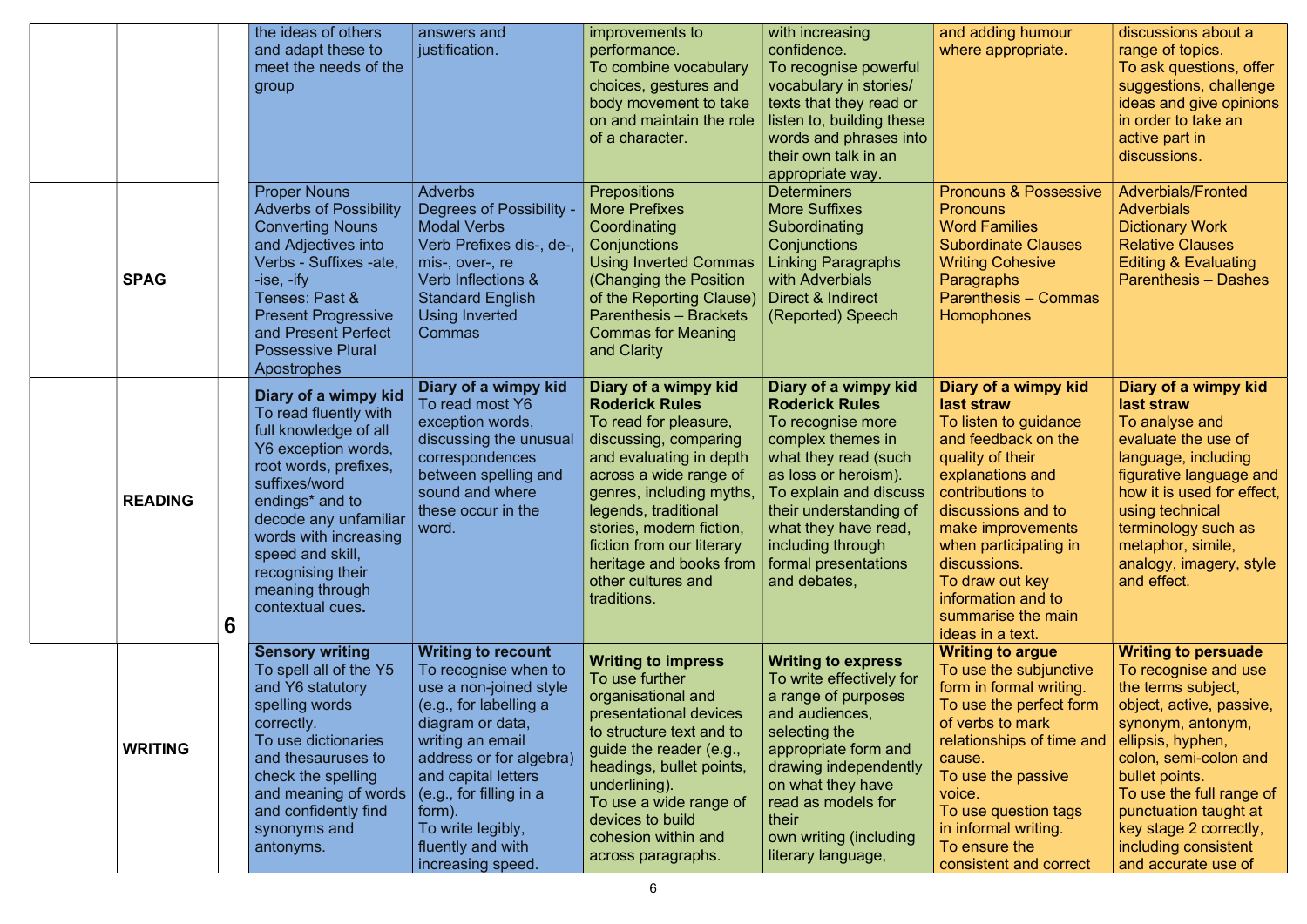|             |                                                                                                                                                                      |                                                                                                                                                                                                                           | To habitually proofread<br>for spelling and<br>punctuation errors.                                                                                                                                                                                                                                                                                | characterisation,<br>structure, etc.).<br>To distinguish between<br>the language of<br>speech and writing and<br>to choose the<br>appropriate level of<br>formality.                                                                       | use of tense throughout<br>all pieces<br>of writing, including the<br>correct subject and verb<br>agreement when using<br>singular and plural                                                                                                                                                              | semi-colons, dashes,<br>colons, hyphens, and,<br>when necessary, to use<br>such punctuation<br>precisely to enhance<br>meaning and avoid<br>ambiguity.                                                                                                                                              |
|-------------|----------------------------------------------------------------------------------------------------------------------------------------------------------------------|---------------------------------------------------------------------------------------------------------------------------------------------------------------------------------------------------------------------------|---------------------------------------------------------------------------------------------------------------------------------------------------------------------------------------------------------------------------------------------------------------------------------------------------------------------------------------------------|--------------------------------------------------------------------------------------------------------------------------------------------------------------------------------------------------------------------------------------------|------------------------------------------------------------------------------------------------------------------------------------------------------------------------------------------------------------------------------------------------------------------------------------------------------------|-----------------------------------------------------------------------------------------------------------------------------------------------------------------------------------------------------------------------------------------------------------------------------------------------------|
| S&L         | <b>Giving directions</b><br>To make<br>improvements based<br>on constructive<br>feedback on their<br>listening skills.                                               | <b>Commenting</b><br>respectfully<br>To regularly ask<br>relevant questions to<br>extend their<br>understanding and<br>knowledge.<br>To articulate and justify<br>answers with<br>confidence in a range<br>of situations. | <b>Compliment others</b><br>To participate<br>confidently in a range of<br>different performances,<br>role<br>play exercises and<br><i>improvisations</i><br>(including acting in role).<br>To gain, maintain and<br>monitor the interest of<br>the listener(s).<br>To select and use<br>appropriate registers for<br>effective<br>communication. | <b>Expression &amp; fluency</b><br>To use relevant<br>strategies to build their<br>vocabulary.<br>To use adventurous<br>and ambitious<br>vocabulary in speech,<br>which is always<br>appropriate to the<br>topic, audience and<br>purpose. | <b>Challenging others</b><br>respectfully<br>To confidently explain<br>the meaning of words<br>and offer alternative<br>synonyms<br>To communicate<br>confidently across a<br>range of contexts and to<br>a range of audiences.<br>To articulate and justify<br>arguments and opinions<br>with confidence. | Deliver a manifesto<br>To use spoken<br>language to develop<br>understanding through<br>speculating,<br>hypothesising,<br>imagining and exploring<br>ideas.<br>To refer back to their<br>original thoughts when<br>their opinions have<br>changed and give<br>reasons for their<br>change of focus. |
| <b>SPAG</b> | <b>Noun Phrases</b><br><b>Modal Verbs and</b><br><b>Subjunctive Mood</b><br><b>Suffixes - Nouns and</b><br>Adjectives to Verbs<br><b>Relative Clauses</b><br>Commas. | Pronouns &<br><b>Possessive Pronouns</b><br><b>Adverbs to Show</b><br>Frequency<br><b>Prefixes</b><br><b>Colons in Lists</b><br>Subordinating<br><b>Conjunctions and</b><br><b>Clauses</b>                                | <b>Synonyms and</b><br>Antonyms<br><b>Adverbs to Show</b><br><b>Possibility</b><br><b>Root Words</b><br><b>Hyphens</b><br>Coordinating<br>Conjunctions                                                                                                                                                                                            | <b>Subject and Object</b><br><b>Ambiguity</b><br><b>Hyphenated</b><br><b>Compound Words</b><br><b>Bullet Points</b><br><b>Perfect Form of Verbs</b><br>to Mark Relationships<br>of Time and Cause                                          | <b>Direct and Reported</b><br><b>Speech</b><br><b>Active and Passive</b><br>Semi-colons, Colons<br>and Dashes to Mark<br><b>Clauses</b><br><b>Formal and Informal</b><br><b>Speech and Vocabulary</b><br><b>Layout Devices</b>                                                                             | <b>Verb Tenses</b><br><b>Editing and Evaluating</b><br>Parenthesis - Brackets,<br><b>Commas and Dashes</b><br><b>Formal and Informal</b><br>Writing<br><b>Cohesion Across</b><br>Paragraphs                                                                                                         |
|             |                                                                                                                                                                      |                                                                                                                                                                                                                           | <b>Key Stage 2</b>                                                                                                                                                                                                                                                                                                                                |                                                                                                                                                                                                                                            |                                                                                                                                                                                                                                                                                                            |                                                                                                                                                                                                                                                                                                     |

| <b>SUBJECT AREA</b> |                |   | <b>TERM 1</b>         |                      | <b>TERM 2</b>                 |                               | <b>TERM 3</b>                  |                              |
|---------------------|----------------|---|-----------------------|----------------------|-------------------------------|-------------------------------|--------------------------------|------------------------------|
|                     |                |   | Number & place        | <b>Addition:</b>     | <b>Subtraction: One, tens</b> | <b>Multiplication: 3, 4</b>   | <b>Division:</b> 3, 4 and 8. 2 | <b>Fractions: Halves and</b> |
|                     |                |   | value:                | One, tens and        | and hundredths.               | and 8. $2$ digit and 1-       | digit and 1 digit mental       | quarters.                    |
|                     | <b>Number</b>  |   | Count in 4, 8, 50 and | hundredths. Written, | Written, mental, check        | digit problems.               | and written problems.          |                              |
|                     |                |   | 100. Compare and      | mental, check and    | and problems.                 |                               |                                |                              |
| <b>MATHS</b>        |                | ◠ | order up to 1000.     | problems.            |                               |                               |                                |                              |
|                     | <b>Measure</b> | ◡ | Length, height&       | Mass & weight &      | <b>Capacity &amp; volume</b>  | <b>Time /Statistics: Tell</b> | <b>Date / Statistics:</b>      | <b>Money:</b>                |
|                     |                |   | <b>Statistics</b>     | Statistics: Measure, | <b>Statistics: Measure,</b>   | time Roman, 12/24-            | Seconds in a minute,           | Recognise and know           |
|                     |                |   | Measure, compare,     | compare, add and     | compare, add and              | hour, estimate, record        | days in month, etc             | the value of different       |
|                     |                |   | add and subtract,     | subtract, units.     | subtract, units.              | and compare                   | compare durations of           | denominations of coins       |
|                     |                |   | units.                |                      |                               |                               | events.                        | and notes                    |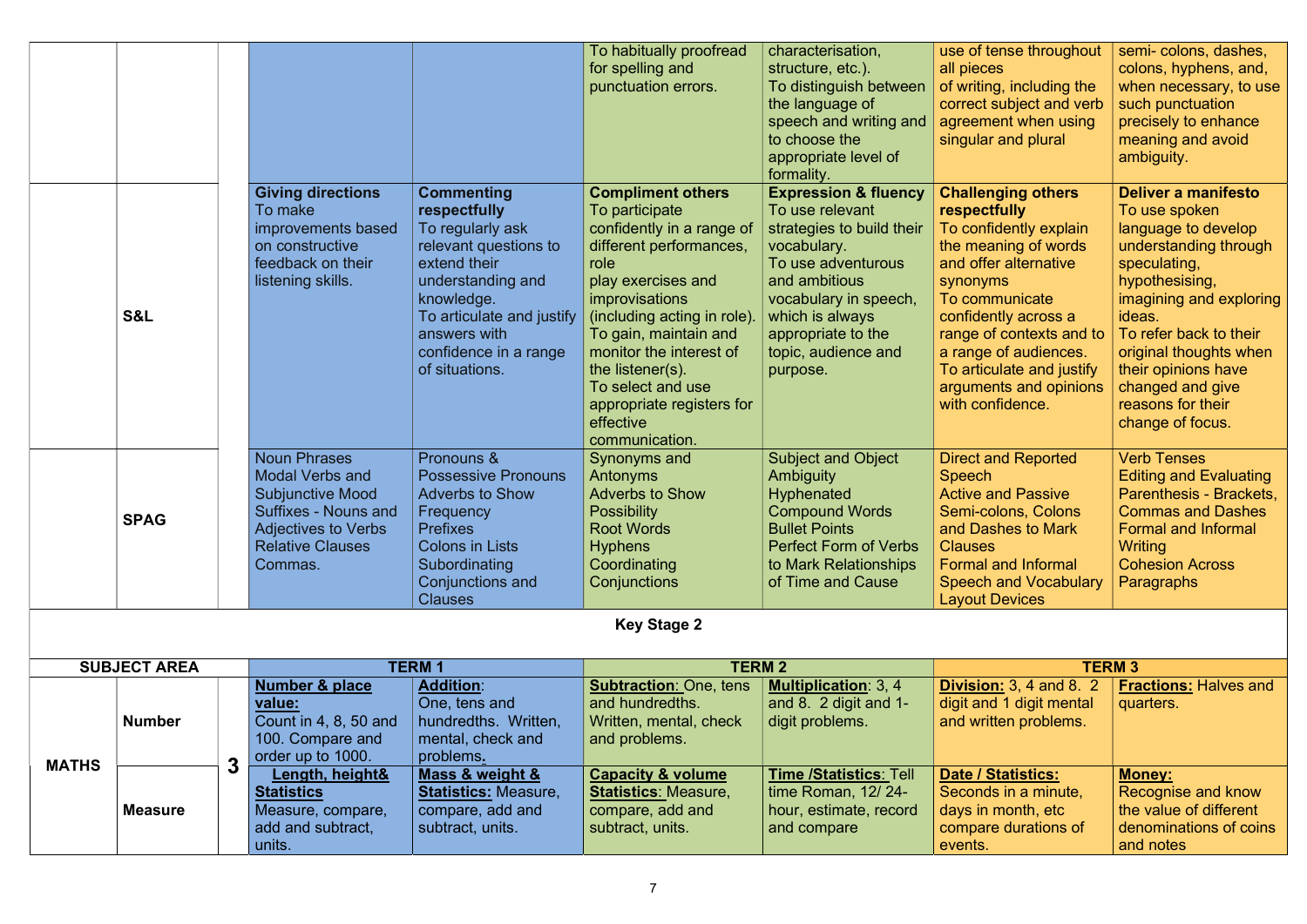| <b>Geometry</b> |        | <b>Properties of 2D</b><br>shapes:<br>Draw 2D shapes,<br>measure perimeter of<br>2D shapes.                                                    | Properties of 3D<br>shapes: Make 3D<br>shapes using<br>modelling materials.                                                    | <b>Comparing 2D and</b><br><b>3D shapes: Recognise</b><br>2D and 3D shapes in<br>different orientations.                                                  | <b>Position: Horizontal,</b><br>vertical, perpendicular<br>and parallel lines                                                               | <b>Direction: Angles as a</b><br>property of shape or a<br>description of a turn.                                                                      | <b>Movement: Quarter,</b><br>half and 3 quarter turn.                                                                  |
|-----------------|--------|------------------------------------------------------------------------------------------------------------------------------------------------|--------------------------------------------------------------------------------------------------------------------------------|-----------------------------------------------------------------------------------------------------------------------------------------------------------|---------------------------------------------------------------------------------------------------------------------------------------------|--------------------------------------------------------------------------------------------------------------------------------------------------------|------------------------------------------------------------------------------------------------------------------------|
|                 |        |                                                                                                                                                |                                                                                                                                | <b>Key Stage 2</b>                                                                                                                                        |                                                                                                                                             |                                                                                                                                                        |                                                                                                                        |
| <b>Number</b>   |        | <b>Number &amp; place</b><br><b>value:</b> Count in 6, 7,<br>9 25 and 1000.<br>Compare and order<br>numbers. Round 10,<br>100, 1000            | <b>Addition: 4-digit</b><br>column method.<br>Estimate use inverse.<br>Two step problems.                                      | <b>Subtraction: 4-digit</b><br>column method.<br>Estimate use inverse.<br>Two step problems.                                                              | <b>Multiplication: 12x</b><br>table, multiply 0, 1, 2<br>and 3 digits.                                                                      | <b>Division: 12x table,</b><br>Divide by $0, 12$ and $3$<br>digits.                                                                                    | <b>Fractions: Round</b><br>decimals, add and<br>minus fractions. Write<br>equivalents.                                 |
| <b>Measure</b>  | 4      | Length, height&<br><b>Statistics: Convert</b><br>measurements,<br>measure perimeter,<br>area.                                                  | Mass & weight<br><b>Statistics: Convert</b><br>estimate, compare<br>calculate. Interpret,<br>solve problems.                   | <b>Capacity &amp; volume</b><br><b>Statistics: Convert</b><br>estimate, compare<br>calculate. Interpret,<br>solve problems.                               | <b>Time /Statistics:</b><br>Convert estimate,<br>compare calculate.<br>Interpret, solve<br>problems.                                        | Date / Statistics:<br>Convert estimate,<br>compare calculate.<br>Interpret, solve<br>problems.                                                         | <b>Money/Statistics:</b><br>Column addition,<br>change and difference.                                                 |
| <b>Geometry</b> |        | <b>Properties of 2D</b><br>shapes: Lines of<br>symmetry, complete a<br>symmetric figure.                                                       | <b>Properties of 3D</b><br>shapes: Compare and<br>classify shapes.                                                             | <b>Comparing 2D and 3D</b><br>shapes: Compare and<br>classify shapes.                                                                                     | <b>Position: Positions on</b><br>a 2-D grid as<br>coordinates. Plot<br>points and draw sides<br>to complete a polygon.                      | <b>Direction: Compare</b><br>and order angles. Acute<br>and obtuse angles.                                                                             | <b>Movement: Describe</b><br>movements as<br>translations left/right<br>up/down.                                       |
| <b>Number</b>   |        | <b>Number &amp; place</b><br>value: Numbers up to<br>1,000,000, rounding<br>and Roman Numerals   problems.                                     | <b>Addition: Sums with 4</b><br>digits, rounding to<br>check, multi-step                                                       | <b>Subtraction:</b><br>Calculations with 4<br>digits, rounding to<br>check, multi-step<br>problems.                                                       | <b>Multiplication:</b><br>Multiples, factors.<br>Prime numbers up to<br>100. Multiply 4 digits<br>by 2 digits. Decimals,<br>square numbers. | <b>Division: Multiples and</b><br>factors. Prime numbers<br>up to 100. Divide 4<br>digits by up to 2 digits.<br>Decimals, square<br>numbers.           | <b>Fractions: Order,</b><br>equivalent, add and<br>subtract, write as<br>decimals, percentages<br>round numbers.       |
| <b>Measure</b>  | 5      | Length, height&<br><b>Statistics: Convert</b><br>metrics, use<br>equivalent measures.<br>Calculate area and<br>volume., tables.                | Mass & weight<br><b>Statistics: Convert</b><br>metrics, use equivalent<br>measures. Problem<br>solves use inverse to<br>check. | <b>Capacity &amp; volume</b><br><b>Statistics: Convert</b><br>metrics, use equivalent<br>measures. Problem<br>solves use inverse to<br>check. Line graph. | <b>Time /Statistics:</b><br>Convert metrics, use<br>equivalent measures.<br>Problem solves use<br>inverse to check.<br>Timetables.          | <b>Date / Statistics:</b><br>Convert metrics, use<br>equivalent measures.<br><b>Problem solved use</b><br>inverse to check. Read<br>dates.             | <b>Money/Statistics:</b><br><b>Column</b><br>addition/subtraction.<br>Decimal place.<br>Compare prices.                |
| <b>Geometry</b> |        | <b>Properties of 2D</b><br>shapes: Compare<br>regular and irregular<br>polygons                                                                | <b>Properties of 3D</b><br>shapes: Identify 3D<br>shapes form 2D<br>representations.                                           | <b>Comparing 2D and 3D</b><br>shapes: Know acute<br>and obtuse, right angles<br>measure                                                                   | <b>Position: Identify,</b><br>describe and represent<br>translations.                                                                       | <b>Direction: Identify</b><br>describe and represent<br>reflections.                                                                                   | <b>Movement: Identify</b><br>angles at a point.                                                                        |
| <b>Number</b>   | $6 \,$ | <b>Algebra/ Number &amp;</b><br>place value:<br>Numbers up to<br>10,000,000, round<br>whole numbers, use<br>negative numbers,<br>problem solve | <b>Algebra/ Addition:</b><br>mental calculations,<br>multi-step problems,<br>operations order,<br>method and why.<br>Estimate. | <b>Algebra/Subtraction:</b><br>mental calculations,<br>multi-step problems,<br>operations order,<br>method and why,<br>estimate.                          | Algebra/<br><b>Multiplication:</b> factors,<br>multiples, prime, 4<br>digits by 2 digits long<br>multiplication,<br>estimate.               | <b>Algebra/ Division:</b><br>divide 4 digits by 2<br>digits written method,<br>divide interpreting<br>fractions, decimals and<br>remainders, estimate. | <b>Fractions: factors to</b><br>simply, compare and<br>order,<br>add/subtract/multiply/di<br>vide, decimal – fraction. |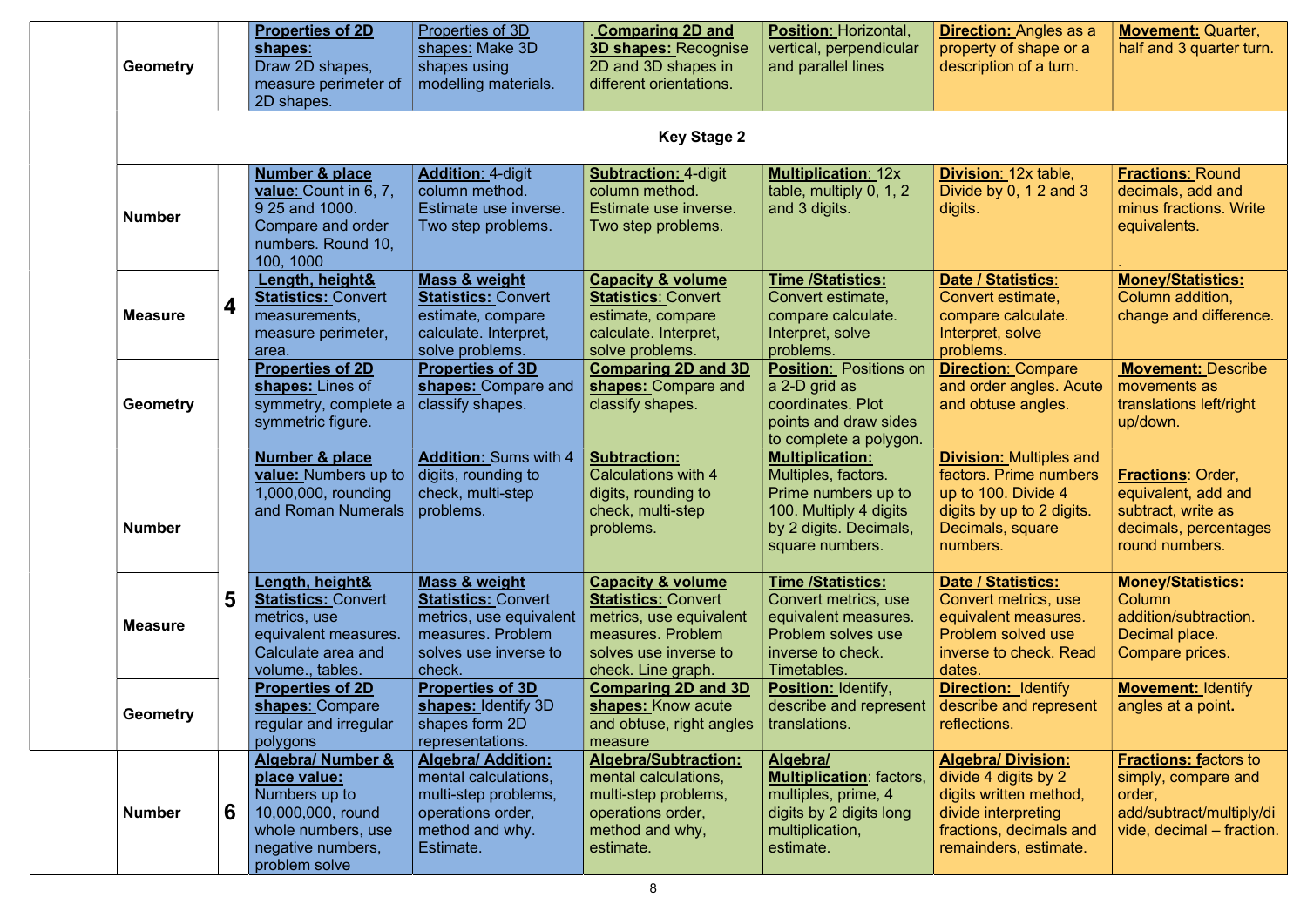|                | <b>Measure</b>      |   | Length, height&<br><b>Convert units of</b><br>measure to 3 decimal<br>places, Miles- KM<br>Statistics: interpret pie<br>charts.                                                                                                                                                                                           | <b>Mass &amp; Weight</b><br><b>Statistics: Convert</b><br>units of measure to 3<br>decimal places,<br>Interpret line graphs.                                                                                                                                                                                                                                                                                                                      | <b>Capacity &amp; volume</b><br><b>Statistics: Convert</b><br>units of measure to 3<br>decimal places,<br>construct pie charts                                                                                                                                                                                               | <b>Time /Statistics:</b><br>Convert units of<br>measure to 3 decimal<br>places, construct line<br>graphs.                                                                                                                                                                                                                                                                                                                                                                       | <b>Ratio/Proportion:</b><br>Relative sizes of two<br>quantities, calculate<br>percentages, scale<br>factor.                                                                                                                                                                                                                                                                                                                                                                                                                                                           | <b>Money/Statistics:</b><br>Mental strategies,<br>decimal places.                                                                                                                                                                                                                                                                                                                                                                                                                                                                |
|----------------|---------------------|---|---------------------------------------------------------------------------------------------------------------------------------------------------------------------------------------------------------------------------------------------------------------------------------------------------------------------------|---------------------------------------------------------------------------------------------------------------------------------------------------------------------------------------------------------------------------------------------------------------------------------------------------------------------------------------------------------------------------------------------------------------------------------------------------|------------------------------------------------------------------------------------------------------------------------------------------------------------------------------------------------------------------------------------------------------------------------------------------------------------------------------|---------------------------------------------------------------------------------------------------------------------------------------------------------------------------------------------------------------------------------------------------------------------------------------------------------------------------------------------------------------------------------------------------------------------------------------------------------------------------------|-----------------------------------------------------------------------------------------------------------------------------------------------------------------------------------------------------------------------------------------------------------------------------------------------------------------------------------------------------------------------------------------------------------------------------------------------------------------------------------------------------------------------------------------------------------------------|----------------------------------------------------------------------------------------------------------------------------------------------------------------------------------------------------------------------------------------------------------------------------------------------------------------------------------------------------------------------------------------------------------------------------------------------------------------------------------------------------------------------------------|
|                | <b>Geometry</b>     |   | <b>Properties of 2D</b><br>shapes: Draw 2D<br>shapes given<br>dimensions and<br>angles, area.                                                                                                                                                                                                                             | <b>Properties of 3D</b><br>shapes: Recognise,<br>describe and build 3D<br>shapes - nets, volume.                                                                                                                                                                                                                                                                                                                                                  | <b>Comparing 2D and 3D</b><br>shapes: Compare and<br>classify shapes,<br>illustrate parts of a<br>circle, find angles                                                                                                                                                                                                        | <b>Position: Describe</b><br>position as full<br>coordinate grid (four<br>quadrants) Translation.                                                                                                                                                                                                                                                                                                                                                                               | <b>Direction: Draw simple</b><br>shapes, reflect in the<br>axes. (4 quadrant)                                                                                                                                                                                                                                                                                                                                                                                                                                                                                         | <b>Movement: recognise</b><br>angles where they meet<br>at a point, are on a<br>straight line, or are<br>vertically opposite, and<br>find missing angles.                                                                                                                                                                                                                                                                                                                                                                        |
|                |                     |   |                                                                                                                                                                                                                                                                                                                           |                                                                                                                                                                                                                                                                                                                                                                                                                                                   | <b>Key Stage 2</b>                                                                                                                                                                                                                                                                                                           |                                                                                                                                                                                                                                                                                                                                                                                                                                                                                 |                                                                                                                                                                                                                                                                                                                                                                                                                                                                                                                                                                       |                                                                                                                                                                                                                                                                                                                                                                                                                                                                                                                                  |
|                | <b>SUBJECT AREA</b> |   |                                                                                                                                                                                                                                                                                                                           | <b>TERM1</b>                                                                                                                                                                                                                                                                                                                                                                                                                                      |                                                                                                                                                                                                                                                                                                                              | <b>TERM 2</b>                                                                                                                                                                                                                                                                                                                                                                                                                                                                   |                                                                                                                                                                                                                                                                                                                                                                                                                                                                                                                                                                       | <b>TERM 3</b>                                                                                                                                                                                                                                                                                                                                                                                                                                                                                                                    |
| <b>SCIENCE</b> |                     | 3 | <b>Forces and Magnets</b><br>Identify the forces<br>acting on objects.<br>Investigate how a toy<br>car moves over<br>different surfaces.<br>Sort magnetic and<br>non-magnetic<br>materials.<br>Investigate the<br>strength of magnets.<br>Explore magnetic<br>poles.<br>Observe how<br>magnets attract some<br>materials. | <b>Scientists and</b><br><b>Inventors</b><br>The Plant Hunters -<br>find out about the way<br>new plants arrived in<br>our country.<br>Marie Curie - explain<br>how Marie Curie's<br>work on x-rays helps<br>us identify bones.<br>George Washington<br>Carver - explain how<br>George Washington<br><b>Carver helped farmers</b><br>to grow crops.<br><b>Fossil Finders - explain</b><br>how fossils can be<br>used to find the age of<br>rocks. | <b>Rocks</b><br>Types of Rocks.<br><b>Grouping Rocks.</b><br>explain how fossils are<br>formed.<br><b>Explain Mary Anning's</b><br>contribution to<br>palaeontology.<br>explain how soil is<br>formed.<br>Soil Profiles - observe<br>carefully and<br>systematically. present<br>my findings using<br>scientific vocabulary. | Light<br>Recognise that I need<br>light to see things, and<br>that dark is the absence<br>of light.<br>Investigate which<br>surfaces reflect light.<br>Use a mirror to reflect<br>light and explain how<br>mirrors work.<br>Know that light from the<br>sun can be dangerous<br>and that there are ways<br>we can protect our<br>eyes.<br>can investigate which<br>materials block light to<br>form shadows.<br>Find patterns when<br>investigating how<br>shadows change size. | <b>Plants</b><br>name the different parts<br>of flowering plants and<br>explain their jobs.<br>set up an investigation<br>to find out what plants<br>need to grow well.<br>Record my<br>observations.<br>Present the results of<br>my investigation using<br>scientific language.<br><b>Moving Water -</b><br>investigate how water is<br>transported in plants.<br>Name the different parts<br>of a flower and explain<br>their role in pollination<br>and fertilisation.<br><b>Understand and order</b><br>the stages of the life<br>cycle of a flowering<br>plant. | <b>Animals Including</b><br><b>Humans</b><br><b>Nutrition - sort foods</b><br>into food groups and<br>find out about the<br>nutrients that different<br>foods provide.<br>Food Labels - explore<br>the nutritional values of<br>different foods by<br>gathering information<br>from food labels.<br>Skeletons - sort animal<br>skeletons into groups,<br>discussing patterns and<br>similarities and<br>differences.<br><b>Human Skeletons -</b><br>investigate an idea<br>about how the human<br>skeleton supports<br>movement. |
|                |                     | 4 | <b>Electricity</b><br>Explain ways that<br>electricity is<br>generated.<br>Identify electrical<br>appliances and the                                                                                                                                                                                                      | <b>Scientists and</b><br><b>Inventors</b><br>Madagascar in Danger<br>explore deforestation<br>and conservation in                                                                                                                                                                                                                                                                                                                                 | <b>Sound</b><br>Describe and explain<br>sound sources.<br><b>Explain how different</b><br>sounds travel.                                                                                                                                                                                                                     | <b>States of Matter</b><br>Solid, Liquid or Gas? -<br>sort and describe<br>materials.<br>Investigate gases and<br>explain their properties.                                                                                                                                                                                                                                                                                                                                     | <b>Living Things and</b><br><b>Their Habitats</b><br><b>Grouping Living Things</b><br><b>Classifying Vertebrates</b><br><b>Invertebrate Hunt</b>                                                                                                                                                                                                                                                                                                                                                                                                                      | <b>Animals Including</b><br><b>Humans</b><br>Identify and name parts<br>of the human digestive<br>system.                                                                                                                                                                                                                                                                                                                                                                                                                        |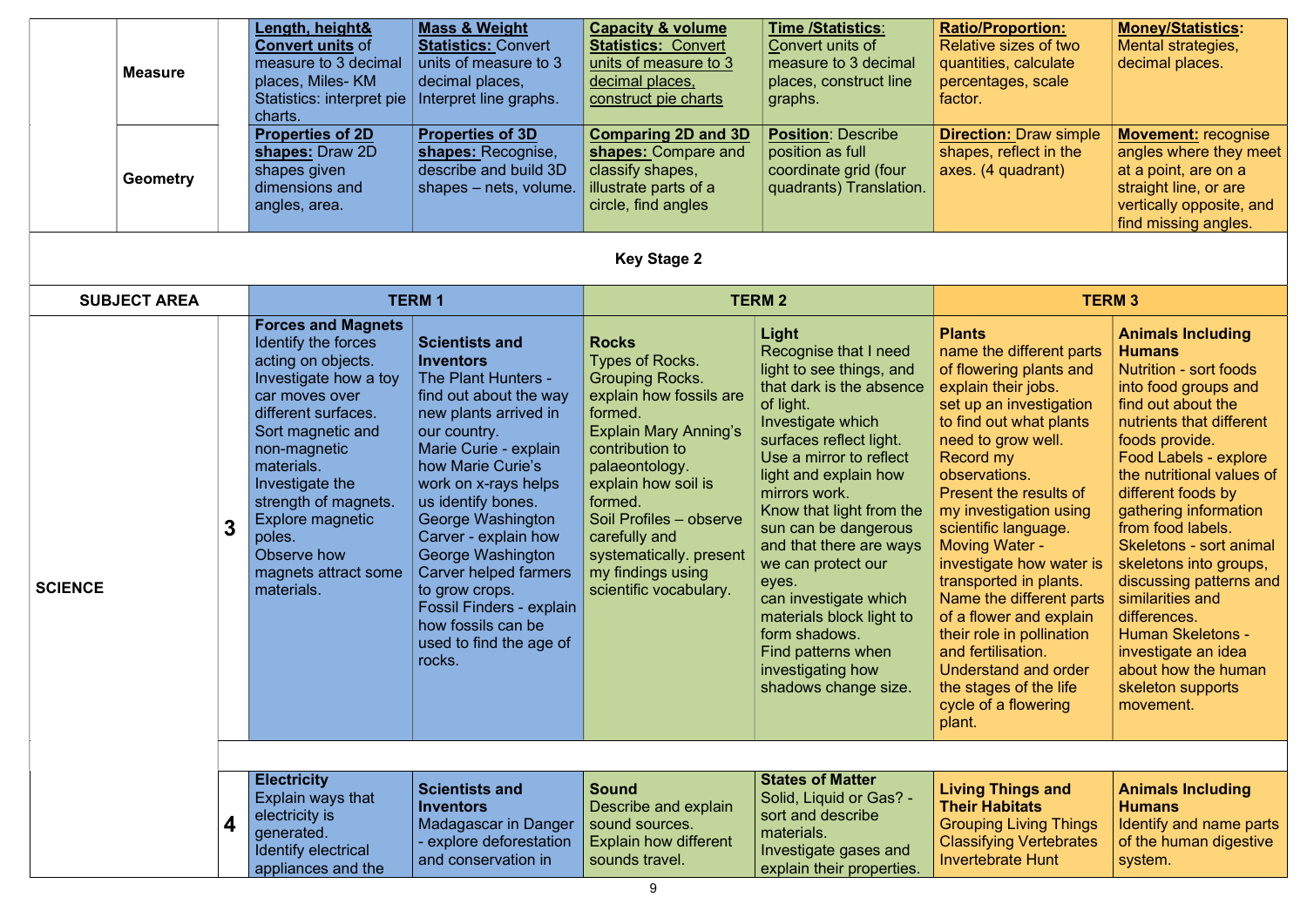| <b>SUBJECT AREA</b> |   |                                                                                                                                                                                                                                                                                                                                                                                  | <b>TERM1</b>                                                                                                                                                                                                                                                                                                                             |                                                                                                                                                                                                                                                                                                                                                                                     | <b>TERM 2</b>                                                                                                                                                                                                                                                                                                                |                                                                                                                                                                                                                                                                                                                                                                             | <b>TERM 3</b>                                                                                                                                                                                                                                                                                                                             |
|---------------------|---|----------------------------------------------------------------------------------------------------------------------------------------------------------------------------------------------------------------------------------------------------------------------------------------------------------------------------------------------------------------------------------|------------------------------------------------------------------------------------------------------------------------------------------------------------------------------------------------------------------------------------------------------------------------------------------------------------------------------------------|-------------------------------------------------------------------------------------------------------------------------------------------------------------------------------------------------------------------------------------------------------------------------------------------------------------------------------------------------------------------------------------|------------------------------------------------------------------------------------------------------------------------------------------------------------------------------------------------------------------------------------------------------------------------------------------------------------------------------|-----------------------------------------------------------------------------------------------------------------------------------------------------------------------------------------------------------------------------------------------------------------------------------------------------------------------------------------------------------------------------|-------------------------------------------------------------------------------------------------------------------------------------------------------------------------------------------------------------------------------------------------------------------------------------------------------------------------------------------|
|                     |   |                                                                                                                                                                                                                                                                                                                                                                                  |                                                                                                                                                                                                                                                                                                                                          | <b>Key Stage 2</b>                                                                                                                                                                                                                                                                                                                                                                  |                                                                                                                                                                                                                                                                                                                              |                                                                                                                                                                                                                                                                                                                                                                             |                                                                                                                                                                                                                                                                                                                                           |
|                     | 6 | <b>Scientists and</b><br><b>Inventors</b><br><b>Stephen Hawking's</b><br>theories about black<br>holes and report my<br>findings.<br>Libbie Hyman's work<br>about classification.<br><b>Marie Maynard Daly -</b><br>how diet affects the<br>way the body<br>functions.                                                                                                           | <b>Evolution and</b><br><b>Inheritance</b><br>Inheritance - Explain<br>the scientific concept<br>of inheritance.<br>Adaptation -<br>demonstrate<br>understanding of the<br>scientific meaning of<br>adaptation.                                                                                                                          | Light<br><b>Explain that light</b><br>travels in straight lines<br>from light sources to<br>our eyes, and from<br>light sources to objects<br>and then to our eyes.<br>Understand how<br>mirrors reflect light,<br>and how they can help<br>us see objects.                                                                                                                         | <b>Electricity</b><br><b>Explain the importance</b><br>of the major discoveries<br>in electricity.<br>Observe and explain the<br>effects of differing volts<br>in a circuit.<br>Observe and explain the<br>effects of differing volts<br>in a circuit.<br>Understand variations in<br>how components<br>function.            | <b>Living Things and</b><br><b>Their Habitats</b><br><b>Classifying animals</b><br>based on similarities.<br>Describe how living<br>things are classified.<br>Identify the<br>characteristics.<br>Investigate helpful and<br>harmful<br>microorganisms.                                                                                                                     | <b>Animals Including</b><br><b>Humans</b><br>Identify and name the<br>parts of the human<br>circulatory system.<br>Describe the functions<br>of the main parts of the<br>circulatory system.<br>Explain how water and<br>nutrients are<br>transported within the<br>body.                                                                 |
|                     | 5 | <b>Earth and Space</b><br>Explain why we know<br>the Sun, Earth and<br>Moon are spherical.<br>Name and describe<br>features of the<br>planets in our solar<br>system.<br>I can order the<br>planets in our solar<br>system.<br><b>Explain how planets</b><br>move in our solar<br>system.<br>explain day and night<br>and the apparent<br>movement of the sun<br>across the sky. | <b>Scientists and</b><br><b>Inventors</b><br>David Attenborough -<br>describe the life and<br>work of David<br>Attenborough.<br>CSI - describe how<br>evidence is used to<br>solve crimes.<br>Mission to the Moon -<br>describe Margaret<br>Hamilton's life and<br>work.<br>Eva Crane - describe<br>Eva Crane and her<br>work with bees. | <b>Properties and</b><br><b>Changes of Materials</b><br><b>Compare materials</b><br>according to their<br>properties.<br>Investigate thermal<br>conductors and<br>insulators.<br>Investigate which<br>electrical conductors<br>make a bulb shine<br>brightest.<br>Investigate materials<br>which will dissolve.<br>Use different<br>processes to separate<br>mixtures of materials. | <b>Forces</b><br>Identify forces acting on<br>objects.<br>Explore the effect<br>gravity has on objects<br>and how gravity was<br>discovered.<br>Investigate the effects of<br>air resistance.<br>Explore the effects of<br>water resistance.<br>Investigate the effects of<br>friction.<br>Explore and design<br>mechanisms. | <b>Living Things and</b><br><b>Their Habitats</b><br>Describe how some<br>plants reproduce.<br>Describe the life cycles<br>of different mammals.<br>explain what Jane<br><b>Goodall Discovered</b><br>about chimpanzees.<br>Compare the life cycles<br>of amphibians and<br>insects.<br>Compare the life cycles<br>of plants, mammals,<br>amphibians, insects and<br>birds. | <b>Animals Including</b><br><b>Humans</b><br>Describe the stages of<br>human development.<br><b>Explain how babies</b><br>grow and develop.<br><b>Describe and explain</b><br>the main changes that<br>occur during puberty.<br>Identify the changes<br>that take place in old<br>age.<br>Identify the relationship<br>between variables. |
|                     |   | types of electricity<br>they use.<br>Identify complete and<br>incomplete circuits.<br>Identify and sort<br>materials into<br>electrical conductors<br>or insulators.                                                                                                                                                                                                             | Madagascar. Find out<br>about soil erosion.<br><b>Alexander Graham Bell</b><br>- describe Alexander<br><b>Graham Bell and his</b><br>inventions. Present my<br>findings about<br><b>Alexander Graham</b><br>Bell.                                                                                                                        | Explore ways to<br>change the pitch of a<br>sound.<br>Investigate ways to<br>absorb sound.<br>Investigate ways to<br>absorb sound.<br>Make a musical<br>instrument to play<br>different sounds.                                                                                                                                                                                     | Investigate materials as<br>they change state.<br><b>Wonderful Water -</b><br>explore how water<br>changes state.<br>Evaporation<br>Investigation -<br>investigate how water<br>evaporates.                                                                                                                                  | Show the characteristics<br>of living things in a table<br>and a key.<br><b>Local Habitat Survey.</b><br>Environmental<br>Changes.                                                                                                                                                                                                                                          | <b>Explain the functions of</b><br>the digestive system.<br>Identify the types and<br>functions of teeth.<br>Ask scientific questions<br>and choose a scientific<br>enquiry to answer<br>them.                                                                                                                                            |
|                     |   |                                                                                                                                                                                                                                                                                                                                                                                  |                                                                                                                                                                                                                                                                                                                                          |                                                                                                                                                                                                                                                                                                                                                                                     |                                                                                                                                                                                                                                                                                                                              |                                                                                                                                                                                                                                                                                                                                                                             |                                                                                                                                                                                                                                                                                                                                           |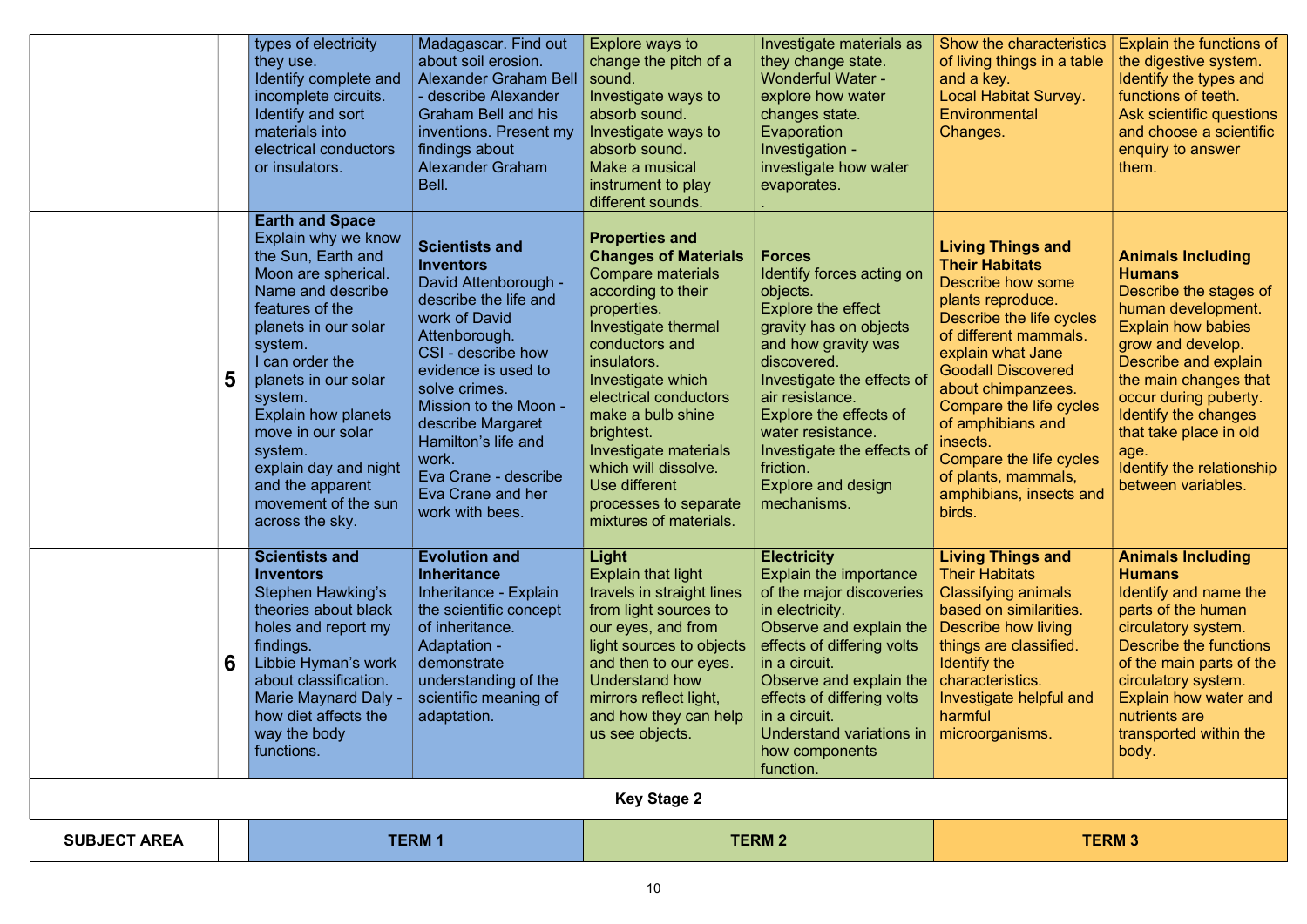|                  | 3 | <b>Drawing and</b><br><b>Desktop Publishing</b><br>Draw with different<br>shapes and lines.<br>Ordering and<br><b>Grouping</b><br><b>Manipulating Objects.</b><br>Make Posters.<br><b>Combining Text and</b><br>Images.<br><b>Effective Layouts.</b>                                                                                                                                                                                                                                                                                                 | <b>Online Safety</b><br>What Is Cyberbullying?<br>To Buy or Not to Buy?<br>Keep It to Yourself!<br>Emailing.<br>Online<br>Communication.<br>Knowledge about<br>online safety to plan a<br>party online.                                     | <b>Internet Research and</b><br><b>Communication</b><br>Identify how word order<br>affects search results.<br><b>Explain how searches</b><br>return results.<br>Saving and sharing.<br>How Do We<br><b>Communicate Online?</b><br>Explain how to stay safe<br>when communicating<br>online.<br>Explain why I need to<br>be responsible online.                                                                                                                                                                                                                                                                                                                                                     | <b>Presentation Skills</b><br><b>Planning a Branching</b><br>Story.<br><b>Creating the Slides.</b><br><b>Theme, Transitions</b><br>and Animation.<br><b>Action Settings.</b><br>Audio and Video.<br><b>Completing the Story.</b>           | <b>Programming Turtle</b><br><b>Logo and Scratch</b><br>Scratch - Imagine,<br><b>Program, Share</b><br>(mit.edu)<br>Create and debug an<br>algorithm using the<br>move, rotate and repeat<br>commands.<br>Pen Up and Pen Down.<br>Regular Polygons.<br>Drawing.<br><b>Regular Polygons in</b><br>Scratch.<br>Pens.                                                                                                                                                                                                                                                                | <b>Word Processing</b><br><b>Skills</b><br><b>Screenshots and</b><br>Passwords.<br><b>Change Case.</b><br><b>Align Text.</b><br><b>Bullets and Numbering.</b><br><b>Advanced Select and</b><br><b>Keyboard Shortcuts.</b><br><b>Using Text Boxes and</b><br>Text Wrap. |
|------------------|---|------------------------------------------------------------------------------------------------------------------------------------------------------------------------------------------------------------------------------------------------------------------------------------------------------------------------------------------------------------------------------------------------------------------------------------------------------------------------------------------------------------------------------------------------------|---------------------------------------------------------------------------------------------------------------------------------------------------------------------------------------------------------------------------------------------|----------------------------------------------------------------------------------------------------------------------------------------------------------------------------------------------------------------------------------------------------------------------------------------------------------------------------------------------------------------------------------------------------------------------------------------------------------------------------------------------------------------------------------------------------------------------------------------------------------------------------------------------------------------------------------------------------|--------------------------------------------------------------------------------------------------------------------------------------------------------------------------------------------------------------------------------------------|-----------------------------------------------------------------------------------------------------------------------------------------------------------------------------------------------------------------------------------------------------------------------------------------------------------------------------------------------------------------------------------------------------------------------------------------------------------------------------------------------------------------------------------------------------------------------------------|------------------------------------------------------------------------------------------------------------------------------------------------------------------------------------------------------------------------------------------------------------------------|
| <b>COMPUTING</b> | 4 | <b>Animation</b><br>History of Animation - describe early forms of<br>animation before computers and how<br>computers have made a difference.<br>Stick Figure Animation - create a short<br>stick figures.<br>Recording Movement of Characters - create a<br>recorded animation involving a number of<br>moving characters on a background.<br>animations using a time slider<br>Stop Motion Animation - use a camera to<br>create a short stop motion animation film.<br><b>Evaluating Animation Techniques - analyse</b><br>and evaluate software. | computer animation using one or more moving<br>Structured Timing - structure specific timing of                                                                                                                                             | <b>Online Safety</b><br>identify how a message can hurt someone's<br>feelings.<br>I can say how I should respond to a hurtful<br>message online.<br>Use a search engine accurately.<br>Understand the term 'plagiarism' and how to<br>avoid it.<br>Create a safe online profile.<br><b>Programming Turtle Logo</b><br>Using Turtle Logo to create and debug a<br>procedure.<br>Create and debug an algorithm that uses setpos<br>to draw shapes.<br>Create and debug an algorithm with different<br>colours.<br>Create and debug an algorithm to fill areas with<br>colour.<br>Using Turtle Logo to create and debug an<br>algorithm to write text.<br>Create and debug an algorithm to draw arcs. |                                                                                                                                                                                                                                            | <b>Scratch: Questions and Quizzes</b><br>problems by decomposing them into smaller<br>parts. In the context of analysing the difference<br>between paper and online quizzes.<br>Write and debug programs that accomplish<br>specific goals in the context of creating a quiz<br>question.<br>Create visual effects as part of a quiz.<br><b>Word Processing</b><br>Ingenious Images.<br>Learn the Layout.<br>Use the spellcheck tool.<br>Insert and format a table in a word processing<br>document.<br>Change a page layout for a purpose.<br>Hyperlinks within a word document. | Create content that accomplish given goals. Solve                                                                                                                                                                                                                      |
|                  | 5 | <b>Controlling Devices:</b><br><b>Flowol</b><br>What is a Flowchart?<br>- draw and interpret a<br>flowchart with the<br>correct symbols.<br><b>Programming Outputs</b><br>edit a flowchart to<br>control a simulated<br>device.<br><b>Multiple Outputs -</b><br>control multiple                                                                                                                                                                                                                                                                     | <b>Radio Station</b><br>Use software to create<br>my own sounds by<br>recording, editing and<br>playing.<br>Combine audio effects<br>to create an original<br>radio jingle.<br>Research and plan<br>digital content for a<br>radio podcast. | <b>3D Modelling:</b><br><b>SketchUp</b><br>Use software to draw<br>and manipulating simple $\vert$ with them.<br>3D shapes.<br>Add detail to simple 3D<br>shapes.<br>Furniture - add and<br>manipulate 3D models.<br>A Table - create a<br>complex 3D model.                                                                                                                                                                                                                                                                                                                                                                                                                                       | <b>Online Safety</b><br>Spam! - identify spam<br>emails and what to do<br>Sites to Cite - write<br>citations for the<br>websites used for<br>research.<br>Create strong<br>passwords.<br><b>False Photography -</b><br>find out how photos | <b>Scratch - Developing Games</b><br>Creating a Maze Game - Design a set of<br>instructions on paper for a character game, to<br>convert into Scratch algorithm.<br>Designing Characters & Backdrops - Design an<br>original character or backdrop for a specific<br>purpose within a computer game.<br><b>Adding Effects</b><br>Splat Game - create a new computer game, with<br>a specific purpose or goal. Make an object move<br>automatically and change its appearance.                                                                                                     |                                                                                                                                                                                                                                                                        |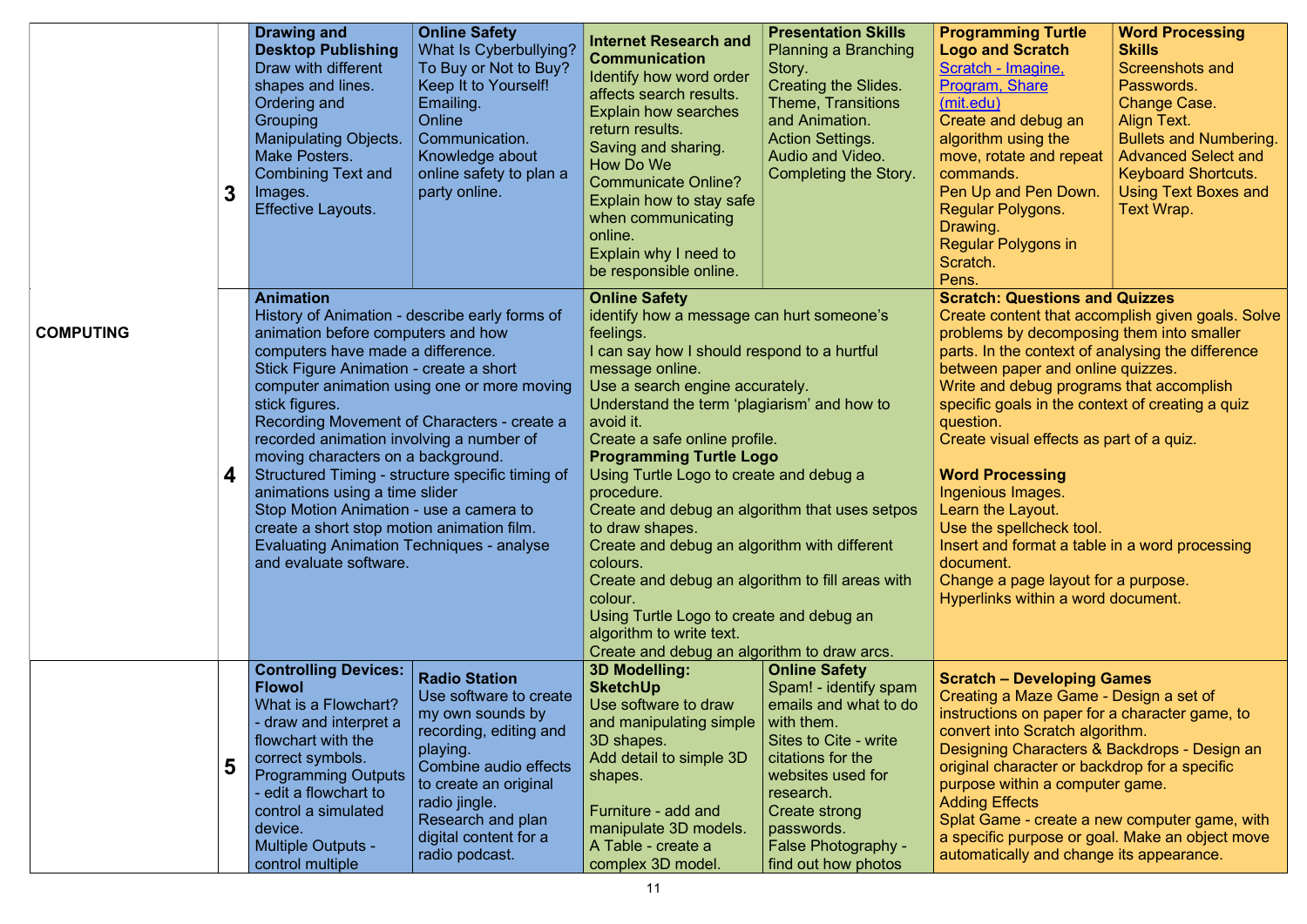ing Costumes - add further costumes and mming costume changes

g & Levels - Complete game playability by scoring and levels

### aking

a Script - use appropriate software and ools effectively to write a film script.

rch and Sources - locate and check

riate digital content and provide accurate ng of sources.

 $\overline{a}$  - use digital recording devices to film and  $\frac{1}{2}$  into video editing software.

ewing - plan, conduct and import video  $\frac{1}{2}$ ws as part of a short film.

 $-$  use video editing software to combine  $\overline{\mathsf{a}}$  it their videos into a finished film.

 $n$ ing – add final touches to turn their videos inished film, saving as a movie file and  $n$  ting with a screening.

|                                             | outputs at the same                           | Use software to create                                                                                   | Your Room - create a                                        | can be altered and   | Changi                   |  |
|---------------------------------------------|-----------------------------------------------|----------------------------------------------------------------------------------------------------------|-------------------------------------------------------------|----------------------|--------------------------|--|
|                                             | time.                                         | and present digital                                                                                      | 3D model of my own                                          | presented as reality | progra                   |  |
|                                             |                                               | content for a radio                                                                                      | design.                                                     | online.              | Scoring                  |  |
|                                             |                                               | podcast.                                                                                                 |                                                             |                      | adding                   |  |
|                                             | <b>Spreadsheets</b>                           |                                                                                                          | <b>Scratch: Animated Stories</b>                            |                      | Filmm                    |  |
|                                             | Number Operations - enter data and formulae   |                                                                                                          | Animate a Scene - create appropriate animations             |                      | Writing                  |  |
|                                             | into a spreadsheet.                           |                                                                                                          | for a story scene.                                          |                      | other to                 |  |
|                                             | Ordering and Presenting Data - order and      |                                                                                                          | Broadcast a Message - structure and control the             |                      | <b>Resear</b>            |  |
|                                             | present data based on calculations.           |                                                                                                          | timing of events.                                           |                      | approp                   |  |
|                                             | Add, Edit and Calculate Data - create totals  |                                                                                                          | Show and Hide - control when objects need to be<br>visible. | creditin             |                          |  |
|                                             | to either column then add or edit the data by | and averages for existing data; sort according                                                           | Sequence a Story - sequence events to create a              |                      | Filming<br>import        |  |
|                                             | following instructions.                       |                                                                                                          | story narrative.                                            |                      | Intervie                 |  |
|                                             |                                               | Solving Problems - use a spreadsheet to solve                                                            | Adding Audio - add voice sounds to enhance an               |                      | intervie                 |  |
|                                             | problems.                                     |                                                                                                          | animated story.                                             |                      | <b>Editing</b>           |  |
|                                             |                                               | Party Plan Budget – use a list of possible items<br>Getting Interactive - interactive user features to a |                                                             |                      |                          |  |
|                                             | and prices, along with a maximum spending     |                                                                                                          | scene or story                                              |                      | and ed<br><b>Publish</b> |  |
|                                             | budget.                                       |                                                                                                          | <b>Online Safety</b>                                        |                      | into a f                 |  |
| 6                                           | Design You Own - design a spreadsheet for a   |                                                                                                          | Cyberbullying - find similarities and differences           | presen               |                          |  |
|                                             | specific purpose.                             |                                                                                                          | between inperson and cyberbullying. Identify                |                      | Cinema                   |  |
|                                             | <b>Kodu Programming</b>                       |                                                                                                          | good strategies to deal with cyberbullying.                 |                      | tickets                  |  |
|                                             | Code Investigator – introduce introduced the  |                                                                                                          | Secure Websites - identify secure websites by               |                      |                          |  |
|                                             |                                               | Kodu software as a programming environment                                                               | identifying privacy seals of approval.                      |                      |                          |  |
|                                             | and evaluate its features and how it works.   |                                                                                                          | People Online - understand the benefits and                 |                      |                          |  |
|                                             | When and Do Instructions - program Kodu       |                                                                                                          | pitfalls of online relationships. Identify information      |                      |                          |  |
|                                             | using 'When' and 'Do' instructions.           |                                                                                                          | that I should never share.                                  |                      |                          |  |
|                                             |                                               | Creating Worlds - use tools and add features to                                                          | <b>Girls and Boys Online -</b>                              |                      |                          |  |
|                                             | create an original landscape in Kodu.         |                                                                                                          | Identify how the media play a powerful role in              |                      |                          |  |
|                                             | Deconstructing Code - analyse and             |                                                                                                          | shaping ideas about girls and boys.                         |                      |                          |  |
|                                             | deconstruct code to work out its purpose.     |                                                                                                          | SMARTbots - Identifying how to behave in a                  |                      |                          |  |
|                                             | Racetrack - program a character to be         |                                                                                                          | range of online scenarios.                                  |                      |                          |  |
| controlled around a custom track to reach a |                                               |                                                                                                          | Online Safety: Let's Get Quizzical! - create an             |                      |                          |  |
|                                             | goal.                                         |                                                                                                          | online safety quiz.                                         |                      |                          |  |
|                                             |                                               |                                                                                                          | <b>Key Stage 2</b>                                          |                      |                          |  |

Cinema – set up a cinema show, make posters, tickets and show the film to the whole school.

| <b>SUBJECT AREA</b>                                                    |  | <b>TERM1</b>                                                                                                                                                      |                                                                                                                                                                                  | <b>TERM 2</b>                                                                                                                                                         |                                                                                                                                                                                                    | <b>TERM 3</b>                                                                                                                                                                                   |                                                                                                                                                                         |
|------------------------------------------------------------------------|--|-------------------------------------------------------------------------------------------------------------------------------------------------------------------|----------------------------------------------------------------------------------------------------------------------------------------------------------------------------------|-----------------------------------------------------------------------------------------------------------------------------------------------------------------------|----------------------------------------------------------------------------------------------------------------------------------------------------------------------------------------------------|-------------------------------------------------------------------------------------------------------------------------------------------------------------------------------------------------|-------------------------------------------------------------------------------------------------------------------------------------------------------------------------|
|                                                                        |  | Geography<br>The UK                                                                                                                                               | <b>RE</b><br><b>The Nativity Story</b>                                                                                                                                           | <b>History</b><br><b>Crime and</b>                                                                                                                                    | Geography<br><b>Rainforests</b>                                                                                                                                                                    | <b>RE</b>                                                                                                                                                                                       | <b>History</b><br><b>Vikings and Anglo-</b>                                                                                                                             |
| <b>HUMANITIES</b><br>N<br>(Geography, history,<br>religious education) |  | <b>Countries and Cities.</b><br><b>Rivers and Seas.</b><br><b>Around the Counties.</b><br><b>Hills and Mountains.</b><br>How London Grew.<br>Our Changing Nation. | <b>Mary and Joseph -</b><br>explain where<br>Nazareth is and who<br>Mary and Joseph<br>were.<br>The Journey - explain<br>the journey Mary and<br>Joseph went on to<br>Bethlehem. | <b>Punishment</b><br>The Roman Legacy.<br>Justice.<br>The Torturing Tudors.<br>The Highway Man:<br>Hero or Villain?<br><b>Victorian Prisons.</b><br>Through the Ages. | Where Are the<br><b>Rainforests?</b><br>Anglo-Saxon Laws and   The Rainforest Climate.<br>Layers of the<br>Rainforest.<br>Life in the Rainforest.<br>The Amazon.<br>Protecting the<br>Rainforests. | <b>Hinduism</b><br>who founded Hinduism<br>and where?<br>The main beliefs in<br>Hinduism.<br><b>Explain which places</b><br>are special to Hindus.<br>Describe some special<br>Hindu festivals. | <b>Saxons</b><br><b>Viking Raiders and</b><br>Invaders.<br>Anglo-Saxon Kings.<br>Danegeld.<br><b>Viking Life.</b><br>Laws and Justice.<br>The Last Anglo-Saxon<br>Kings |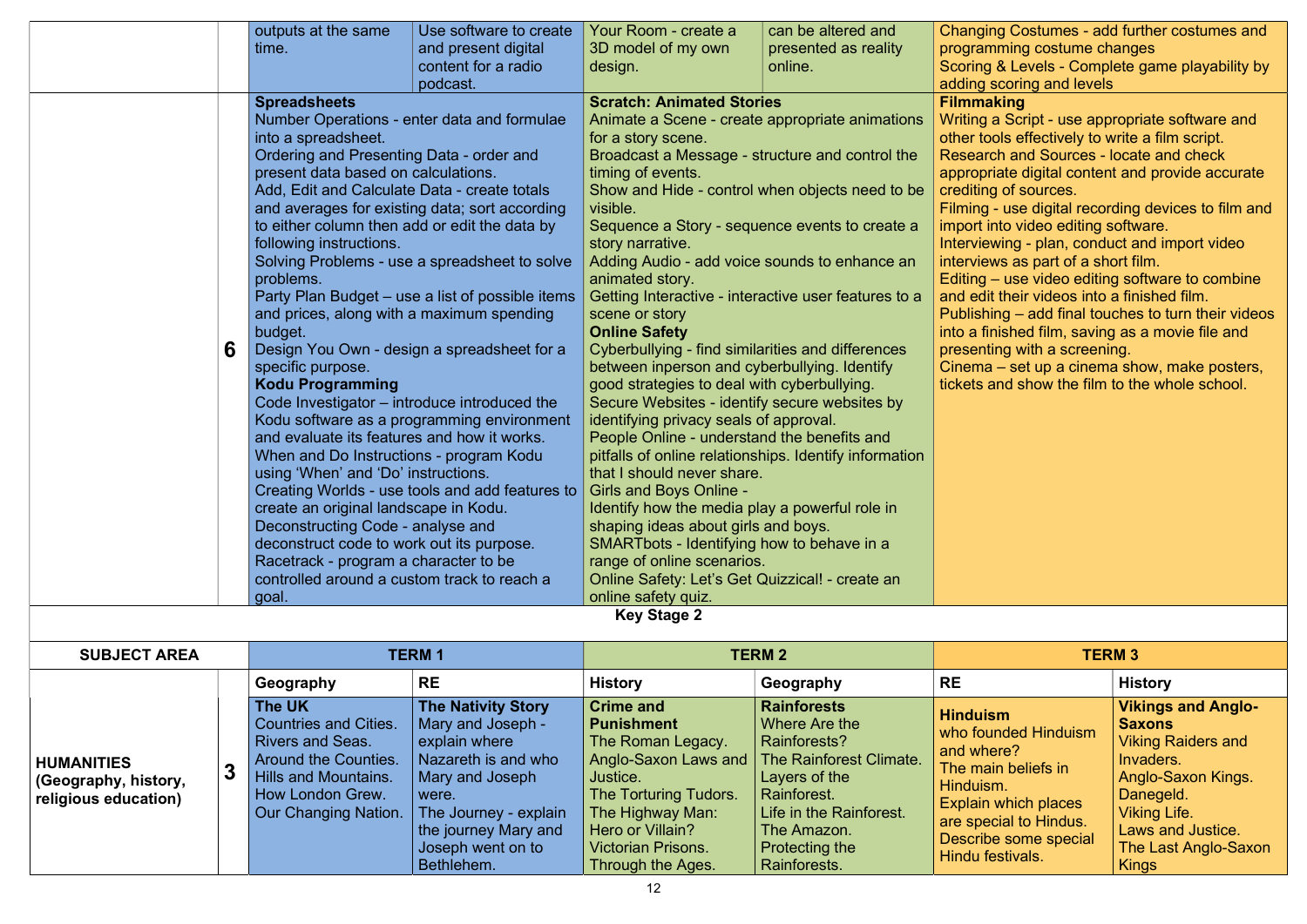|   |                                                                                                                                                                                                                                                             | A Baby Is Born -<br>explain where Jesus<br>was born and why he<br>was born there.<br>The Shepherds -<br>explain how the<br>shepherds heard about<br>Jesus' birth.<br>A New Star Appears -<br>the story of the wise<br>men.<br>King Herod - explain<br>why King Herod                                                                       |                                                                                                                                                                                                                                                  |                                                                                                                                                                                                                                                                       | Hindus have multiple<br>holy books.<br>Explain the meanings of<br>Hindu symbols.                                                                                                                        |                                                                                                                                                                                                    |
|---|-------------------------------------------------------------------------------------------------------------------------------------------------------------------------------------------------------------------------------------------------------------|--------------------------------------------------------------------------------------------------------------------------------------------------------------------------------------------------------------------------------------------------------------------------------------------------------------------------------------------|--------------------------------------------------------------------------------------------------------------------------------------------------------------------------------------------------------------------------------------------------|-----------------------------------------------------------------------------------------------------------------------------------------------------------------------------------------------------------------------------------------------------------------------|---------------------------------------------------------------------------------------------------------------------------------------------------------------------------------------------------------|----------------------------------------------------------------------------------------------------------------------------------------------------------------------------------------------------|
| 4 | <b>All Around the</b><br><b>World</b><br><b>The Northern</b><br>Hemisphere, and the<br>Southern<br>Hemisphere.<br>Identify lines of<br>latitude and longitude.<br>Key features of the<br>polar regions and<br>compare them to the<br>UK.<br>In the Tropics. | wanted to find Jesus<br><b>People of Faith</b><br>Dalai Lama.<br>Rabbi Jonathan Sacks.<br>Fauja Singh.<br>Bear Grylls.<br>How Do My Beliefs<br>Impact on My Life?                                                                                                                                                                          | <b>The Railways</b><br><b>The Earliest Railways</b><br>and Locomotives.<br>The Wonder of Steam<br>Locomotives.<br>The Growth of Britain's<br>Railway Lines.<br>Railway Art.<br>The Impact of the<br>Railways.<br>Locomotive<br><b>Technology</b> | <b>Somewhere to Settle</b><br><b>What Did Early Settlers</b><br>Need?<br>Where Would You<br>Settle?<br>What's in a Name?<br>How Is Land Used in<br>Settlements?<br><b>How Are Settlements</b><br>Linked?<br>An Ideal Place to Settle.                                 | <b>Food and Fasting</b><br><b>How Do We Think about</b><br>Food?<br><b>Religious Rules about</b><br>Food.<br>Giving Up Food.<br>Fasting.<br><b>Food for Celebration.</b><br>plan a feast event.         | <b>Riotous Royalty</b><br><b>William the Conqueror.</b><br>King John.<br>Henry VIII.<br><b>Queen Anne</b><br><b>Queen Victoria</b><br><b>The Modern Royal</b><br>Family                            |
| 5 | <b>Marvellous Maps</b><br><b>Using Atlases.</b><br>Identifying landmarks<br>shown on an<br><b>Ordnance Survey</b><br>map.<br><b>Compass Points.</b><br><b>Grid References.</b><br>Planning a Route.<br>Comparing maps and<br>photographs of<br>places.      | The Meaning of<br><b>Christmas for</b><br><b>Christians</b><br><b>What Christmas</b><br>means to me and to<br>Christians.<br>The importance of love<br>at Christmas time in<br>Christianity.<br>The meaning of a<br>popular Christmas<br>carol. Christmas<br>Debate - debate about<br>whether the true<br>meaning of Christmas<br>is lost. | <b>World War II</b><br>The Outbreak of War.<br>Evacuation.<br>Rationing.<br>The Role of Women.<br>The Holocaust.<br>Key Events.                                                                                                                  | <b>Magnificent Mountains</b><br><b>Mountain Ranges</b><br><b>UK Mountains.</b><br><b>Features of Mountains.</b><br><b>How Mountains Are</b><br>Made.<br><b>Mountain Climates.</b><br><b>Mountain Travel -</b><br>describe how tourism<br>affects mountain<br>regions. | <b>Peace</b><br>Explain the meaning of<br>the word 'peace'.<br>Peace Across Religions.<br><b>Comparisons Across</b><br>Religions.<br>Inner Peace.<br>Religions focus on<br>community.<br>Peace Symbols. | <b>Ancient Egypt</b><br>Who Were the Ancient<br>Egyptians?<br><b>What Was Lifelike in</b><br><b>Ancient Egypt?</b><br>Mummies.<br>Tutankhamun.<br>Write Like an Egyptian.<br><b>Egyptian Gods.</b> |
| 6 | <b>Our Changing World</b><br>Weathering and<br>Erosion.<br><b>Coastal Features</b>                                                                                                                                                                          | <b>Creation Stories</b><br><b>Judaism and</b><br>Christianity.                                                                                                                                                                                                                                                                             | <b>Leisure and</b><br><b>Entertainment</b><br>At the Movies.<br>The Beautiful Game.                                                                                                                                                              | <b>Trading and</b><br><b>Economics</b><br>What Do We Trade?                                                                                                                                                                                                           | <b>Humanism</b><br><b>Worldviews</b><br><b>Influential Thinkers.</b><br><b>Humanist Thinkers.</b>                                                                                                       | <b>Ancient Greece</b><br><b>Who Were the Ancient</b><br>Greeks?                                                                                                                                    |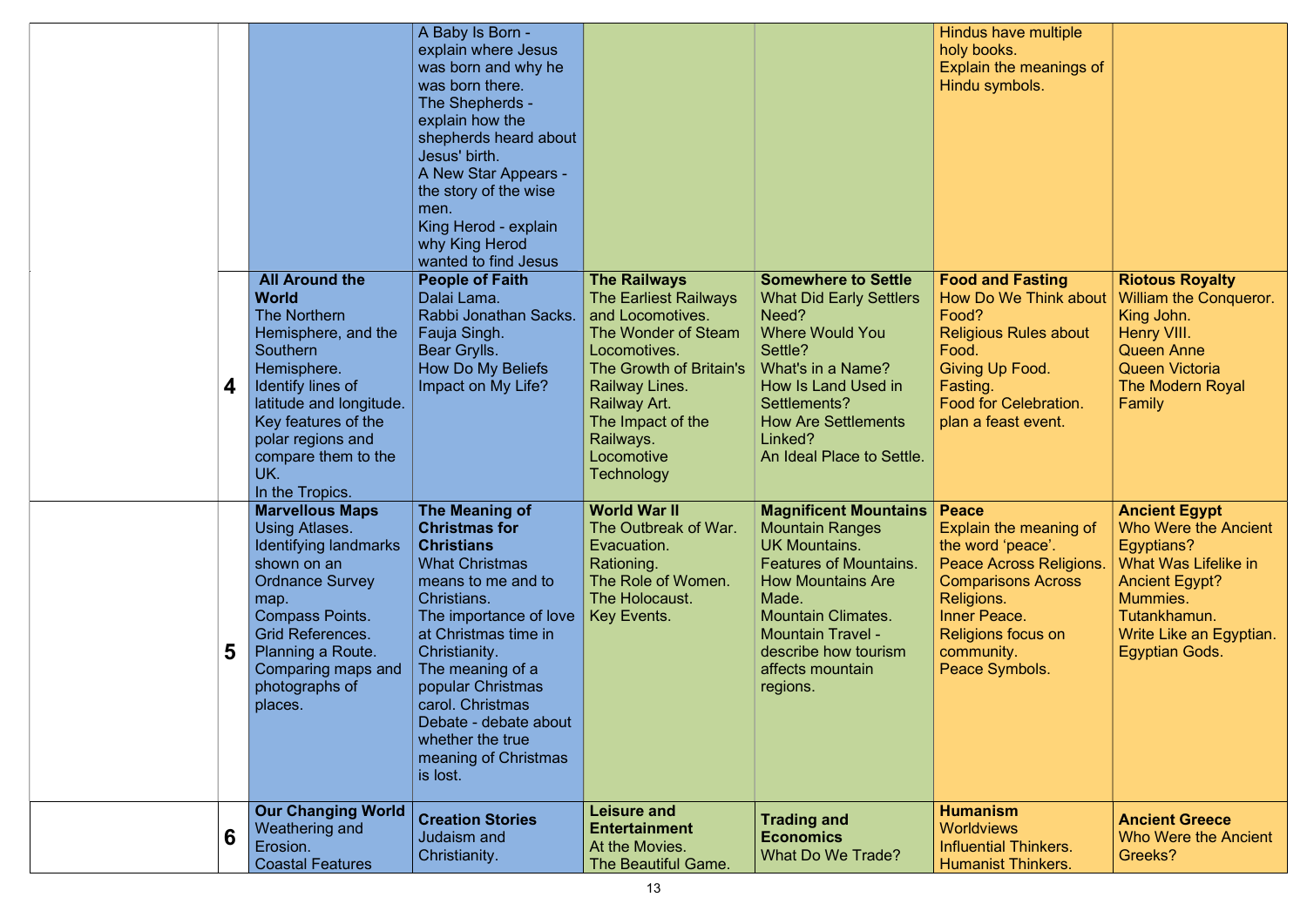|                    |   | <b>Changing Coastlines.</b><br><b>Changing Boundaries</b><br>Weathering and<br>Erosion.<br><b>What Does the Future</b><br>Hold?                                                                                                                                                                                                                                               | Compare the creation<br>stories of the<br>Abrahamic religions.<br>Hinduism.<br>Sikhism.<br><b>Types of Creation</b><br>Stories.                                                                                                                                                                                                                                                                                                                                                                          | The Swinging Sixties.<br>Wish You Were Here.<br>The Gogglebox.<br>Technology                                                                                                                                                                                                                                                                                                                                                                                                                   | Who Do We Trade<br>With?<br><b>Trading with El</b><br>Salvador.<br>Fair Trade.<br>The Global Economy.<br><b>How Has Trading</b><br>Changed?                                                                                                                                                                                                                                                                                                                                                                                            | <b>Main Beliefs.</b><br><b>Symbols and Meanings.</b><br>Living a Good Life.                                                                                                                                                                                                                                                                                                                                                                                                    | Daily Life in Ancient<br>Greece.<br><b>Athens and Sparta.</b><br>The Olympics.<br><b>Greek Gods and</b><br>Goddesses.<br>The Trojan War.                                                                                                                                                                                                                                                                                                                                                                                   |
|--------------------|---|-------------------------------------------------------------------------------------------------------------------------------------------------------------------------------------------------------------------------------------------------------------------------------------------------------------------------------------------------------------------------------|----------------------------------------------------------------------------------------------------------------------------------------------------------------------------------------------------------------------------------------------------------------------------------------------------------------------------------------------------------------------------------------------------------------------------------------------------------------------------------------------------------|------------------------------------------------------------------------------------------------------------------------------------------------------------------------------------------------------------------------------------------------------------------------------------------------------------------------------------------------------------------------------------------------------------------------------------------------------------------------------------------------|----------------------------------------------------------------------------------------------------------------------------------------------------------------------------------------------------------------------------------------------------------------------------------------------------------------------------------------------------------------------------------------------------------------------------------------------------------------------------------------------------------------------------------------|--------------------------------------------------------------------------------------------------------------------------------------------------------------------------------------------------------------------------------------------------------------------------------------------------------------------------------------------------------------------------------------------------------------------------------------------------------------------------------|----------------------------------------------------------------------------------------------------------------------------------------------------------------------------------------------------------------------------------------------------------------------------------------------------------------------------------------------------------------------------------------------------------------------------------------------------------------------------------------------------------------------------|
|                    |   |                                                                                                                                                                                                                                                                                                                                                                               |                                                                                                                                                                                                                                                                                                                                                                                                                                                                                                          |                                                                                                                                                                                                                                                                                                                                                                                                                                                                                                | <b>KEY STAGE 2</b>                                                                                                                                                                                                                                                                                                                                                                                                                                                                                                                     |                                                                                                                                                                                                                                                                                                                                                                                                                                                                                |                                                                                                                                                                                                                                                                                                                                                                                                                                                                                                                            |
|                    |   |                                                                                                                                                                                                                                                                                                                                                                               | <b>TERM1</b>                                                                                                                                                                                                                                                                                                                                                                                                                                                                                             |                                                                                                                                                                                                                                                                                                                                                                                                                                                                                                | <b>TERM 2</b>                                                                                                                                                                                                                                                                                                                                                                                                                                                                                                                          |                                                                                                                                                                                                                                                                                                                                                                                                                                                                                | <b>TERM 3</b>                                                                                                                                                                                                                                                                                                                                                                                                                                                                                                              |
| PHYSICAL EDUCATION | 3 | <b>Athletics</b><br>The Basics - practise<br>existing running,<br>jumping and throwing<br><b>skills</b><br><b>Super Sprinting -</b><br>compare<br>performances with<br>previous ones and<br>demonstrate<br>improvement to<br>achieve personal<br>best.<br>Heroic Hurdling - To<br>run with fluency over<br>hurdles.<br><b>Jumping Animals -</b><br>the standing long<br>jump. | <b>Circuit Training</b><br>Ways to travel - learn<br>to travel in a variety of<br>ways.<br>Changing travel -<br>change direction level<br>and speed.<br>Ball skills – use a<br>range of ball control<br>skills.<br><b>Balance and</b><br>coordination – control<br>movements using<br>balance and<br>coordination.<br>The full circuit $-$ use a<br>range of movement<br>skills in a circuit of<br>activities.<br>Adapt and improve -<br>adapt and improve<br>performance in a<br>circuit of activities. | <b>Gymnastics</b><br><b>Jumps and Leaps -</b><br>perform a range of<br>jumps accurately.<br>Rolls - accurately<br>perform a forward roll<br>from standing and a<br>tucked backward roll.<br>Handstands and<br>Cartwheels - perform a<br>lunge into handstand<br>and a cartwheel<br>accurately.<br><b>Linking Movements -</b><br>link movements<br>together by performing<br>jump half-turn and cat<br>leap.<br>Performance - create<br>and perform a<br>gymnastics sequence<br>with a partner. | <b>Dance</b><br>Begin to improvise with<br>a partner to create a<br>simple dance. Create<br>motifs from different<br>stimuli. Begin to<br>compare and adapt<br>movements and motifs<br>to create a larger<br>sequence. Use simple<br>dance vocabulary to<br>compare and improve<br>work.<br>Perform with some<br>awareness of rhythm<br>and expression.<br>a chassis step, straight $\vert$ Develop the quality of<br>the actions in their<br>performances. Perform<br>learnt skills and<br>techniques with control<br>and confidence. | <b>Football</b><br>Dribbling - Keeping<br>control of the ball<br>Finding a space<br>Keeping moving with<br>the ball.<br>Passing - Passing the<br>ball Receiving the ball<br><b>Teamwork Using the</b><br>width of the field.<br><b>Shooting - Power shots</b><br><b>Finesse shots Balance</b><br><b>Using arms Controlling</b><br>the ball Looking ahead.<br>Skills - Using 3 turns to<br>keep possession of the<br>ball.<br>Practice – use what you<br>have learn in a match. | <b>Outdoor Adventure</b><br><b>Actives (OAA)</b><br><b>Terrific Teamwork - To</b><br>work effectively with<br>others to complete a<br>task. To communicate<br>effectively.<br><b>Following Instructions -</b><br>follow multi-step<br>instructions.<br><b>Problem Solving - solve</b><br>a range of problems<br>when working with<br>others.<br><b>Which Direction? - To</b><br>follow a set of<br>directions correctly. To<br>give clear and precise<br>directions for someone<br>else to follow.<br>Orienteering – maps. |
|                    | 4 | <b>Athletics</b><br>practise existing<br>running, jumping and<br>throwing skills.<br>Improve my running<br>technique for sprinting<br>including the sprint<br>finish.<br>practise relay running.<br>Learn to jump for<br>distance.<br>Learn the pull throw<br>technique.                                                                                                      | <b>Circuit Training</b><br><b>Exercise Effects - To</b><br>understand the effects<br>of aerobic and<br>anaerobic exercise on<br>the body.<br><b>Upper Body Exercises</b><br>To recognise the<br>benefits of exercise on<br>the upper body.<br><b>Lower Body Exercises</b><br>- To recognise the<br>benefits of exercise on<br>the lower body.                                                                                                                                                            | <b>Gymnastics</b><br><b>Jumps and Leaps -</b><br>perform a range of<br>jumps and leaps.<br>Rolls - perform a<br>straddle forward roll<br>and a backward roll to<br>straddle correctly.<br>Round-Offs - perform a<br>lunge into cartwheel<br>correctly.<br><b>Linking Movements -</b><br>link movements<br>together by performing                                                                                                                                                               | <b>Dance</b><br>Identify and repeat the<br>movement patterns and<br>actions of a chosen<br>dance style. Compose a<br>dance that reflects the<br>chosen dance style.<br>Confidently improvise<br>with a partner or on their<br>own. Compose longer<br>dance sequences in a<br>small group.<br>Demonstrate precision<br>and some control in                                                                                                                                                                                              | <b>Tag Rugby</b><br><b>Throwing and Catching</b><br>- To throw and catch a<br>rugby ball.<br>Moving and Dodging -<br>To execute a successful<br>pass of a rugby ball<br>while on the move. To<br>move with the ball into<br>space.<br>Tagging - To know,<br>understand and apply<br>the rules of tagging in<br>tag rugby.                                                                                                                                                      | <b>Outdoor Adventure</b><br><b>Actives (OAA)</b><br><b>Team Games - work</b><br>together in small<br>groups, developing<br>problem-solving skills.<br><b>The Masked Mass -</b><br>describe how the body<br>reacts at different times<br>and how this affects<br>performance whilst<br>showing leadership<br>skills.                                                                                                                                                                                                        |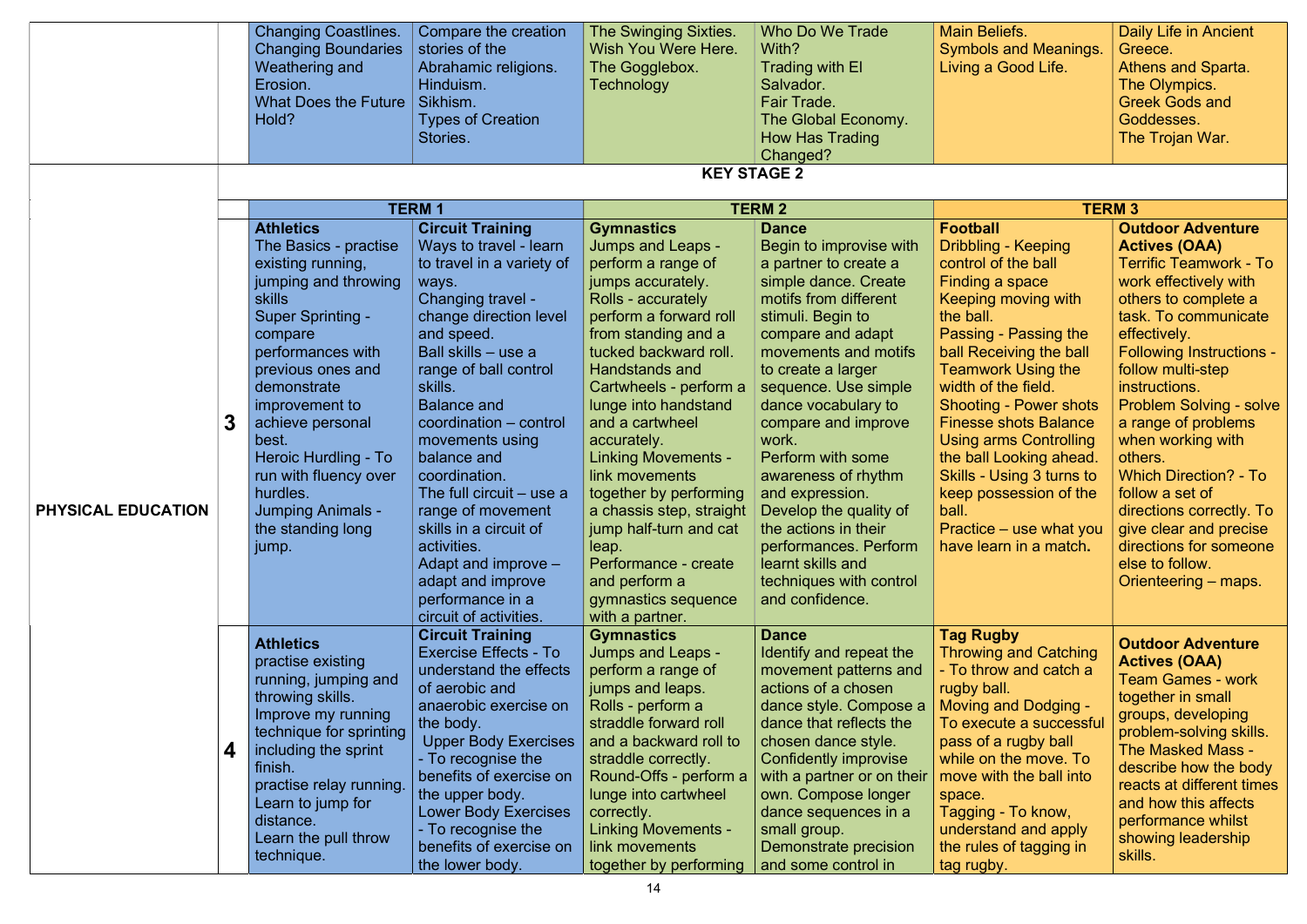| Take part in a<br>Pentathlon.                                                                                                                                                                                                                                                                                                                                                                                                                                                                     | Core Exercises - To<br>recognise the benefits<br>of exercise on the core<br>muscles<br><b>Setting Targets - To</b><br>set personal targets for<br>exercise.<br><b>Personal Best - To</b><br>improve performance<br>in order to reach<br>personal targets.                                                                                                                                                                                                                                                                                                                                                                                | a straight jump full<br>turn, a cat leap half<br>turn and a pivot.<br>Performance - work in<br>a small group to create<br>and perform a<br>gymnastics sequence<br>with a theme.                                                                                                                                                                                                                                                            | response to stimuli.<br>Begin to vary dynamics<br>and develop actions and<br>motifs in response to<br>stimuli. Demonstrate<br>rhythm and spatial<br>awareness. Change<br>parts of a dance as a<br>result of self-evaluation.<br>Use simple dance<br>vocabulary when<br>comparing and<br>improving work.                                                                                                                                                                                                                                                                                 | Intercepting -<br>possession by<br>intercepting a<br><b>Attacking and</b><br><b>Defending Ta</b><br>use my attack<br>defending ski<br>knowledge to<br>tactical decisi<br>Gameplay - T<br>attacking and<br>skills in a gan<br>rugby.                                                                                                                                                                                                                                              |
|---------------------------------------------------------------------------------------------------------------------------------------------------------------------------------------------------------------------------------------------------------------------------------------------------------------------------------------------------------------------------------------------------------------------------------------------------------------------------------------------------|------------------------------------------------------------------------------------------------------------------------------------------------------------------------------------------------------------------------------------------------------------------------------------------------------------------------------------------------------------------------------------------------------------------------------------------------------------------------------------------------------------------------------------------------------------------------------------------------------------------------------------------|--------------------------------------------------------------------------------------------------------------------------------------------------------------------------------------------------------------------------------------------------------------------------------------------------------------------------------------------------------------------------------------------------------------------------------------------|-----------------------------------------------------------------------------------------------------------------------------------------------------------------------------------------------------------------------------------------------------------------------------------------------------------------------------------------------------------------------------------------------------------------------------------------------------------------------------------------------------------------------------------------------------------------------------------------|----------------------------------------------------------------------------------------------------------------------------------------------------------------------------------------------------------------------------------------------------------------------------------------------------------------------------------------------------------------------------------------------------------------------------------------------------------------------------------|
| <b>Athletics</b><br><b>Practise and refine</b><br>existing running,<br>jumping and throwing<br>skills in the context of<br>Athletics.<br>Use an effective<br>technique for sprinting<br>including the sprint<br>start.<br>Sustain my running<br>pace over longer<br>distances.<br>5<br>Develop flexibility,<br>strength, technique,<br>control and balance in<br>the context of fling<br>throw (discus). To<br>learn the fling throw<br>technique.<br>To use a variety of<br>throwing techniques. | <b>Striking and Fielding:</b><br><b>Rounders</b><br><b>Batting and Bowling -</b><br>To learn the correct<br>techniques for batting<br>and bowling in<br>rounders<br><b>Throwing and Catching</b><br>- To use the correct<br>techniques for throwing<br>and catching when<br>fielding in rounders.<br><b>Backstop and Bases -</b><br>To know the roles and<br>responsibilities of the<br>backstop and base<br>fielders in rounders. To<br>field effectively in these<br>positions and<br>demonstrate good skill<br>and technique.<br>Deep Fielding - To<br>know the roles and<br>responsibilities of the<br>deep fielders in<br>rounders. | <b>Gymnastics</b><br><b>Jumps and Leaps -</b><br>perform a stag jump<br>and split leap.<br>Rolls - perform pike<br>rolls.<br>Handstands,<br>Cartwheels and<br>Round-Offs - perform a<br>round-off.<br><b>Linking Movements -</b><br>independently plan a<br>sequence of<br>gymnastics<br>movements that are<br>creatively linked<br>together.<br>Performance - perform<br>a gymnastics<br>sequence in a pair or<br>group in time to music. | <b>Dance</b><br>Identify and repeat the<br>movement patterns and<br>actions of a chosen<br>dance style. Compose<br>individual, partner and<br>group dances that<br>reflect the chosen<br>dance style. Show a<br>change of pace and<br>timing in their<br>movements. Develop an<br>awareness of their use<br>of space.<br><b>Demonstrate</b><br>imagination and<br>creativity in the<br>movements they devise<br>in response to stimuli.<br>Use transitions to link<br>motifs smoothly<br>together. Improvise with<br>confidence, still<br>demonstrating fluency<br>across the sequence. | <b>Basketball</b><br><b>Expert Dribbli</b><br>to dribble with<br>basketball.<br><b>Skilful Passin</b><br>a range of ted<br>pass a baske<br>successfully.<br><b>Footwork and</b><br>To know how<br>To move effe<br>around the co<br><b>Keeping Poss</b><br>To use strate<br>keep possess<br>ball.<br><b>Smart Markin</b><br>know how to<br>player effectiv<br>free from a de<br>Let's Play! - T<br>our basketbal<br>when playing<br>a team in a ga<br>evaluate my<br>performance. |
| <b>Athletics</b><br><b>Practise and refine</b><br>fundamental<br>movement skills<br>6<br>needed for athletics.<br>Work as a team to<br>competitively perform<br>a sprint relay.                                                                                                                                                                                                                                                                                                                   | <b>Striking and Fielding</b><br><b>Speedy Catching - I</b><br>can react quickly and<br>catch balls thrown at<br>different heights and<br>angles.<br><b>Attacking the Ball - I</b><br>can attack the ball                                                                                                                                                                                                                                                                                                                                                                                                                                 | <b>Gymnastics</b><br><b>Jumps and Leaps -</b><br>accurately perform a<br>cat leap full turn and a<br>stag leap.<br>Rolls - accurately<br>perform a dive forward                                                                                                                                                                                                                                                                            | <b>Dance</b><br>identify and repeat the<br>movement patterns and<br>actions of a chosen<br>dance style. Compose<br>individual, partner and<br>group dances that<br>reflect the chosen                                                                                                                                                                                                                                                                                                                                                                                                   | <b>Netball</b><br>Passing and<br>To improve a<br>catching and<br>netball.<br>To use a rang<br>netball passe                                                                                                                                                                                                                                                                                                                                                                      |

| Intercepting - To gain<br>possession by<br>intercepting a pass.<br>Attacking and<br><b>Defending Tactics - To</b><br>use my attacking and<br>defending skills and<br>knowledge to make<br>tactical decisions.<br><b>Gameplay - To apply</b><br>attacking and defending<br>skills in a game of tag<br>rugby.<br><b>Basketball</b><br><b>Expert Dribbling – learn</b><br>to dribble with a<br>basketball.<br><b>Skilful Passing - To use</b><br>a range of techniques to<br>pass a basketball<br>successfully.<br><b>Footwork and Pivoting -</b><br>To know how to pivot.<br>To move effectively<br>around the court.<br><b>Keeping Possession -</b><br>To use strategies to<br>keep possession of the<br>ball.<br><b>Smart Marking - To</b><br>know how to mark a<br>player effectively. To get<br>free from a defender<br>Let's Play! - To apply<br>our basketball skills<br>when playing as part of<br>a team in a game. To | <b>Exploration</b><br><b>Experiments - To</b><br>navigate around a<br>space with growing<br>confidence.<br><b>Anagram Antics - Read</b><br>a map with increasing<br>accuracy and<br>confidence and within a<br>time limit.<br><b>Symbol Circuits -</b><br>create symbols that are<br>effective for map-<br>reading.<br><b>Outdoor Adventure</b><br><b>Actives (OAA)</b><br><b>Communicate and</b><br>Collaborate - work as<br>part of a team to<br>complete a range of<br>challenges.<br><b>Agility and Endurance -</b><br>demonstrate agility and<br>endurance in a range of<br>situations.<br><b>Navigation Skills - To</b><br>know what a compass<br>is and how to use it. To<br>know the eight<br>directions on a<br>compass.<br>All About Maps - To<br>read, follow and<br>understand maps.<br><b>Around the Grounds -</b><br>take part in an<br>orienteering exercise. |
|------------------------------------------------------------------------------------------------------------------------------------------------------------------------------------------------------------------------------------------------------------------------------------------------------------------------------------------------------------------------------------------------------------------------------------------------------------------------------------------------------------------------------------------------------------------------------------------------------------------------------------------------------------------------------------------------------------------------------------------------------------------------------------------------------------------------------------------------------------------------------------------------------------------------------|------------------------------------------------------------------------------------------------------------------------------------------------------------------------------------------------------------------------------------------------------------------------------------------------------------------------------------------------------------------------------------------------------------------------------------------------------------------------------------------------------------------------------------------------------------------------------------------------------------------------------------------------------------------------------------------------------------------------------------------------------------------------------------------------------------------------------------------------------------------------------|
| evaluate my<br>performance.                                                                                                                                                                                                                                                                                                                                                                                                                                                                                                                                                                                                                                                                                                                                                                                                                                                                                                  |                                                                                                                                                                                                                                                                                                                                                                                                                                                                                                                                                                                                                                                                                                                                                                                                                                                                              |
| <b>Netball</b><br>Passing and Catching -<br>To improve and refine<br>catching and throwing in<br>netball.<br>To use a range of<br>netball passes.                                                                                                                                                                                                                                                                                                                                                                                                                                                                                                                                                                                                                                                                                                                                                                            | <b>Outdoor Adventure</b><br><b>Actives (OAA)</b><br><b>Perfect Problem-</b><br>Solving - work<br>systematically and as<br>part of a team to solve<br>a range of problems.                                                                                                                                                                                                                                                                                                                                                                                                                                                                                                                                                                                                                                                                                                    |
|                                                                                                                                                                                                                                                                                                                                                                                                                                                                                                                                                                                                                                                                                                                                                                                                                                                                                                                              |                                                                                                                                                                                                                                                                                                                                                                                                                                                                                                                                                                                                                                                                                                                                                                                                                                                                              |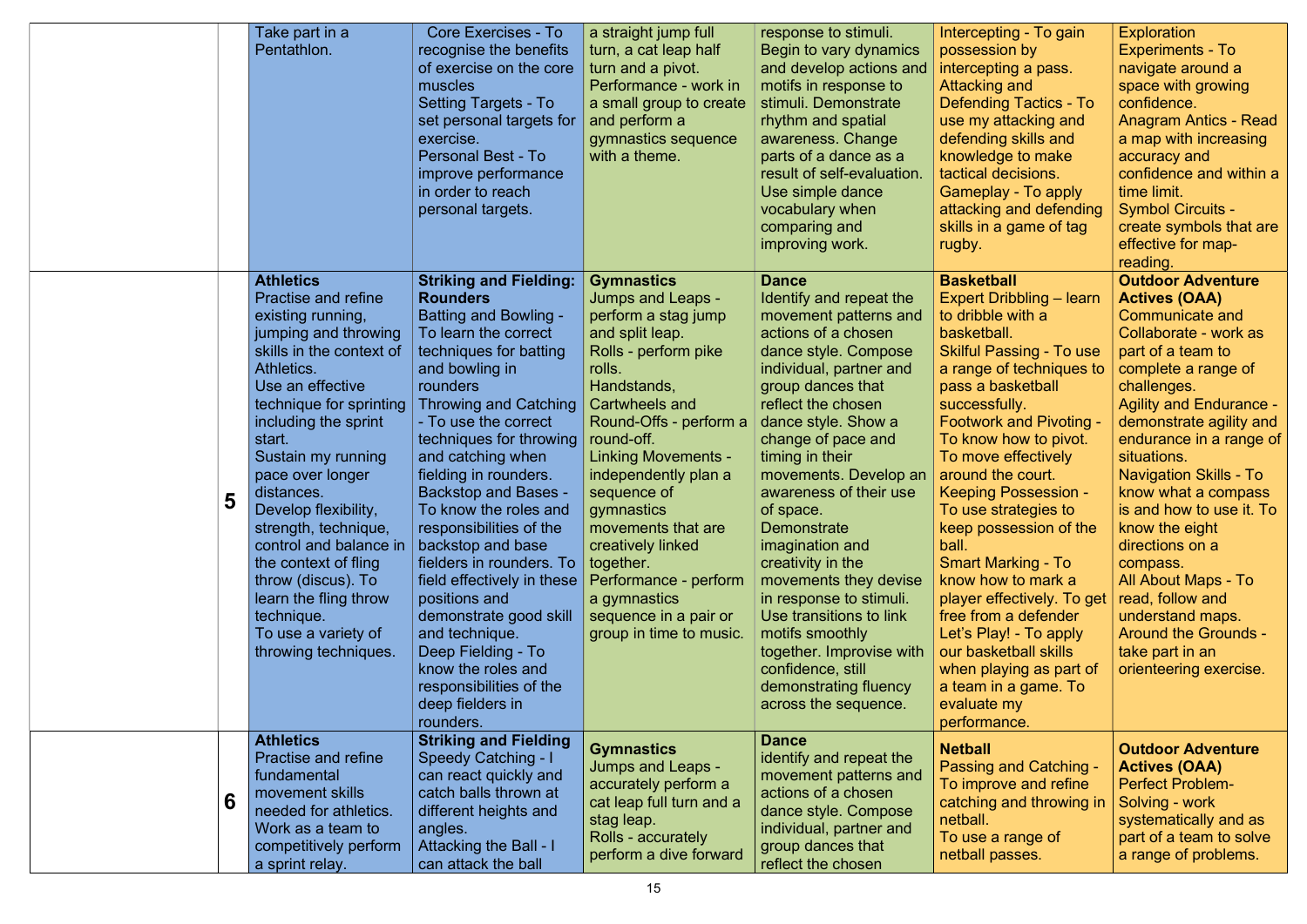|                     | Control running pace<br>over a range of<br>distances.<br>Refine my hurdling<br>technique.<br>Throw for distance<br>using a heave throw<br>technique.                                                         | using effective fielding<br>techniques.<br>Distance Throwing - I<br>can throw the ball<br>accurately over a large<br>distance<br><b>Brilliant Batting - I can</b><br>strike a bowled ball<br>over a large distance<br>into space.<br><b>Bowled Over - I can</b><br>bowl a ball overarm at<br>a target.<br><b>Skills Circuit - I can</b><br>apply striking and<br>fielding skills to<br>complete a circuit of<br>activities. | roll and a pike<br>backward roll.<br>Cartwheels and<br>Round-Offs - perform a<br>hurdle step into a<br>cartwheel and a round-<br>off.<br><b>Linking Movements -</b><br>perform a series of<br>similar movements in<br>quick succession,<br>linked together to form<br>a sequence.<br>Performance - work in<br>a large group to<br>choreograph and<br>perform a gymnastics<br>routine in time to<br>music. | dance style. Use<br>dramatic expression in<br>dance movements and<br>motifs. Perform with<br>confidence, using a<br>range of movement<br>patterns<br>Demonstrate strong and<br>controlled movements<br>throughout a dance<br>sequence. Combine<br>flexibility, techniques<br>and movements to<br>create a fluent<br>sequence. Move<br>appropriately and with<br>the required style in<br>relation to the stimulus,<br>e.g., using various<br>levels, ways of travelling<br>and motifs. | To know how to catch a<br>netball in different ways.<br><b>Footwork and Pivoting -</b><br>To know how to pivot.<br>To understand the<br>footwork rule in netball.<br><b>Outwit Your Defender -</b><br>To know how to outwit a<br>defender to receive a<br>pass.<br>Attacking and<br>Defending - To know<br>how to one-on-one mark<br>an opposition player.<br>To aim for a target.<br><b>High 5 Netball</b><br>Tournament - To play in<br>a netball tournament<br>with the whole school.<br>To evaluate my own<br>and others'<br>performance. | <b>Positivity and</b><br>Perseverance -<br>demonstrate positivity,<br>perseverance and<br>effective teamwork<br>when completing a<br>range of challenges.<br><b>Expert Communication</b><br>- use a range of<br>communication<br>methods effectively<br>during problem solving<br>activities and<br>challenges.<br>Leadership and<br>Cooperation -<br>demonstrate effective<br>leadership skills. To<br>work together<br>effectively to achieve a<br>common goal. |
|---------------------|--------------------------------------------------------------------------------------------------------------------------------------------------------------------------------------------------------------|-----------------------------------------------------------------------------------------------------------------------------------------------------------------------------------------------------------------------------------------------------------------------------------------------------------------------------------------------------------------------------------------------------------------------------|-----------------------------------------------------------------------------------------------------------------------------------------------------------------------------------------------------------------------------------------------------------------------------------------------------------------------------------------------------------------------------------------------------------|----------------------------------------------------------------------------------------------------------------------------------------------------------------------------------------------------------------------------------------------------------------------------------------------------------------------------------------------------------------------------------------------------------------------------------------------------------------------------------------|-----------------------------------------------------------------------------------------------------------------------------------------------------------------------------------------------------------------------------------------------------------------------------------------------------------------------------------------------------------------------------------------------------------------------------------------------------------------------------------------------------------------------------------------------|-------------------------------------------------------------------------------------------------------------------------------------------------------------------------------------------------------------------------------------------------------------------------------------------------------------------------------------------------------------------------------------------------------------------------------------------------------------------|
|                     |                                                                                                                                                                                                              |                                                                                                                                                                                                                                                                                                                                                                                                                             | <b>KEY STAGE 2</b>                                                                                                                                                                                                                                                                                                                                                                                        |                                                                                                                                                                                                                                                                                                                                                                                                                                                                                        |                                                                                                                                                                                                                                                                                                                                                                                                                                                                                                                                               |                                                                                                                                                                                                                                                                                                                                                                                                                                                                   |
| <b>SUBJECT AREA</b> | <b>TERM1</b>                                                                                                                                                                                                 |                                                                                                                                                                                                                                                                                                                                                                                                                             | <b>TERM 2</b>                                                                                                                                                                                                                                                                                                                                                                                             |                                                                                                                                                                                                                                                                                                                                                                                                                                                                                        |                                                                                                                                                                                                                                                                                                                                                                                                                                                                                                                                               | <b>TERM 3</b>                                                                                                                                                                                                                                                                                                                                                                                                                                                     |
| 3<br><b>ART</b>     | <b>Autumn</b><br>Drawing Leaves in Pencil.<br>Drawing Leaves in Colour.<br><b>Printing Leaf Patterns.</b><br><b>Making Paper Leaves.</b><br>Drawing Pumpkins, learn about the artist<br>Matisse.<br>Cezanne. | Painting Vegetable Skins, learn about the artist                                                                                                                                                                                                                                                                                                                                                                            | <b>European Art</b><br>Drawing Broken Buildings - learn about great<br>context of Anselm Kiefer.<br>of Michelangelo.<br>Shape Houses - learn about great artists,<br>shapes.<br>Drawing Portraits with a Rubber - learn about<br>in the context of Rembrandt.<br>Making Paper Hats - make a hat in the style of<br>Coco Chanel.<br>Growing a Moustache - learn about the artist<br>Salvador Dali.         | artists, architects, and designers in history in the<br>Painting on the Ceiling - learn about great artists,<br>architects, and designers in history in the context<br>architects, and designers in history in the context<br>of Le Corbusier. Make a shape house using 2D<br>great artists, architects, and designers in history                                                                                                                                                      | <b>Bodies</b><br>Drawing Outlines in Felt Tip - learn about the<br>artist Julian Opie.<br>Drawing Body Shapes in Charcoal - learn about<br>the artist Henry Moore.<br>Drawing Bodies in Pen.<br><b>Making Body Maquettes.</b><br><b>Making Figures in Clay.</b><br>Making Paper Clothes in the style of Vivienne<br>Westwood.                                                                                                                                                                                                                 |                                                                                                                                                                                                                                                                                                                                                                                                                                                                   |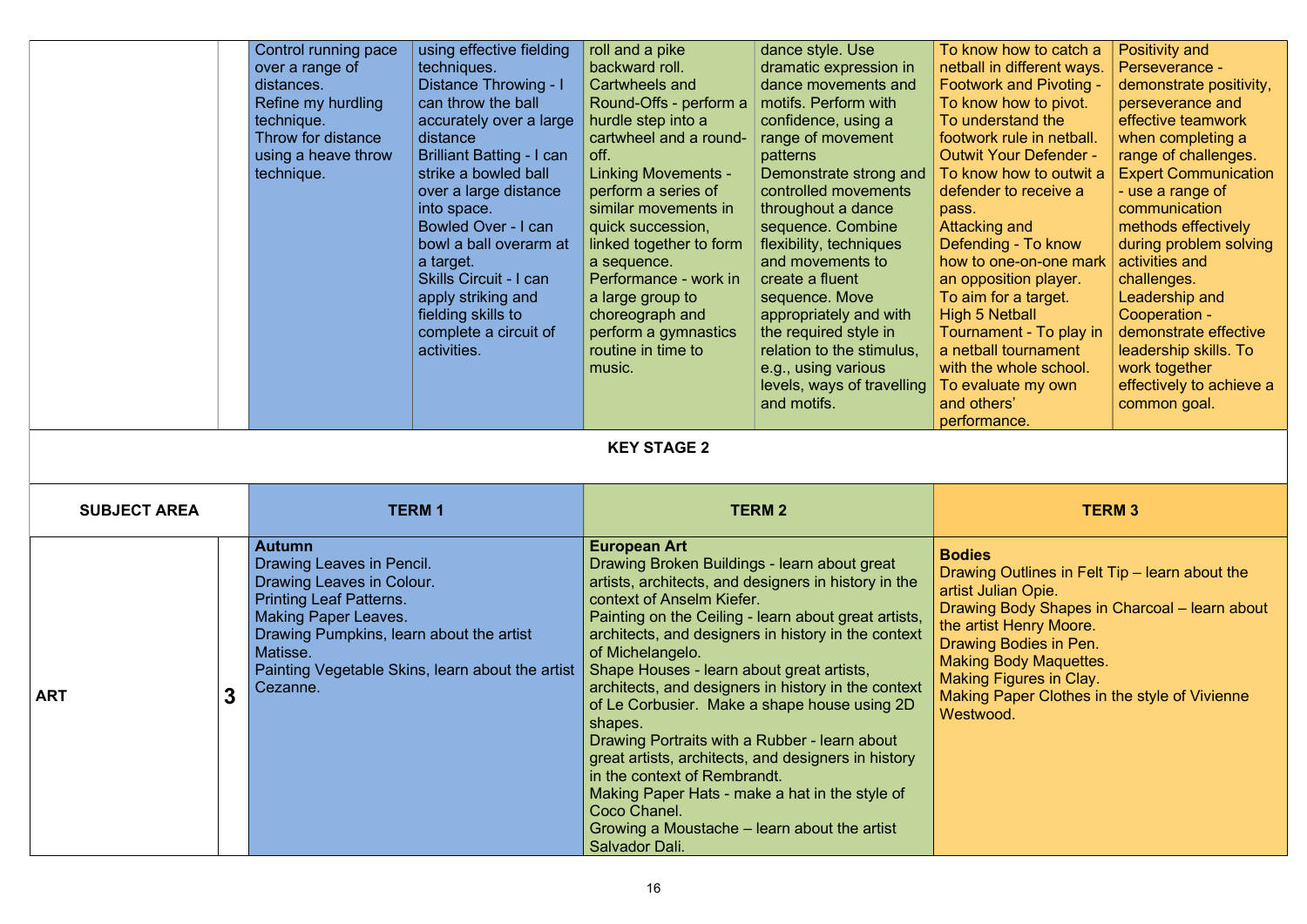### nd Vegetables

g Peppers in Charcoal - learn about great architects, and designers in history in the  $\alpha$  of Braque, Claesz and Kalf.

ng Peppers in Clay. g Fruit and Vegetables in Colour - earn

great artists, architects, and designers in in the context of Carl Warner.

g Fruit and Vegetables - earn about great  $architects$ , and designers in history in the cof Caravaggio.

ing Fruit and Vegetable 'Softies' on Fabric about great artists, architects and ers in history in the context of Michael nd-Wood.

### **ht Egypt**

g Faces in Pencil.

g Faces in Charcoal.

about great artists, architects, and

ers in history in the context of David

ey.

g Masks in Pen - Learn about great artists, cts, and designers in history in the context Ray.

Egyptians Masks in Clay.

ing Masks in Papier Mache.

bout great artists, architects, and designers ory in the context of Fernand Leger.

### **American**

g the Other Half - learn about great artists,  $cts,$  and designers in history in the context Singer Sargent.

Your Own Landscapes - make a landscape

about great artists, architects, and ers in history in the context of Ansel

**bstract - learn about great artists,** 

cts, and designers in history in the context n Frankenthaler.

ng Block' Houses - learn about great artists, cts, and designers in history in the context **K Lloyd Wright.** 

| 4 | <b>Insects</b><br>Drawing Insects in Pencil.<br>Drawing Insects in Colour<br>Designing Insect Mosaics.<br>learn about great artists, architects and<br>designers in history in the context of Louise<br>Bourgeois.<br><b>Making Insect Shadow Puppets.</b><br><b>Making Insect Sculptures.</b><br>Learn about great artists, architects and<br>designers in history in the context of Jennifer<br>Angus.<br>Make a 3D model of an insect. | <b>British Art</b><br>Telling Stories in Pictures - Learn about great<br>artists, architects, and designers in history in the<br>context of Paula Rego.<br>Painting Landscape in Pieces - learn about great<br>artists, architects, and designers in history in the<br>context of Gainsborough.<br>Memory Postcards - earn about great artists,<br>architects, and designers in history in the context<br>of Sonia Boyce.<br>Portraits In Different Effects - earn about great<br>artists, architects, and designers in history in the<br>context of Lucien Freud.<br>Portraits In Different Effects - learn about great<br>artists, architects, and designers in history in the<br>context of Howard Hodgkin.<br>Making Sensory Boxes - learn about great artists,<br>architects, and designers in history in the context<br>of Anish Kapoor. | <b>Fruit an</b><br><b>Drawing</b><br>artists, a<br>context o<br>Sculpting<br><b>Drawing</b><br>about gr<br>history in<br><b>Painting</b><br>artists, a<br>context o<br>Designir<br>- earn ab<br>designer<br><b>Brennan</b> |
|---|-------------------------------------------------------------------------------------------------------------------------------------------------------------------------------------------------------------------------------------------------------------------------------------------------------------------------------------------------------------------------------------------------------------------------------------------|------------------------------------------------------------------------------------------------------------------------------------------------------------------------------------------------------------------------------------------------------------------------------------------------------------------------------------------------------------------------------------------------------------------------------------------------------------------------------------------------------------------------------------------------------------------------------------------------------------------------------------------------------------------------------------------------------------------------------------------------------------------------------------------------------------------------------------------------|----------------------------------------------------------------------------------------------------------------------------------------------------------------------------------------------------------------------------|
| 5 | <b>Wildlife</b><br><b>Drawing Birds in Pencil</b><br><b>Drawing Feathers</b><br><b>Printing Feathers</b><br><b>Making Textured Clay Tiles</b><br><b>Modelling Newspaper Birds</b><br>Learn about great artists, architects and<br>designers in history in the context of<br><b>Constantin Brancusi.</b><br>learn about great artists, architects and<br>designers in history in the context of designer<br><b>Richard Sweeney.</b>        | <b>Plants and Flowers</b><br>Drawing Plants in Pencil.<br>Drawing Plants in Colour.<br>learn about great artists, architects, and<br>designers in history in the context of Henri<br>Rousseau.<br>Hapa-Zome: Printing Plants Using Hammers -<br>earn about great artists, architects, and designers<br>in history in the context of India Flint.<br><b>Making Plants in Paper.</b><br><b>Making3D Plant Sculptures.</b><br>learn about great artists, architects, and<br>designers in history in the context of Alexander<br><b>Calder and David Oliveira.</b>                                                                                                                                                                                                                                                                                 | <b>Ancient</b><br><b>Drawing</b><br>Drawing<br>Learn ab<br>designer<br><b>Hockney</b><br><b>Drawing</b><br>architect<br>of Man F<br><b>Making I</b><br><b>Modellin</b><br>learn ab<br>in history                           |
| 6 | <b>The Seaside</b><br>Drawing Fish in Pen.<br><b>Drawing Shells in Colour</b><br>Learn about great artists, architects and<br>designers in history in the context of Alfred<br>Wallis.<br><b>Printing Fish on Colour.</b><br><b>Weaving Seaside Scenes.</b><br><b>Making Fish Lanterns.</b><br>learn about great artists, architects and<br>designers in history in the context of Hokusai.                                               | <b>South and Central American Art</b><br>Clay Monkeys - learn about great artists,<br>architects, and designers in history in the context<br>of Frida Khalo.<br>Making Picture Puzzles - learn about great<br>artists, architects, and designers in history in the<br>context of Leonora Carrington.<br>Catching Dreams - learn about great artists,<br>architects, and designers in history in the context<br>of Joaquin Torres Garcia.<br>Mural Mash Up - Tropical Collage - learn about<br>great artists, architects, and designers in history<br>in the context of Beatriz Milhazes.                                                                                                                                                                                                                                                       | <b>North A</b><br><b>Drawing</b><br>architect<br>of John :<br><b>Make Yo</b><br>collage.<br>Learn ab<br>designer<br>Adams.<br><b>Body Ab</b><br>architect<br>of Helen<br>'Building<br>architect<br>of Frank                |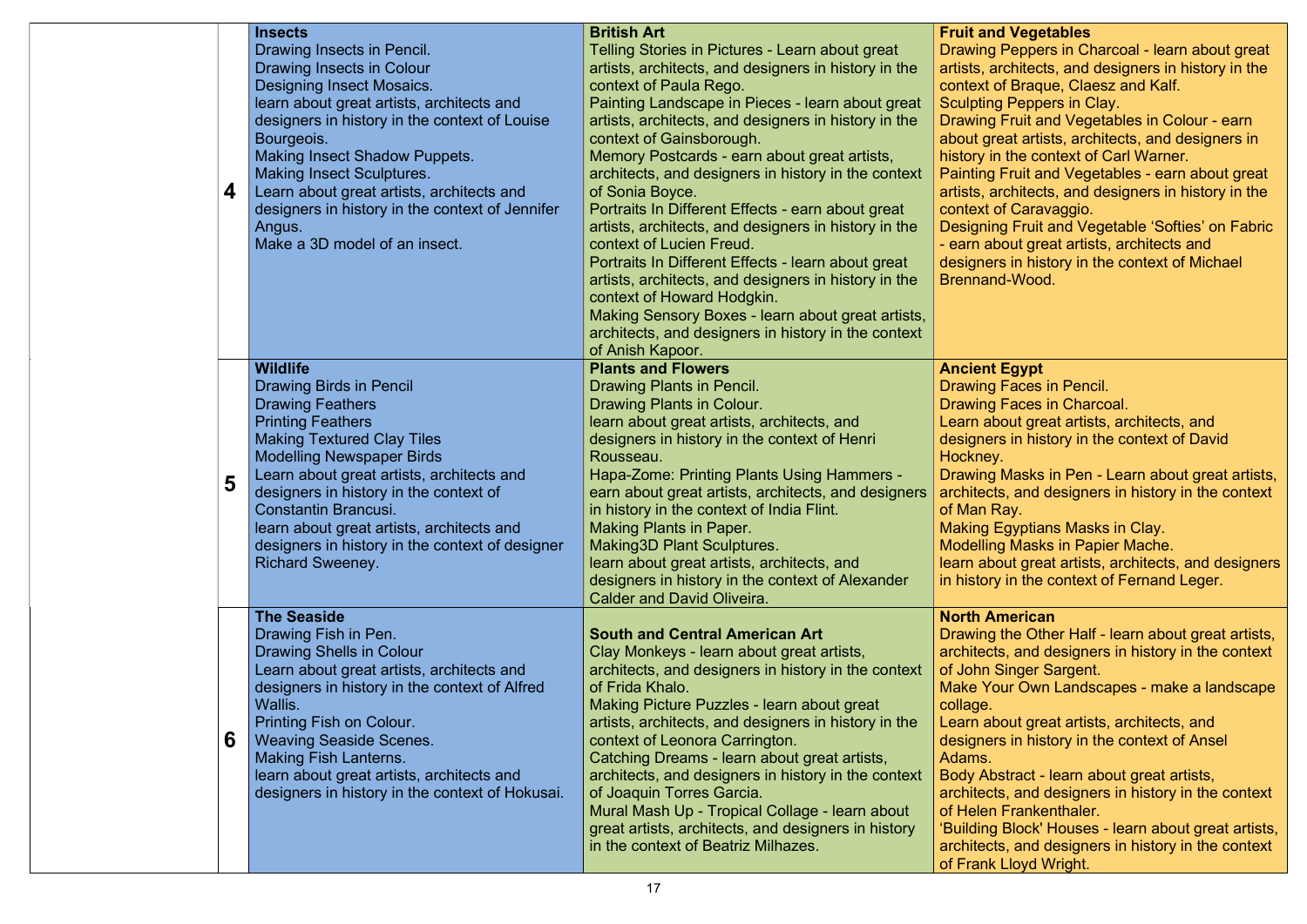### **Practical skills and techniques**

- use a range of tools and equipment ppropriately, and accurately and follow hygiene procedures.
- wider range of materials and
- nents, including construction materials  $a$ , textiles, and mechanical and electrical nents.
- owing independence, measure and mark ne nearest cm and millimeter.
- ape and score materials with some of accuracy.
- ble, join, and combine material and nents with some degree of accuracy.
- strate how to measure, cut, shape, and ric with some accuracy to make a product.
- tiles with an appropriate sewing ue.
- select and use different and appropriate techniques to improve the appearance of ct such as hemming, tie-dye, fabric paints tal graphics.

### **g and Nutrition**

- know when, where and how food is such as herbs, tomatoes, and rries) in the UK, Europe, and the wider
- and how to prepare and cook a variety ominantly savory dishes safely and ally.
- oport, use a heat source to cook ints showing awareness of the need to he temperature of the hob and/or oven. ange of techniques such as mashing, g, crushing, grating, cutting, kneading, ing.
- that a healthy diet is made up of a and balance of different food and drink, sented in the Eatwell Guide and be able these principles when planning and dishes.

### KEY STAGE 2

| <b>SUBJECT AREA</b>           | <b>TERM1</b>                                                                                                                                                                                                                                                                                                                                                                                                                                                                                                                                                                                                                                                                                                                                                                                                                         | <b>TERM 2</b>                                                                                                                                                                                                                                                                                                                                                                                                                                                                                                                                                                                                                                                 | <b>TERM 3</b>                                                                                                                                                                                                                                                                                                                                                                                                                                                                                                                                                                                                                                                                                                          |
|-------------------------------|--------------------------------------------------------------------------------------------------------------------------------------------------------------------------------------------------------------------------------------------------------------------------------------------------------------------------------------------------------------------------------------------------------------------------------------------------------------------------------------------------------------------------------------------------------------------------------------------------------------------------------------------------------------------------------------------------------------------------------------------------------------------------------------------------------------------------------------|---------------------------------------------------------------------------------------------------------------------------------------------------------------------------------------------------------------------------------------------------------------------------------------------------------------------------------------------------------------------------------------------------------------------------------------------------------------------------------------------------------------------------------------------------------------------------------------------------------------------------------------------------------------|------------------------------------------------------------------------------------------------------------------------------------------------------------------------------------------------------------------------------------------------------------------------------------------------------------------------------------------------------------------------------------------------------------------------------------------------------------------------------------------------------------------------------------------------------------------------------------------------------------------------------------------------------------------------------------------------------------------------|
| $\overline{3}$                | <b>Design</b><br>Identify the design features of their<br>products that will appeal to intended<br>customers.<br>Use their knowledge of a broad range of<br>existing products to help generate their<br>ideas.<br>Design innovative and appealing products<br>that have a clear purpose and are aimed<br>at a specific user.<br>Explain how particular parts of their products<br>work.<br>Use annotated sketches and cross-sectional<br>drawings to develop and communicate their<br>ideas.<br>When designing, explore different initial<br>ideas before coming up with a final<br>design.<br>When planning, start to explain their choice<br>of materials and components including<br>function and aesthetics.<br>Test ideas out through using prototypes.<br>Use computer-aided design to develop and<br>communicate their ideas. | <b>Make – Planning</b><br>Plan<br>With growing confidence, carefully select from a<br>range of tools and equipment, explaining their<br>choices.<br>Select from a range of materials and<br>components according to their functional<br>properties and aesthetic qualities.<br>place the main stages of making in a systematic<br>order.                                                                                                                                                                                                                                                                                                                      | <b>Make - Practical skills and to</b><br>Learn to use a range of tools a<br>safely, appropriately, and accu<br>learn to follow hygiene proced<br>Use a wider range of material<br>components, including constr<br>and kits, textiles, and mechar<br>components.<br>With growing independence,<br>out to the nearest cm and mil<br>Cut, shape and score materia<br>degree of accuracy.<br>Assemble, join, and combine<br>components with some degre<br>Demonstrate how to measure<br>join fabric with some accuract<br>simple product.<br>Join textiles with an appropria<br>technique.<br>Begin to select and use differe<br>finishing techniques to improve<br>a product such as hemming, ti<br>and digital graphics. |
| 4<br><b>DESIGN TECHNOLOGY</b> | <b>Evaluate</b><br>Explore and evaluate existing products,<br>explaining the purpose of the product and<br>whether it is designed well to meet the<br>intended purpose.<br>Explore what materials/ingredients products<br>are made from and suggest reasons for<br>this.<br>Consider their design criteria as they make<br>progress and are willing to alter their plans,<br>sometimes considering the views of others if<br>this helps them to improve their product.<br>Evaluate their product against their original<br>design criteria.<br>evaluate the key events, including<br>technological developments, and designs of<br>individuals in design and technology that have<br>helped shape the world.                                                                                                                         | <b>Technical Knowledge</b><br>Understand that materials have both functional<br>properties and aesthetic qualities.<br>Apply their understanding of how to strengthen,<br>stiffen and reinforce more complex structures to<br>create more useful characteristics of products.<br>Understand and demonstrate how<br>mechanical and electrical systems have an<br>input and output process.<br>Make and represent simple electrical circuits,<br>such as a series and parallel, and components<br>to create functional products.<br>explain how mechanical systems such as<br>levers and linkages create movement.<br>use mechanical systems in their products. | <b>Cooking and Nutrition</b><br>Start to know when, where an<br>grown (such as herbs, tomato<br>strawberries) in the UK, Europ<br>world.<br>Understand how to prepare are<br>of predominantly savory dishe<br>hygienically.<br>With support, use a heat soure<br>ingredients showing awarenes<br>control the temperature of the<br>Use a range of techniques sud<br>whisking, crushing, grating, cu<br>and baking.<br>Explain that a healthy diet is n<br>variety and balance of differer<br>as represented in the Eatwell<br>to apply these principles when<br>cooking dishes.                                                                                                                                        |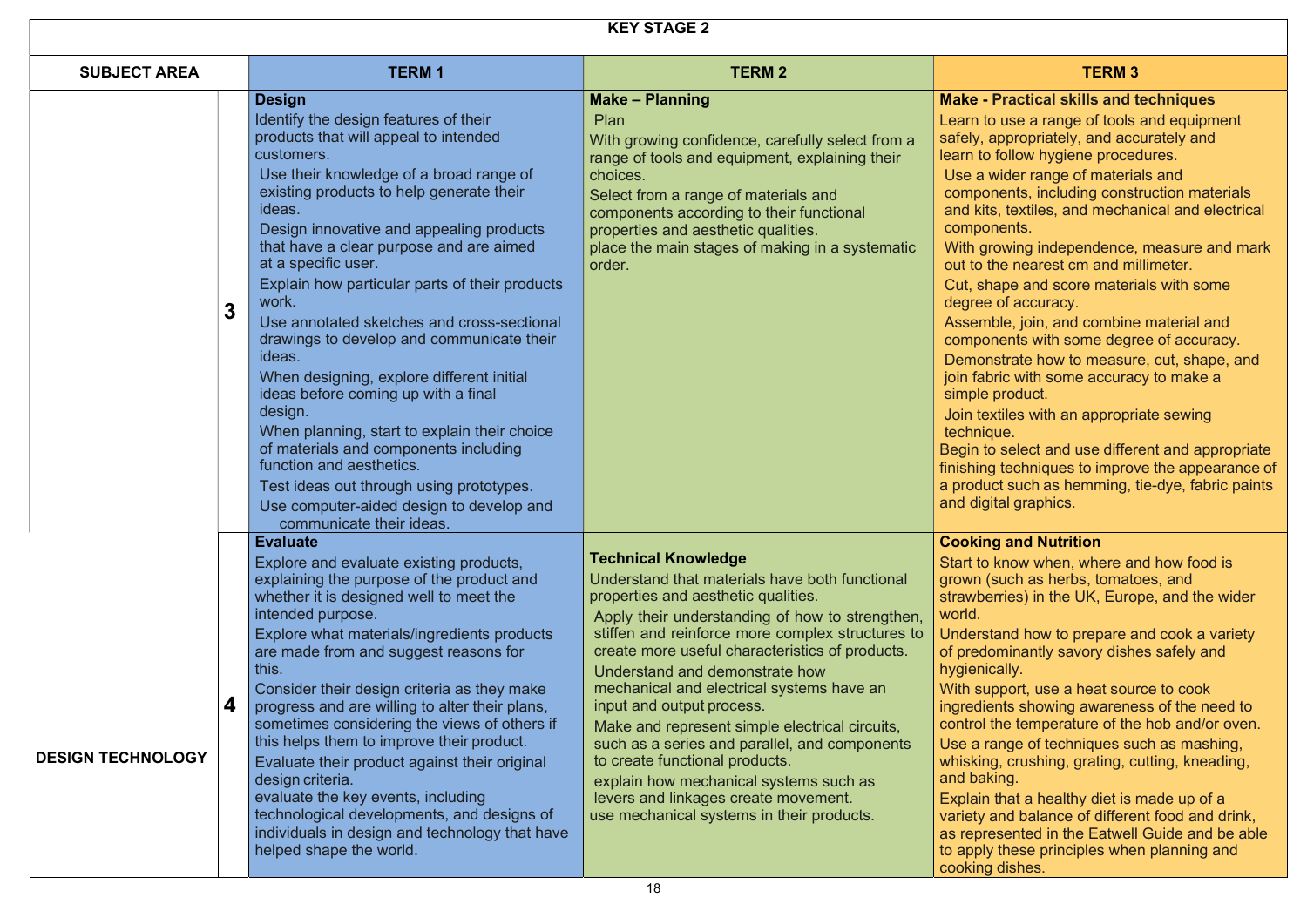### -Practical skills and techniques

- o use a range of tools and equipment and appropriately and learn to follow e procedures.
- Indently take exact measurements and ut, to within 1 millimeter.
- full range of materials and components, ng construction materials and kits,
- and mechanical components.
- ange of materials with precision and  $\mathsf{CV}_\gamma$
- and score materials with precision and cy.
- ble, join, and combine materials and nents with accuracy.
- strate how to measure, make a seam nce, tape, pin, cut, shape and join fabric ecision to make a more complex product.
- xtiles using a greater variety of stitches, s backstitch, whip stitch, blanket stitch. the finish using techniques to improve the ance of their product, such as sanding, or precise scissor cut after roughly cutting hape.

### **ng and Nutrition**

- explain, and give examples of food that In (such as pears, wheat, and potatoes), (such as poultry and cattle) and caught as fish) in the UK, Europe, and the wider
- stand about seasonality, how this may the food availability and plan recipes ding to seasonality.
- stand that food is processed into ients that can be eaten or used in  $q_{\text{r}}$
- nstrate how to prepare and cook a of predominantly savory dishes safely *gienically including, where appropriate,* e of a heat source.
- nstrate how to use a range of cooking ques, such as griddling, grilling, frying, biling.

| 5 | <b>Design</b><br>Use research to inform and develop detailed<br>design criteria to inform the design of<br>innovative, functional, and appealing products<br>that are fit for purpose and aimed at a target<br>market.<br>Use their knowledge of a broad range of<br>existing products to help generate their ideas.<br>Design products that have a clear purpose<br>and indicate the design features of their<br>products that will appeal to the intended user.<br>Explain how particular parts of their products<br>work.<br>Use annotated sketches, cross-sectional<br>drawings and exploded diagrams (possibly<br>including computer-aided design) to develop<br>and communicate their ideas.<br>Generate a range of design ideas and clearly<br>communicate final designs.<br>Consider the availability and costings of<br>resources when planning out designs.<br>Work in a broad range of relevant contexts, for<br>example conservation, the home, school,<br>leisure, culture, enterprise, industry, and the<br>wider environment. | <b>Make</b><br>Planning<br>Independently plan by suggesting what to do<br>next.<br>With growing confidence, select from a wide<br>range of tools and equipment, explaining their<br>choices.<br>Select from a range of materials and<br>components according to their functional<br>properties and aesthetic qualities.<br>Create step-by-step plans as a guide to making.                                                                                                                                       | <b>Make</b><br>Learn t<br>safely a<br>hygien<br>Indepe<br>mark o<br>Use a f<br>includir<br>textiles<br>Cut a r<br>accura<br><b>Shape</b><br>accura<br><b>Assem</b><br>compo<br>Demor<br>allowar<br>with pro<br>Join te:<br>such as<br><b>Refine</b><br>appear<br>a more<br>out a sl |
|---|----------------------------------------------------------------------------------------------------------------------------------------------------------------------------------------------------------------------------------------------------------------------------------------------------------------------------------------------------------------------------------------------------------------------------------------------------------------------------------------------------------------------------------------------------------------------------------------------------------------------------------------------------------------------------------------------------------------------------------------------------------------------------------------------------------------------------------------------------------------------------------------------------------------------------------------------------------------------------------------------------------------------------------------------|------------------------------------------------------------------------------------------------------------------------------------------------------------------------------------------------------------------------------------------------------------------------------------------------------------------------------------------------------------------------------------------------------------------------------------------------------------------------------------------------------------------|-------------------------------------------------------------------------------------------------------------------------------------------------------------------------------------------------------------------------------------------------------------------------------------|
| 6 | <b>Evaluate</b><br>Complete detailed competitor analysis of<br>other products on the market.<br>Critically evaluate the quality of design,<br>manufacture, and fitness for purpose of<br>products as they design and make.<br>Evaluate their ideas and products against the<br>original design criteria, making changes as<br>needed.                                                                                                                                                                                                                                                                                                                                                                                                                                                                                                                                                                                                                                                                                                        | <b>Technical Knowledge</b><br>Apply their understanding of how to strengthen,<br>stiffen and reinforce more complex structures to<br>create more useful characteristics of products.<br>Understand and demonstrate that<br>mechanical and electrical systems have an<br>input, process, and output.<br>Explain how mechanical systems, such as<br>cams, create movement and use mechanical<br>systems in their products.<br>Apply their understanding of computing to<br>program, monitor and control a product. | <b>Cookir</b><br>Know,<br>is grow<br>reared<br>(such a<br>world.<br>Under<br>affect<br>accord<br>Under<br>ingred<br>cookin<br>Demo<br>variety<br>and hy<br>the us<br>Demo<br>techni<br>and bo                                                                                       |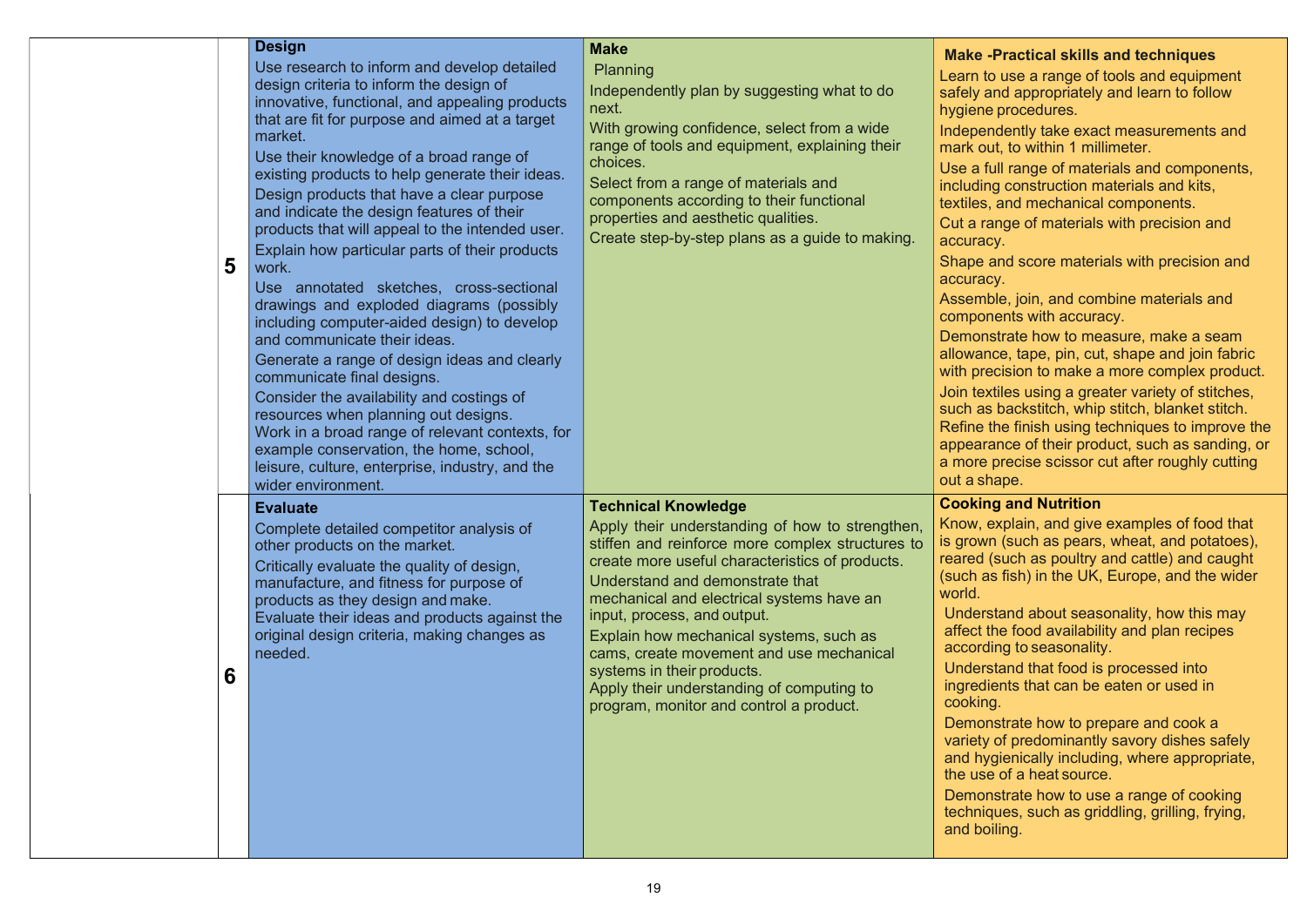| <b>KEY STAGE 2</b>                   |   |                                                                                                                                                                                                                                                                                                                                                                                                                                                      |                                                                                                                                                                                                                                                                                                                                                                                                                                                                                                                      |                                                                                                                                                                                                                                                                                                                                                                                                                                                                                                     |                                                                                                                                                                                                                                                                                                                                                                                                                                                                                                                       |                                                                                                                                                                                                                                                                                                                                                                                                                                                                                                                           |                                                                                                                                                                                                                                                                                                                                                                                                                                                                                                                      |  |
|--------------------------------------|---|------------------------------------------------------------------------------------------------------------------------------------------------------------------------------------------------------------------------------------------------------------------------------------------------------------------------------------------------------------------------------------------------------------------------------------------------------|----------------------------------------------------------------------------------------------------------------------------------------------------------------------------------------------------------------------------------------------------------------------------------------------------------------------------------------------------------------------------------------------------------------------------------------------------------------------------------------------------------------------|-----------------------------------------------------------------------------------------------------------------------------------------------------------------------------------------------------------------------------------------------------------------------------------------------------------------------------------------------------------------------------------------------------------------------------------------------------------------------------------------------------|-----------------------------------------------------------------------------------------------------------------------------------------------------------------------------------------------------------------------------------------------------------------------------------------------------------------------------------------------------------------------------------------------------------------------------------------------------------------------------------------------------------------------|---------------------------------------------------------------------------------------------------------------------------------------------------------------------------------------------------------------------------------------------------------------------------------------------------------------------------------------------------------------------------------------------------------------------------------------------------------------------------------------------------------------------------|----------------------------------------------------------------------------------------------------------------------------------------------------------------------------------------------------------------------------------------------------------------------------------------------------------------------------------------------------------------------------------------------------------------------------------------------------------------------------------------------------------------------|--|
| <b>SUBJECT AREA</b>                  |   | <b>TERM1</b>                                                                                                                                                                                                                                                                                                                                                                                                                                         |                                                                                                                                                                                                                                                                                                                                                                                                                                                                                                                      |                                                                                                                                                                                                                                                                                                                                                                                                                                                                                                     | <b>TERM 2</b>                                                                                                                                                                                                                                                                                                                                                                                                                                                                                                         |                                                                                                                                                                                                                                                                                                                                                                                                                                                                                                                           | <b>TERM3</b>                                                                                                                                                                                                                                                                                                                                                                                                                                                                                                         |  |
| <b>PSHE/BRITISH</b><br><b>VALUES</b> | 3 | <b>Living in the Wider</b><br><b>World - Aiming High</b><br>Discuss their personal<br>achievements and<br>skills.<br>Identify what a<br>positive learning<br>attitude is.<br>Talk about a range of<br>jobs that people do.<br><b>Discuss what skills</b><br>and interests are<br>needed for different<br>jobs.<br>Talk about jobs they<br>might like to do in the<br>future.<br><b>Discuss what skills</b><br>they might need to do<br>certain jobs. | <b>Health and Wellbeing</b><br>- Safety First<br>Identify and discuss<br>some school rules for<br>staying safe and<br>healthy.<br>List some of the<br>dangers we face when<br>we are using roads,<br>water or railways.<br>Describe drugs,<br>cigarettes and alcohol<br>in basic terms. Identify<br>some common injuries<br>and know they can be<br>treated with first aid.<br>Recognise hazards<br>and dangers in an<br>emergency situation.<br>state 999 as the<br>number to call to seek<br>help in an emergency. | <b>Relationships -</b><br><b>TEAM</b><br>use pictures to express<br>their thoughts, feelings<br>and worries.<br>Plan and create a role<br>play about a team<br>scenario.<br>With support, read<br>clues and work as a<br>team to solve a crime.<br>With support, identify a<br>feeling and how it is<br>being expressed.<br>Show the resolution to<br>a dispute through<br>pictures and with the<br>key words given.<br>Use a word mat to<br>create a list of good<br>deeds they can<br>contribute. | <b>Health and Wellbeing -</b><br><b>Think Positive</b><br>understand that it is<br>important to look after<br>our mental health.<br>Recognise and describe<br>a range of positive and<br>negative emotions.<br>Discuss changes people<br>may experience in their<br>lives and how they<br>might make them feel.<br>Talk about things that<br>make them happy and<br>help them to stay calm.<br>Identify uncomfortable<br>emotions and what can<br>cause them.<br>Discuss the<br>characteristics of a good<br>learner. | <b>Living in the Wider</b><br><b>World - Diverse Britain</b><br>Describe what it is like<br>to live in Britain.<br>Talk about what<br>democracy is.<br>Talk about what rules<br>and laws are.<br>Talk about what liberty<br>means.<br>describe a diverse<br>society.<br>Describe what being<br>British means to them.                                                                                                                                                                                                     | <b>Relationships - VIPs</b><br>With support, discuss<br>how the impact of our<br>attitudes affects us<br>when trying to make<br>new friendships.<br>With support, plan out<br>how they will be an<br>anonymous friend over<br>the week.<br>Use a support sheet to<br>discuss the dares<br>within a story.<br>Use a support sheet to<br>create a role play about<br>positive resolution<br>techniques.<br>Create a poster with<br>ideas to help someone<br>who is being bullied,<br>with a support sheet of<br>ideas. |  |
| <b>PHSE/BRITISH</b><br><b>VALUES</b> | 4 | <b>Relationships-be</b><br>yourself<br>List some of their<br>achievements and<br>say why they are<br>proud of them.<br><b>Identify facial</b><br>expressions<br>associated with<br>different feelings.<br>Describe some<br>strategies that they<br>could use to help<br>them cope with<br>uncomfortable<br>feelings. Suggest<br>assertive solutions to<br>scenarios.<br>Explain that the<br>messages they<br>receive from the                        | <b>Health and Wellbeing</b><br>- It's My Body<br>Understand the<br>importance of sleep,<br>exercise and healthy<br>eating.<br>Discuss what happens<br>to muscles when we<br>exercise them.<br>Understand they can<br>choose what happens<br>to their body and know<br>when a 'secret' should<br>be shared. Explain<br>that too much sugar is<br>bad for health.<br>Know the difference<br>between medicine and<br>harmful drugs and<br>chemicals. Explain                                                            | <b>Living in the Wider</b><br><b>World - One World</b><br><b>Describe similarities</b><br>and differences<br>between people's lives.<br>Identify opinions that<br>are different from their<br>own.<br>Express their own<br>opinions.<br>Recognise that their<br>actions impact on<br>people in different<br>countries.<br>Know what climate<br>change is.<br>Know there are<br>organisations working<br>to help people in<br>challenging situations<br>in other communities.                        | <b>Living in the Wider</b><br><b>World - Money Matters</b><br>Discuss where money<br>comes from.<br>Talk about reasons<br>people go to work.<br>Discuss payment<br>resources we can use to<br>spend money.<br>Consider why and how<br>people might borrow<br>money.<br>Discuss the choices we<br>have about how to<br>spend our money.<br>Explain ways we can<br>keep track of what we<br>spend.                                                                                                                      | <b>Relationships - Digital</b><br><b>Wellbeing</b><br>Identify some positives<br>and negatives of the<br>Internet.<br>Explain what to do if<br>they experience or see<br>bullying online.<br>Explain ways to<br>communicate safely<br>online and identify ways<br>to get support if they do<br>not feel safe.<br>Assess the reliability of<br>online information.<br><b>Explain what personal</b><br>information includes.<br>Know why we shouldn't<br>share passwords and<br>private information.<br>explain why we have | <b>Health and Wellbeing</b><br>- Growing Up<br><b>Our Bodies</b><br>Name the main male<br>and female body parts<br>needed for<br>reproduction.<br>Describe some of the<br>changes boys go<br>through during puberty.<br>Describe some of the<br>changes girls go<br>through during puberty.<br>Describe some feelings<br>young people might<br>experience as they<br>grow up.<br>Talk about their own<br>family and the<br>relationships within it.<br>Understand that there                                         |  |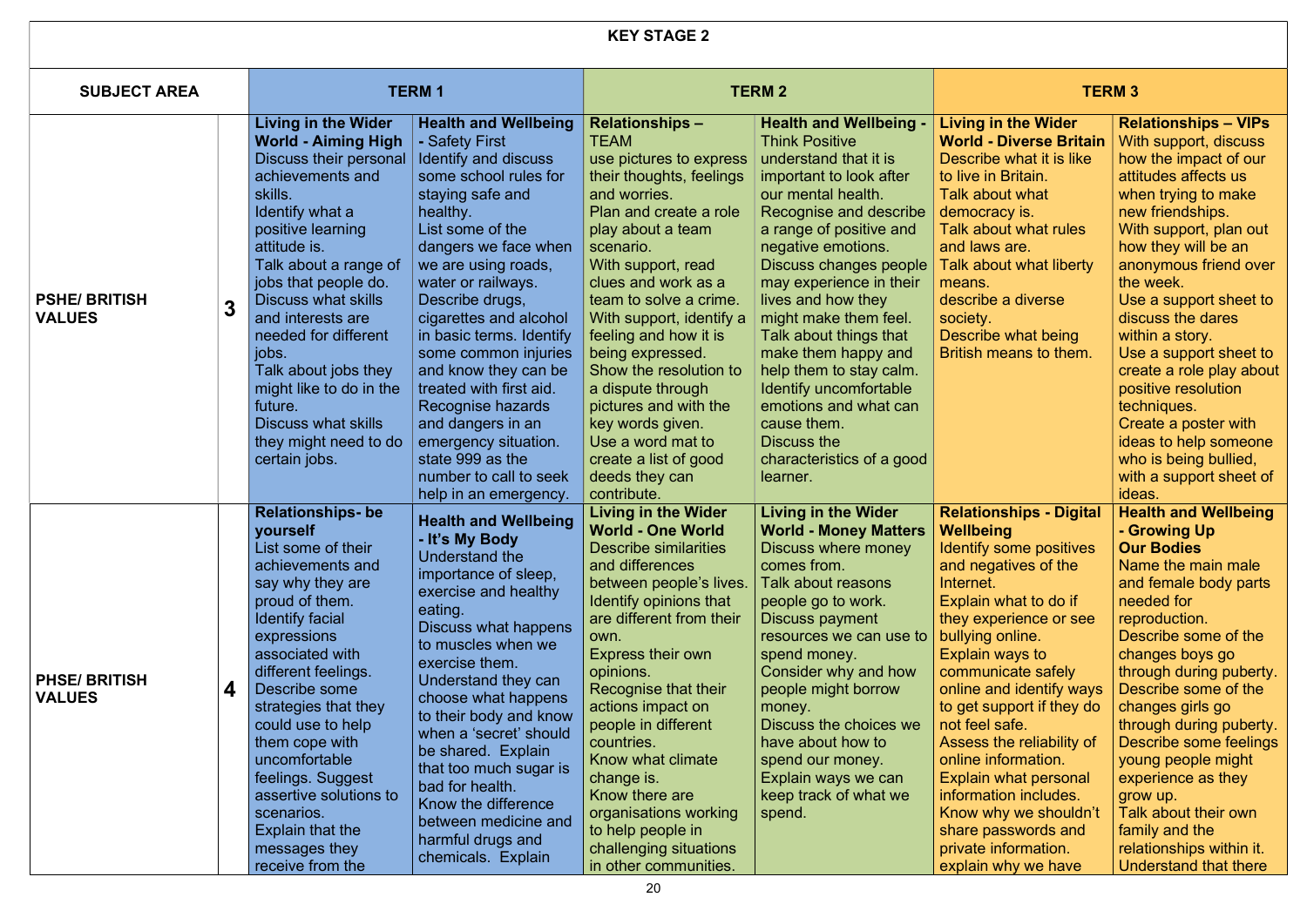|   | media about how they                         | how germs travel and        |                                |                             | rules and restrictions         | are many different                     |
|---|----------------------------------------------|-----------------------------|--------------------------------|-----------------------------|--------------------------------|----------------------------------------|
|   | should look, think and                       | spread disease.             |                                |                             | around the technology          | types of family.                       |
|   | behave are not                               | Identify ways to protect    |                                |                             | we use.                        | Identify similarities and              |
|   | always realistic.                            | their bodies from ill       |                                |                             |                                | differences in different               |
|   |                                              | health.                     |                                |                             |                                | loving relationships.                  |
|   |                                              |                             |                                |                             |                                |                                        |
|   | <b>Living in the Wider</b>                   | <b>Health and Wellbeing</b> | <b>Relationships -</b>         | <b>Health and Wellbeing</b> | <b>Living in the Wider</b>     | <b>Relationships - VIPs</b>            |
|   | <b>World - Aiming High</b>                   | - Safety First              | <b>TEAM</b>                    | — Think Positive            | <b>World - Diverse</b>         | Share ideas for ways                   |
|   | Discuss their personal                       | Describe what a dare        | <b>Understand what</b>         | Talk about their            | <b>Britain</b>                 | we can care for our                    |
|   | achievements and                             | is and identify             | successful teamwork            | thoughts, feelings and      | Talk about the range of        | VIPs.                                  |
|   | skills.                                      | situations involving        | skills are.                    | behaviours.                 | faiths and ethnicities in      | Create a poster to                     |
|   | <b>Discuss different</b>                     | peer pressure.              | <b>Express opinions</b>        | Identify unhelpful and      | Britain.                       | show a calming                         |
|   | learning styles.                             | Know when to seek           | respectfully.                  | helpful thoughts.           | Explain how and why            | technique with support.                |
|   | Identify what a helpful                      | help in risky or            | <b>Explain what</b>            | <b>Suggest outcomes</b>     | laws are made.                 | Discuss how a                          |
|   | learning attitude is.                        | dangerous situations.       | collaborative working          | linked to certain           | Explain what a                 | disagreement could be                  |
|   | Talk about the range                         | Identify and discuss        | is.                            | thoughts, feelings and      | community is.                  | handled with support.                  |
| 5 | of jobs that people do.                      | some school rules for       | Discuss what a                 | actions.                    | Discuss some roles of          | <b>Explain ways to resist</b>          |
|   | Understand what a                            | staying safe and            | compromise is.                 | Discuss ways in which       | local government.              | pressure with support.                 |
|   | stereotype is.                               | healthy.                    | <b>Discuss different types</b> | positive thinking can be    | Describe the basic             | Identify which secrets                 |
|   | Talk about skills                            | Recall the number to        | of unkind behaviour.           | beneficial.                 | structure of national          | are OK to keep and                     |
|   | employers look for in                        | dial in an emergency.       | Identify ways of               | Identify and discuss        | government. Talk about         | which need to be                       |
|   | employees.                                   | List some of the            | showing care to others         | uncomfortable               | the role of charities and      | shared with support.                   |
|   | Work with others in a                        | hazards they might find     | in their team.                 | emotions.                   | voluntary groups in the        | Identify some aspects                  |
|   | team.                                        | at home.                    | List shared                    | Identify common             | community.                     | of healthy and                         |
|   | <b>Discuss the skills</b>                    | <b>Understand some</b>      | responsibilities within        | choices we have to          |                                | unhealthy relationships.               |
|   | everyone needs to                            | substances at home          | the class team.                | make in life.               |                                | Identify different types               |
|   | succeed.                                     | can be dangerous.           |                                |                             |                                | of relationships.                      |
|   |                                              |                             |                                |                             |                                | <b>Health and Wellbeing</b>            |
|   | <b>Relationships - Be</b><br><b>Yourself</b> |                             |                                | <b>Living in the Wider</b>  | <b>Relationships - Digital</b> | - Growing Up                           |
|   |                                              | <b>Health and Wellbeing</b> | <b>Living in the Wider</b>     | <b>World - Money</b>        | <b>Wellbeing</b>               | Name physical                          |
|   | <b>Discuss scenarios</b>                     | - It's My Body              | <b>World - One World</b>       | <b>Matters</b>              | Identify the benefits and      | changes young people                   |
|   | where children are                           | Understand that they        | Explain what a global          | Talk about what             | risks of the Internet.         | will experience during                 |
|   | torn between 'fitting                        | can choose what             | citizen is.                    | financial risk is.          | Understand it is               | puberty.                               |
|   | in' and being true to                        | happens to their own        | Say what global                | Discuss the ways            | important to look after        | Appreciate that there is               |
|   | themselves.                                  | bodies.                     | warming is.                    | advertisers try to          | their digital wellbeing.       | no such thing as a                     |
|   | Explain how to                               | Know where and how          | Understand that                | influence consumers.        | Recognise the signs of         | perfect body.                          |
|   | communicate their                            | to get help if they are     | human energy use can           | Identify what it means to   | inappropriate and              | List things that all                   |
| 6 | feelings in different                        | worried.                    | harm the environment.          | be a 'critical consumer'.   | harmful online                 | loving relationships                   |
|   | situations.                                  | Understand the              | Understand the                 | Describe what 'value for    | relationships.                 | have in common.                        |
|   | Create a role play to                        | importance of sleep,        | importance of not              | money' means.               | Identify the benefits and      | Explain what a sexual                  |
|   | show different ways                          | exercise and healthy        | wasting water.                 | Talk about what it          | risks of social media.         | relationship is.                       |
|   | to manage                                    | eating.                     | Understand what                | means to budget.            | Understand that online         | Explain how babies are                 |
|   | uncomfortable                                | Identify ways in which      | biodiversity is.               | Discuss how money can       | bullying is wrong and          | conceived and how                      |
|   | feelings.                                    | certain drugs, including    | Understand that their          | affect people's             | what to do to get help to      | they are born.                         |
|   | <b>Discuss which</b>                         | tobacco and alcohol,        | choices can have far           | emotions.                   | make it stop.                  | Identify someone they                  |
|   | situations would make                        | can harm their bodies.      | reaching                       | Talk about ethical          | Explain that not all           | could talk to about their              |
|   | people fight or flee                         |                             | consequences.                  | spending.                   | online information is          |                                        |
|   | and why.                                     |                             |                                | Talk about what tax is.     | true.                          | changing body, should<br>they need to. |
|   |                                              |                             |                                |                             |                                |                                        |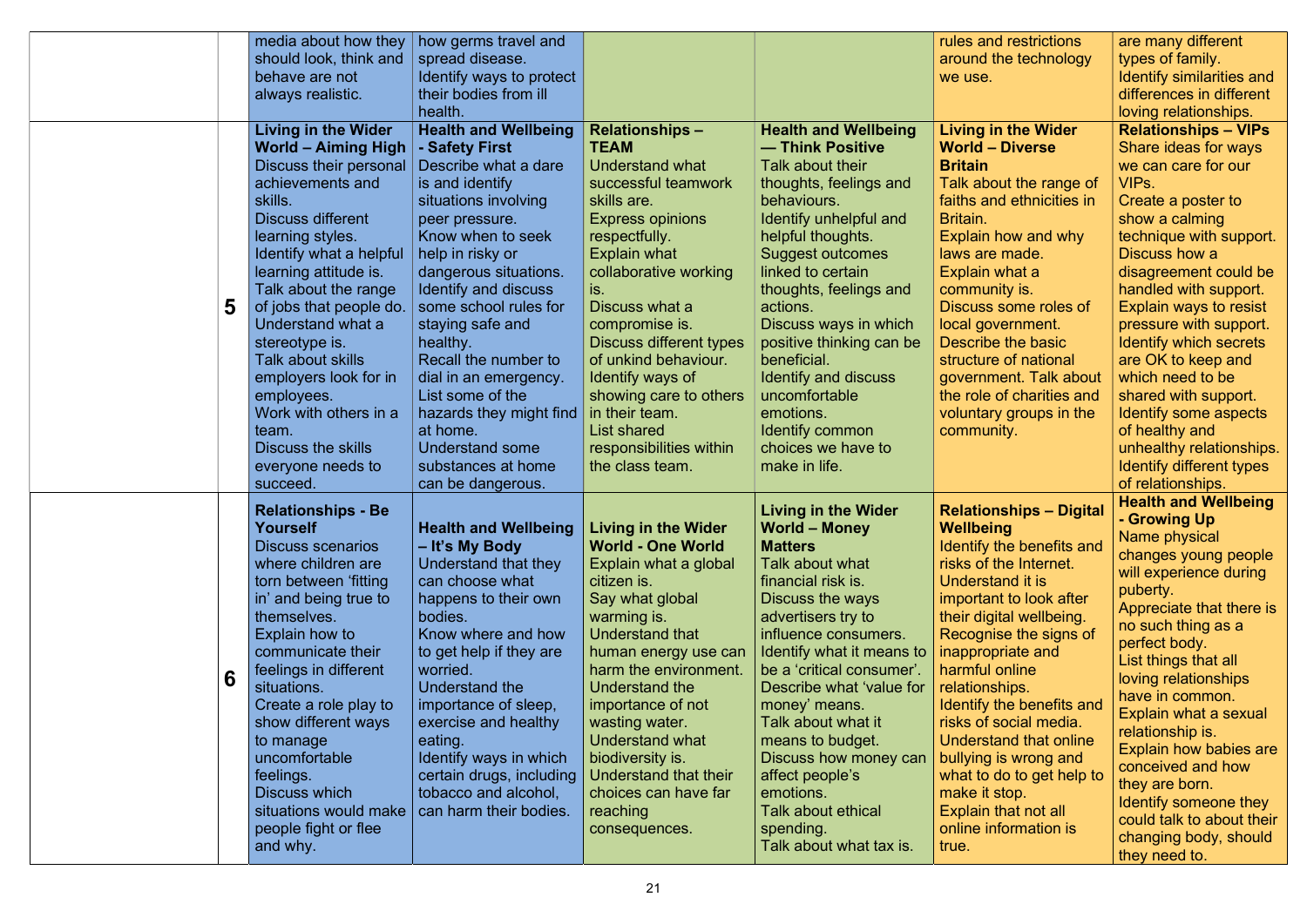### KEY STAGE 2

| <b>SUBJECT AREA</b> |   | <b>TERM1</b>                                                                                                                                                                                                                                                                                                                                                                                                                                                                                  |                                                                                                                                                                                                                                                                                                                                                                                  | <b>TERM 2</b>                                                                                                                                                                                                                                                                                                                                                                                                                                                                                                                                                                                                                         |                                                                                                                                                                                                                                                                                                                                                                | <b>TERM 3</b>                                                                                                                                                                                                                                                                                                                                                                                                                                                                                                         |                                                                                                                                                                                                                                                                                                                                                                                    |
|---------------------|---|-----------------------------------------------------------------------------------------------------------------------------------------------------------------------------------------------------------------------------------------------------------------------------------------------------------------------------------------------------------------------------------------------------------------------------------------------------------------------------------------------|----------------------------------------------------------------------------------------------------------------------------------------------------------------------------------------------------------------------------------------------------------------------------------------------------------------------------------------------------------------------------------|---------------------------------------------------------------------------------------------------------------------------------------------------------------------------------------------------------------------------------------------------------------------------------------------------------------------------------------------------------------------------------------------------------------------------------------------------------------------------------------------------------------------------------------------------------------------------------------------------------------------------------------|----------------------------------------------------------------------------------------------------------------------------------------------------------------------------------------------------------------------------------------------------------------------------------------------------------------------------------------------------------------|-----------------------------------------------------------------------------------------------------------------------------------------------------------------------------------------------------------------------------------------------------------------------------------------------------------------------------------------------------------------------------------------------------------------------------------------------------------------------------------------------------------------------|------------------------------------------------------------------------------------------------------------------------------------------------------------------------------------------------------------------------------------------------------------------------------------------------------------------------------------------------------------------------------------|
| <b>MUSIC</b>        |   | <b>Singing</b><br>Sing a widening<br>range of unison songs<br>of varying styles and<br>structures with a pitch<br>range of do-so,<br>tunefully and with<br>expression.<br>Perform forte and<br>piano, loud and soft.<br><b>Perform actions</b><br>confidently and in<br>time to a range of<br>action songs.<br>Walk, move, or clap a<br>steady beat with<br>others, changing the<br>speed of the beat as<br>the tempo of the<br>music changes.<br>Perform as a choir in<br>school assemblies. | <b>Listening</b><br>To develop pupils'<br>shared knowledge and<br>understanding of the<br>stories, origins,<br>traditions, history and<br>social context of the<br>music they are<br>listening to, singing<br>and playing. Listening<br>to recorded<br>performances should<br>be complemented by<br>opportunities to<br>experience live music<br>making in and out of<br>school. | <b>Composing-</b><br><b>Improvise</b><br>To become more<br>skilled in improvising<br>(using voices, tuned<br>and untuned<br>percussion and<br>instruments played in<br>whole-class/<br>group/individual/instru<br>mental teaching),<br>inventing short 'on-the-<br>spot' responses using<br>a limited note-range.<br><b>Structure musical</b><br>ideas (e.g., using echo<br>or question and<br>answer phrases) to<br>create music that has a<br>beginning, middle and<br>end. Pupils should<br>compose in response<br>to different stimuli, e.g.,<br>stories, verse, images<br>(paintings and<br>photographs) and<br>musical sources. | <b>Composing-Compose</b><br><b>Combine known</b><br>rhythmic notation with<br>letter names to create<br>rising and falling<br>phrases using just three<br>notes (do, re and mi).<br>Compose song<br>accompaniments on<br>untuned percussion<br>using known rhythms<br>and note values.                                                                         | <b>Performing -</b><br><b>Instrumental</b><br><b>Performance</b><br>Develop facility in<br>playing tuned<br>percussion or a melodic<br>instrument.<br>Play and perform<br>melodies Use listening<br>skills to correctly order<br>phrases using dot<br>notation, showing<br>different arrangements<br>of notes C-D-E/do-re-<br>mi. Individually (solo)<br>copy stepwise melodic<br>phrases with accuracy<br>at different speeds;<br>allegro and adagio, fast<br>and slow. Extend to<br>question-and-answer<br>phrases. | <b>Performing - Reading</b><br><b>Notation</b><br>Understand the stave,<br>lines and spaces, and<br>clef. Use dot notation to<br>show higher or lower<br>pitch.<br>Understand the<br>differences between<br>crotchets and paired<br>quavers.<br>Apply word chants to<br>rhythms, understanding<br>how to link each<br>syllable to one musical<br>note.                             |
|                     | 4 | <b>Singing</b><br>Continue to sing a<br>broad range of unison<br>songs with the range<br>of an octave (do-do)<br>pitching the voice<br>accurately and<br>following directions<br>for getting louder<br>(crescendo) and<br>quieter<br>(decrescendo).<br>Sing rounds and<br>partner songs in<br>different time<br>signatures $(2, 3 \text{ and } 4)$                                                                                                                                            | <b>Listening</b><br>To develop pupils'<br>shared knowledge and<br>understanding of the<br>stories, origins,<br>traditions, history and<br>social context of the<br>music they are<br>listening to, singing<br>and playing. Listening<br>to recorded<br>performances should<br>be complemented by<br>opportunities to<br>experience live music                                    | <b>Composing-</b><br><b>Improvise</b><br>Improvise on a limited<br>range of pitches on the<br>instrument they are<br>now learning, making<br>use of musical features<br>including smooth<br>(legato) and detached<br>(staccato).<br>Begin to make<br>compositional<br>decisions about the<br>overall structure of<br>improvisations.                                                                                                                                                                                                                                                                                                  | <b>Composing-Compose</b><br><b>Combine known</b><br>rhythmic notation with<br>letter names to create<br>short pentatonic<br>phrases using a limited<br>range of 5 pitches<br>suitable for the<br>instruments being<br>learnt.<br>Arrange individual<br>notation cards of known<br>note values (i.e., minim,<br>crotchet, crotchet rest<br>and paired quavers). | <b>Performing -</b><br><b>Instrumental</b><br><b>Performance</b><br>Develop facility in the<br>basic skills of a selected<br>musical instrument over<br>a sustained learning<br>period.<br>Perform in two or more<br>parts (e.g., melody and<br>accompaniment or a<br>duet) from simple<br>notation using<br>instruments played in<br>whole class teaching.<br>Identify static and                                                                                                                                    | <b>Performing - Reading</b><br><b>Notation</b><br>Understand the<br>differences between<br>minims, crotchets,<br>paired quavers and<br>rests. Read and<br>perform pitch notation<br>within a defined range<br>$(e.g., C-G-do-so).$<br>Follow and perform<br>simple rhythmic scores<br>to a steady beat:<br>maintain individual<br>parts accurately within<br>the rhythmic texture, |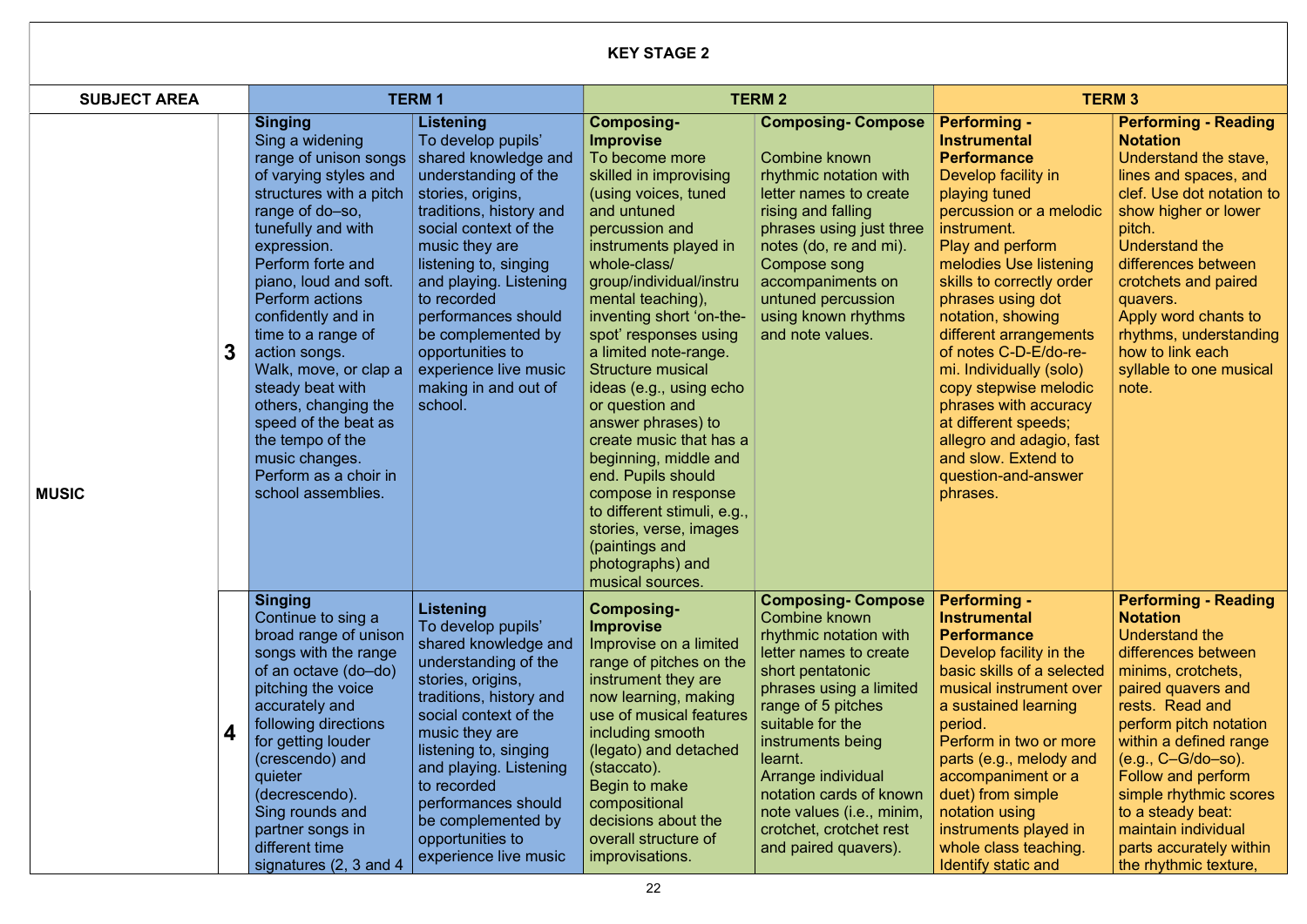|   | time) and begin to<br>sing repertoire with<br>small and large leaps.                                                                                                                                                                                                                                                                                                                                                                  | making in and out of<br>school.                                                                                                                                                                                                                                                                                                                                                  |                                                                                                                                                                                                                                                                                                                                                                                                                                                                                                       |                                                                                                                                                                                                                                                                                                                                                                                                                                                                                                                                      | moving parts. Copy<br>short melodic phrases<br>including those using<br>the pentatonic scale<br>(e.g., C, D, E, G, A).                                                                                                                                                                                                                                                                                                                                                                                         | achieving a sense of<br>ensemble.                                                                                                                                                                                                                                                                                                                                                                                                                                                                                                             |
|---|---------------------------------------------------------------------------------------------------------------------------------------------------------------------------------------------------------------------------------------------------------------------------------------------------------------------------------------------------------------------------------------------------------------------------------------|----------------------------------------------------------------------------------------------------------------------------------------------------------------------------------------------------------------------------------------------------------------------------------------------------------------------------------------------------------------------------------|-------------------------------------------------------------------------------------------------------------------------------------------------------------------------------------------------------------------------------------------------------------------------------------------------------------------------------------------------------------------------------------------------------------------------------------------------------------------------------------------------------|--------------------------------------------------------------------------------------------------------------------------------------------------------------------------------------------------------------------------------------------------------------------------------------------------------------------------------------------------------------------------------------------------------------------------------------------------------------------------------------------------------------------------------------|----------------------------------------------------------------------------------------------------------------------------------------------------------------------------------------------------------------------------------------------------------------------------------------------------------------------------------------------------------------------------------------------------------------------------------------------------------------------------------------------------------------|-----------------------------------------------------------------------------------------------------------------------------------------------------------------------------------------------------------------------------------------------------------------------------------------------------------------------------------------------------------------------------------------------------------------------------------------------------------------------------------------------------------------------------------------------|
| 5 | <b>Singing</b><br>Sing a broad range of<br>songs from an<br>extended repertoire<br>with a sense of<br>ensemble and<br>performance. This<br>should include<br>observing phrasing,<br>accurate pitching and<br>appropriate style.<br>Sing three-part<br>rounds, partner songs<br>and songs with a<br>verse and a chorus.<br>Perform a range of<br>songs in school<br>assemblies and in<br>school performance<br>opportunities.          | <b>Listening</b><br>To develop pupils'<br>shared knowledge and<br>understanding of the<br>stories, origins,<br>traditions, history and<br>social context of the<br>music they are<br>listening to, singing<br>and playing. Listening<br>to recorded<br>performances should<br>be complemented by<br>opportunities to<br>experience live music<br>making in and out of<br>school. | <b>Composing-</b><br><b>Improvise</b><br>Improvise freely over a<br>drone, developing<br>sense of shape and<br>character, using tuned<br>percussion and<br>melodic instruments.<br>Improvise over a<br>simple groove,<br>responding to the beat,<br>creating a satisfying<br>melodic shape;<br>experiment with using<br>a wider range of<br>dynamics, including<br>very loud (fortissimo),<br>very quiet (pianissimo),<br>moderately loud<br>(mezzo forte), and<br>moderately quiet<br>(mezzo piano). | <b>Composing-Compose</b><br>Compose melodies<br>made from pairs of<br>phrases in either C<br>major or A minor or a<br>key suitable for the<br>instrument chosen.<br>Use chords to compose<br>music to evoke a<br>specific atmosphere,<br>mood or environment.<br>Equally, pupils might<br>create music to<br>accompany a silent film<br>or to set a scene in a<br>play or book.<br><b>Capture and record</b><br>creative ideas using<br>graphic symbols, rhythm<br>notation and time<br>signatures, staff<br>notation or technology. | <b>Performing -</b><br><b>Instrumental</b><br><b>Performance</b><br>Play melodies on tuned<br>percussion, melodic<br>instruments or<br>keyboards, understand<br>how triads are formed,<br>and play them on tuned<br>percussion, melodic<br>instruments or<br>keyboards. Perform<br>simple, chordal<br>accompaniments to<br>familiar songs.<br>Perform a range of<br>repertoire pieces and<br>arrangements<br>combining acoustic<br>instruments to form<br>mixed ensembles,<br>including a school<br>orchestra. | <b>Performing - Reading</b><br><b>Notation</b><br><b>Further understand the</b><br>differences between<br>semibreves, minims,<br>crotchets and crotchet<br>rests, paired quavers<br>and semiquavers.<br>Understand the<br>differences between<br>$2/4$ -, $3/4$ - and $4/4$ -time<br>signatures.<br>Read and perform pitch<br>notation within an<br>octave (e.g., C-C'/do-<br>$do)$ .<br>Read and play short<br>rhythmic phrases at<br>sight from prepared<br>cards, using<br>conventional symbols<br>for known rhythms and<br>note durations |
| 6 | <b>Singing</b><br>Sing a broad range of<br>songs, including<br>those that involve<br>syncopated rhythms,<br>as part of a choir, with<br>a sense of ensemble<br>and performance.<br>This should include<br>observing rhythm,<br>phrasing, accurate<br>pitching and<br>appropriate style.<br>Continue to sing<br>three- and four-part<br>rounds or partner<br>songs.<br>Perform a range of<br>songs as a choir in<br>school assemblies, | <b>Listening</b><br>To develop pupils'<br>shared knowledge and<br>understanding of the<br>stories, origins,<br>traditions, history and<br>social context of the<br>music they are<br>listening to, singing<br>and playing. Listening<br>to recorded<br>performances should<br>be complemented by<br>opportunities to<br>experience live music<br>making in and out of<br>school. | <b>Composing-</b><br><b>Improvise</b><br>Create music with<br>multiple sections that<br>include repetition and<br>contrast.<br>Use chord changes as<br>part of an improvised<br>sequence.<br><b>Extend improvised</b><br>melodies beyond 8<br>beats over a fixed<br>groove, creating a<br>satisfying melodic<br>shape.                                                                                                                                                                                | <b>Composing- Compose</b><br>Plan and compose an 8-<br>or 16-beat melodic<br>phrase using the<br>pentatonic scale (e.g.,<br>C, D, E, G, A<br><b>Compose melodies</b><br>made from pairs of<br>phrases in either G<br>major or E minor or a<br>key suitable for the<br>instrument chosen.<br>Either of these melodies<br>can be enhanced with<br>rhythmic or chordal<br>accompaniment.<br>Compose a ternary<br>piece; use available<br>music software/apps to<br>create and record it,                                                | <b>Performing -</b><br><b>Instrumental</b><br><b>Performance</b><br>Play a melody following<br>staff notation written on<br>one stave and using<br>notes within an octave<br>range (do-do); make<br>decisions about<br>dynamic range,<br>including very loud, very<br>quiet, moderately loud<br>and moderately quiet.<br>Accompany this same<br>melody, and others,<br>using block chords or a<br>bass line. Engage with<br>others through<br>ensemble playing with<br>pupils taking on melody                 | <b>Performing - Reading</b><br><b>Notation</b><br><b>Further understand the</b><br>differences between<br>semibreves, minims,<br>crotchets, quavers and<br>semiquavers, and their<br>equivalent rests.<br>Further develop the<br>skills to read and<br>perform pitch notation<br>within an octave (e.g.,<br>$C-C/do$ -do).<br>Read and play<br>confidently from rhythm<br>notation cards and<br>rhythmic scores in up to<br>four parts that contain<br>known rhythms and<br>note durations.                                                   |